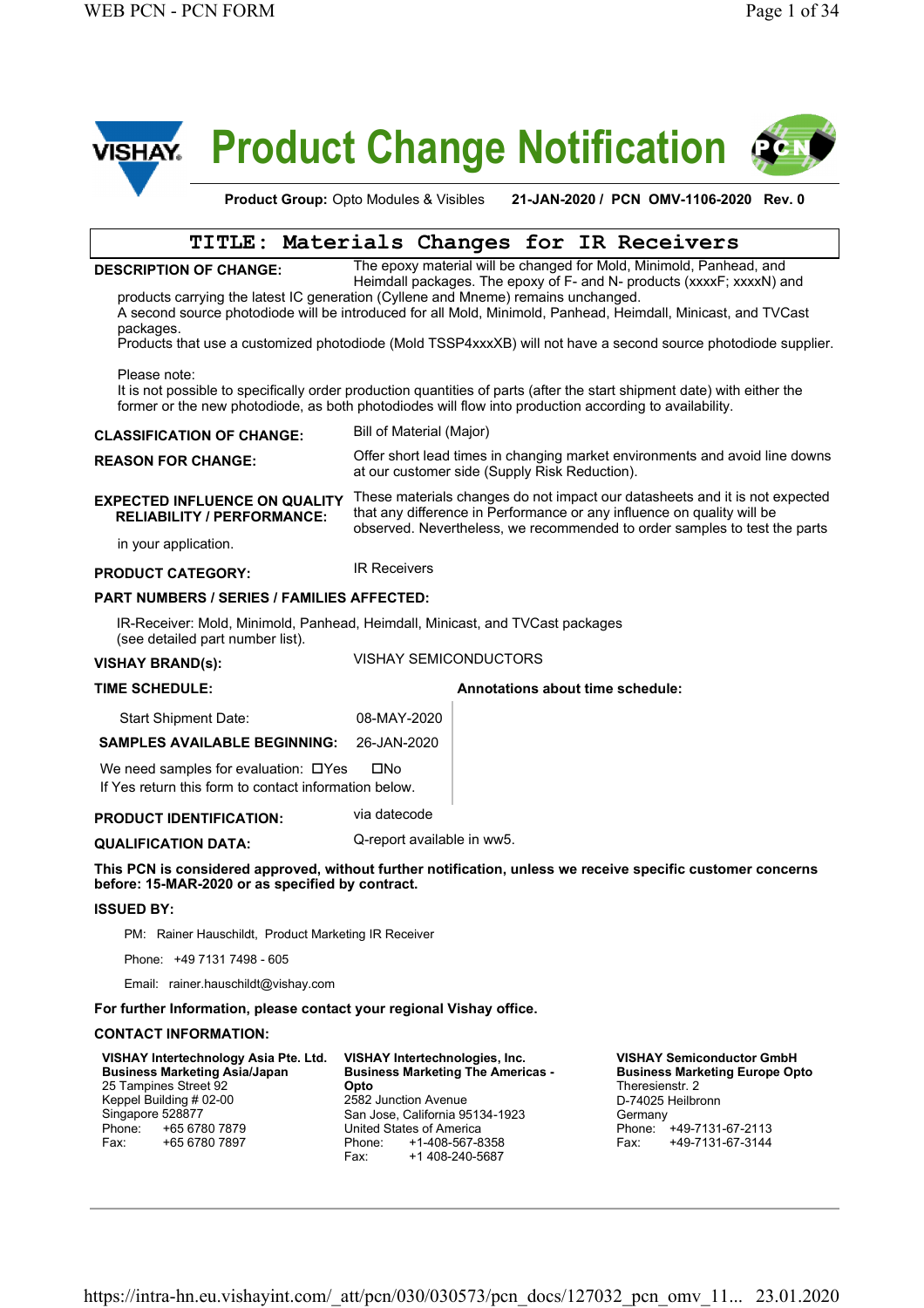

**Product Group:** Opto Modules & Visibles **21-JAN-2020 / PCN OMV-1106-2020 Rev. 0** 

## **Attached Part Number List:**

| <b>Material</b>       | ChangeofMoldCompound | <b>2ndSourcephotodiode</b> |
|-----------------------|----------------------|----------------------------|
| HS0013438             | <b>No</b>            | Yes                        |
| <b>HS0013438P16TR</b> | <b>No</b>            | Yes                        |
| HS0013638             | <b>No</b>            | Yes                        |
| HS0014438             | <b>No</b>            | Yes                        |
| HS0014638             | <b>No</b>            | Yes                        |
| <b>HS0015438TR</b>    | <b>No</b>            | Yes                        |
| <b>HS0015438TT</b>    | <b>No</b>            | Yes                        |
| <b>HS0015438XVTR</b>  | <b>No</b>            | Yes                        |
| HS0033438             | <b>No</b>            | Yes                        |
| <b>HS0038B</b>        | Yes                  | Yes                        |
| <b>HS0038BD</b>       | Yes                  | Yes                        |
| HS0038C4TR            | <b>No</b>            | Yes                        |
| <b>HS0038C4TT</b>     | <b>No</b>            | Yes                        |
| <b>HS0038C6TR</b>     | <b>No</b>            | Yes                        |
| <b>HS0038C6TT</b>     | <b>No</b>            | Yes                        |
| HS0038HC4XVTR         | <b>No</b>            | Yes                        |
| HS0038HC4XVTT         | <b>No</b>            | Yes                        |
| HS0038HC6XVTR         | No                   | Yes                        |
| HS0038HC6XVTT         | No                   | Yes                        |
| <b>HS0038HM4TR</b>    | No                   | Yes                        |
| HS0038HM4TT           | No                   | Yes                        |
| HS0038HM4XVTR         | No                   | Yes                        |
| HS0038HM6TT           | No                   | Yes                        |
| <b>HS0038M4</b>       | No                   | Yes                        |
| <b>HS0038M4DA1</b>    | <b>No</b>            | Yes                        |
| HS0053438             | Yes                  | Yes                        |
| HS0093638             | <b>No</b>            | Yes                        |
| <b>HS75438DTR</b>     | Yes                  | Yes                        |
| <b>HS75438DTT</b>     | Yes                  | Yes                        |
| <b>HS75A38TT</b>      | Yes                  | Yes                        |
| <b>HS77438TR</b>      | Yes                  | Yes                        |
| <b>HS77438TT</b>      | Yes                  | Yes                        |
| <b>HWXX34838DF1</b>   | Yes                  | Yes                        |
| <b>HWXX36338TR</b>    | Yes                  | Yes                        |
| <b>HWXX36338TT</b>    | Yes                  | Yes                        |
| <b>HWXX4038</b>       | Yes                  | Yes                        |
| HWXX6438TR            | Yes                  | Yes                        |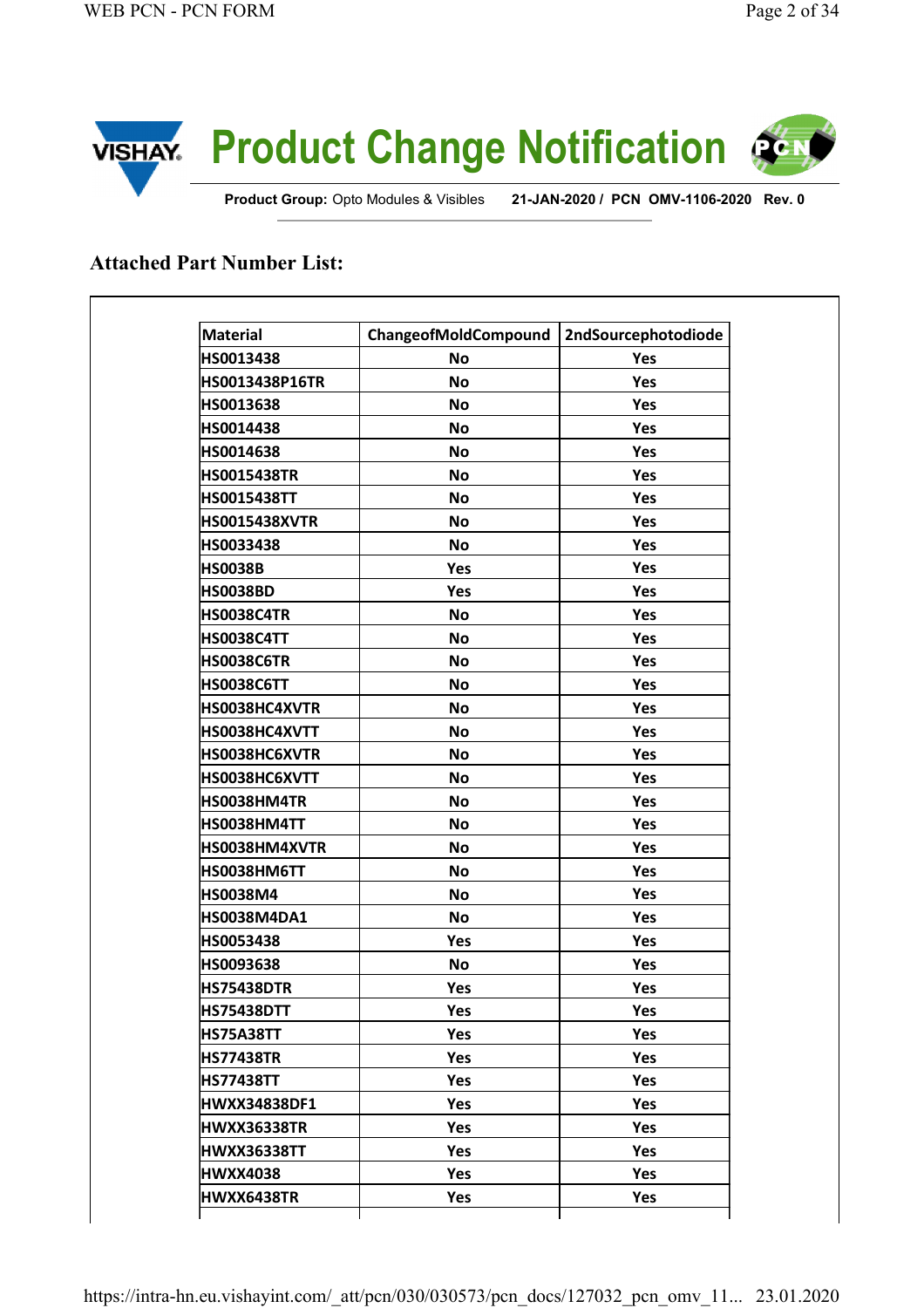| HWXX6438TT             | Yes       | Yes        |
|------------------------|-----------|------------|
| <b>HWXX75436TR</b>     | Yes       | Yes        |
| HWXX75436XVTR          | Yes       | Yes        |
| HWXX75436XVTT          | Yes       | Yes        |
| <b>HWXX75438TR</b>     | Yes       | Yes        |
| <b>HWXX75438TT</b>     | Yes       | Yes        |
| <b>HWXX77038TR</b>     | Yes       | Yes        |
| <b>HWXX77038TT</b>     | Yes       | Yes        |
| <b>HWXX77438TR</b>     | Yes       | Yes        |
| <b>HWXX77438TT</b>     | Yes       | Yes        |
| <b>HWXX95436XVTR</b>   | <b>No</b> | Yes        |
| HWXX95436XVTT          | <b>No</b> | Yes        |
| <b>HWXX95438TT</b>     | <b>No</b> | Yes        |
| HWXX95438XVTT          | <b>No</b> | Yes        |
| <b>TSDP34138</b>       | Yes       | Yes        |
| <b>TSDP34156</b>       | Yes       | Yes        |
| <b>TSDP34156LL1</b>    | Yes       | Yes        |
| <b>TSDP34338</b>       | Yes       | Yes        |
| <b>TSDP34356</b>       | Yes       | <b>Yes</b> |
| <b>TSMP4138</b>        | Yes       | Yes        |
| <b>TSMP4138SB1</b>     | Yes       | Yes        |
| TSMP6000TR             | Yes       | Yes        |
| TSMP6000TT             | Yes       | Yes        |
| <b>TSMP77000TR</b>     | Yes       | Yes        |
| <b>TSMP77000TT</b>     | Yes       | Yes        |
| <b>TSMP77138TR</b>     | Yes       | Yes        |
| <b>TSMP77138TT</b>     | Yes       | Yes        |
| <b>TSOP12240</b>       | No        | <b>Yes</b> |
| <b>TSOP12340</b>       | No        | Yes        |
| <b>TSOP13136</b>       | No        | Yes        |
| <b>TSOP13138</b>       | <b>No</b> | <b>Yes</b> |
| <b>TSOP13140</b>       | No        | Yes        |
| <b>TSOP13156</b>       | No        | <b>Yes</b> |
| <b>TSOP13236</b>       | No        | Yes        |
| <b>TSOP13238</b>       | No        | Yes        |
| TSOP13240              | No        | Yes        |
| <b>TSOP13256</b>       | No        | <b>Yes</b> |
| <b>TSOP13336</b>       | No        | Yes        |
| <b>TSOP13336CA1F</b>   | No        | Yes        |
| TSOP13336DS1F          | No        | Yes        |
| <b>TSOP13336P16FTR</b> | No        | Yes        |
| TSOP13336SS1F          | No        | Yes        |
| <b>TSOP13338</b>       | No        | Yes        |
| TSOP13338DF1P          | No        | Yes        |
| <b>TSOP13338DF1PF</b>  | No        | Yes        |
| TSOP13338DP1F          | No        | Yes        |
| <b>TSOP13338P16FTR</b> | No        | Yes        |
| TSOP13338SS1F          | No        | Yes        |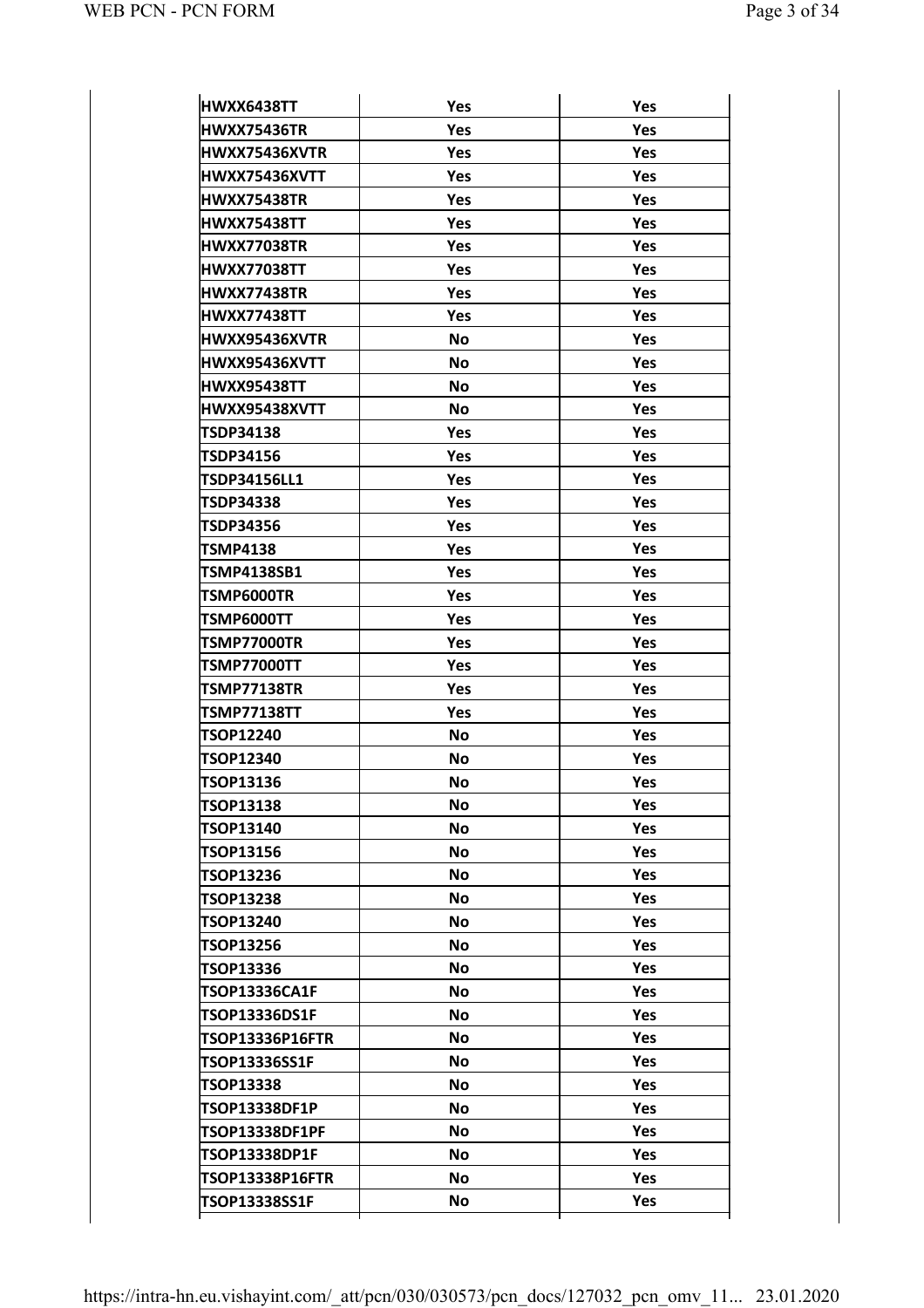| <b>TSOP13340</b>      | <b>No</b> | Yes        |
|-----------------------|-----------|------------|
| <b>TSOP13356</b>      | <b>No</b> | Yes        |
| <b>TSOP13356P10TR</b> | <b>No</b> | Yes        |
| <b>TSOP13436</b>      | <b>No</b> | Yes        |
| TSOP13436DF1P         | <b>No</b> | <b>Yes</b> |
| TSOP13436SS1F         | <b>No</b> | Yes        |
| <b>TSOP13438</b>      | <b>No</b> | Yes        |
| <b>TSOP13438ST1F</b>  | <b>No</b> | Yes        |
| <b>TSOP13440</b>      | <b>No</b> | <b>Yes</b> |
| <b>TSOP13456</b>      | <b>No</b> | Yes        |
| <b>TSOP13456SS1F</b>  | <b>No</b> | <b>Yes</b> |
| <b>TSOP13456ST1F</b>  | <b>No</b> | Yes        |
| <b>TSOP13536</b>      | <b>No</b> | <b>Yes</b> |
| <b>TSOP13538</b>      | <b>No</b> | Yes        |
| <b>TSOP13540</b>      | <b>No</b> | <b>Yes</b> |
| <b>TSOP13556</b>      | <b>No</b> | Yes        |
| <b>TSOP13636</b>      | <b>No</b> | <b>Yes</b> |
| <b>TSOP13638</b>      | <b>No</b> | Yes        |
| <b>TSOP13638CA1F</b>  | <b>No</b> | <b>Yes</b> |
| TSOP13640             | <b>No</b> | Yes        |
| <b>TSOP13656</b>      | <b>No</b> | Yes        |
| TSOP14130             | <b>No</b> | Yes        |
| <b>TSOP14133</b>      | <b>No</b> | <b>Yes</b> |
| <b>TSOP14136</b>      | <b>No</b> | Yes        |
| <b>TSOP14138</b>      | <b>No</b> | Yes        |
| TSOP14140             | <b>No</b> | Yes        |
| <b>TSOP14156</b>      | <b>No</b> | <b>Yes</b> |
| <b>TSOP14230</b>      | <b>No</b> | <b>Yes</b> |
| <b>TSOP14233</b>      | <b>No</b> | Yes        |
| <b>TSOP14236</b>      | No        | Yes        |
| TSOP14236SO1F         | <b>No</b> | <b>Yes</b> |
| TSOP14236SS1F         | No        | Yes        |
| <b>TSOP14238</b>      | No        | Yes        |
| TSOP14238LL1          | No        | Yes        |
| TSOP14238RF1          | No        | Yes        |
| TSOP14238SB1          | No        | Yes        |
| TSOP14238SO1          | No        | <b>Yes</b> |
| TSOP14238SP1          | <b>No</b> | Yes        |
| <b>TSOP14238SS1F</b>  | No        | Yes        |
| TSOP14238ST1          | No        | Yes        |
| TSOP14238ZC1          | No        | <b>Yes</b> |
| TSOP14240             | No        | Yes        |
| TSOP14240SJ1          | No        | Yes        |
| <b>TSOP14256</b>      | No        | Yes        |
| <b>TSOP14330</b>      | No        | <b>Yes</b> |
| TSOP14330SS1BS12      | No        | Yes        |
| TSOP14333             | No        | Yes        |
| TSOP14336             | No        | Yes        |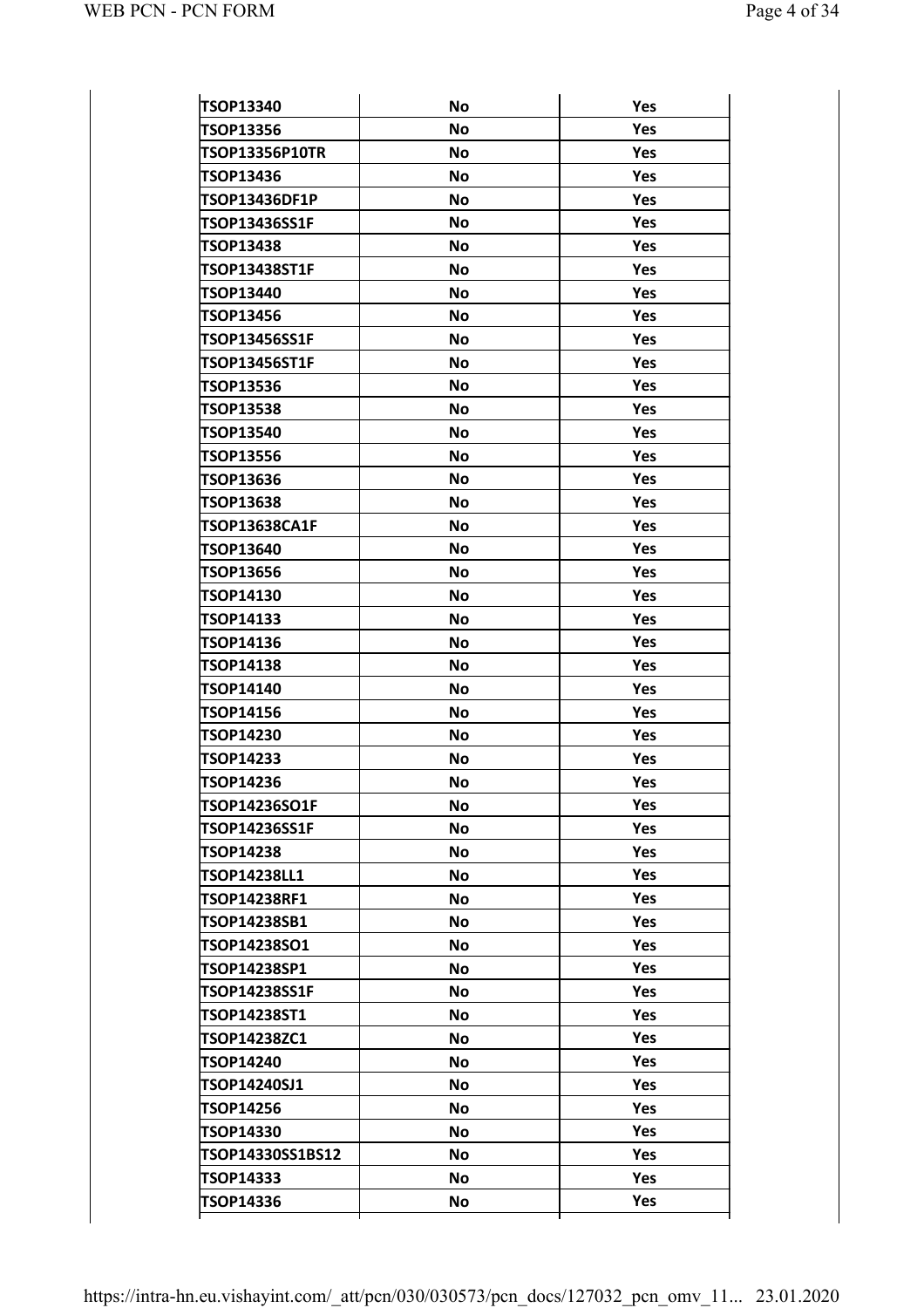| <b>TSOP14336JK1F</b> | <b>No</b> | Yes |
|----------------------|-----------|-----|
| <b>TSOP14336SI1F</b> | <b>No</b> | Yes |
| <b>TSOP14338</b>     | <b>No</b> | Yes |
| <b>TSOP14338DF1F</b> | No.       | Yes |
| <b>TSOP14338DK1F</b> | <b>No</b> | Yes |
| TSOP14338JH1         | <b>No</b> | Yes |
| TSOP14338JK1         | <b>No</b> | Yes |
| <b>TSOP14338JK1F</b> | No.       | Yes |
| TSOP14338SI1F        | <b>No</b> | Yes |
| TSOP14338SS1F        | <b>No</b> | Yes |
| <b>TSOP14338VI1F</b> | <b>No</b> | Yes |
| TSOP14338VM1         | <b>No</b> | Yes |
| <b>TSOP14340</b>     | <b>No</b> | Yes |
| <b>TSOP14356</b>     | <b>No</b> | Yes |
| TSOP14430            | <b>No</b> | Yes |
| <b>TSOP14433</b>     | No        | Yes |
| <b>TSOP14436</b>     | <b>No</b> | Yes |
| <b>TSOP14438</b>     | <b>No</b> | Yes |
| TSOP14438RF1         | <b>No</b> | Yes |
| TSOP14438SJ1         | <b>No</b> | Yes |
| TSOP14438SS1F        | <b>No</b> | Yes |
| TSOP14438ST1         | <b>No</b> | Yes |
| <b>TSOP14438VI1F</b> | <b>No</b> | Yes |
| TSOP14438YA1         | <b>No</b> | Yes |
| <b>TSOP14440</b>     | <b>No</b> | Yes |
| <b>TSOP14456</b>     | <b>No</b> | Yes |
| <b>TSOP14530</b>     | <b>No</b> | Yes |
| <b>TSOP14533</b>     | <b>No</b> | Yes |
| <b>TSOP14536</b>     | <b>No</b> | Yes |
| <b>TSOP14536TE1F</b> | No        | Yes |
| <b>TSOP14538</b>     | <b>No</b> | Yes |
| TSOP14540            | No        | Yes |
| <b>TSOP14556</b>     | No        | Yes |
| TSOP14630            | <b>No</b> | Yes |
| TSOP14633            | <b>No</b> | Yes |
| TSOP14636            | No        | Yes |
| TSOP14638            | No        | Yes |
| TSOP14638QJ1         | <b>No</b> | Yes |
| TSOP14640            | No        | Yes |
| TSOP14656            | No        | Yes |
| <b>TSOP2130</b>      | Yes       | Yes |
| <b>TSOP2133</b>      | Yes       | Yes |
| <b>TSOP2136</b>      | Yes       | Yes |
| <b>TSOP2136LL1</b>   | Yes       | Yes |
| TSOP2136SA1          | Yes       | Yes |
| <b>TSOP2136VI1</b>   | Yes       | Yes |
| <b>TSOP2138</b>      | Yes       | Yes |
| <b>TSOP2138LL1</b>   | Yes       | Yes |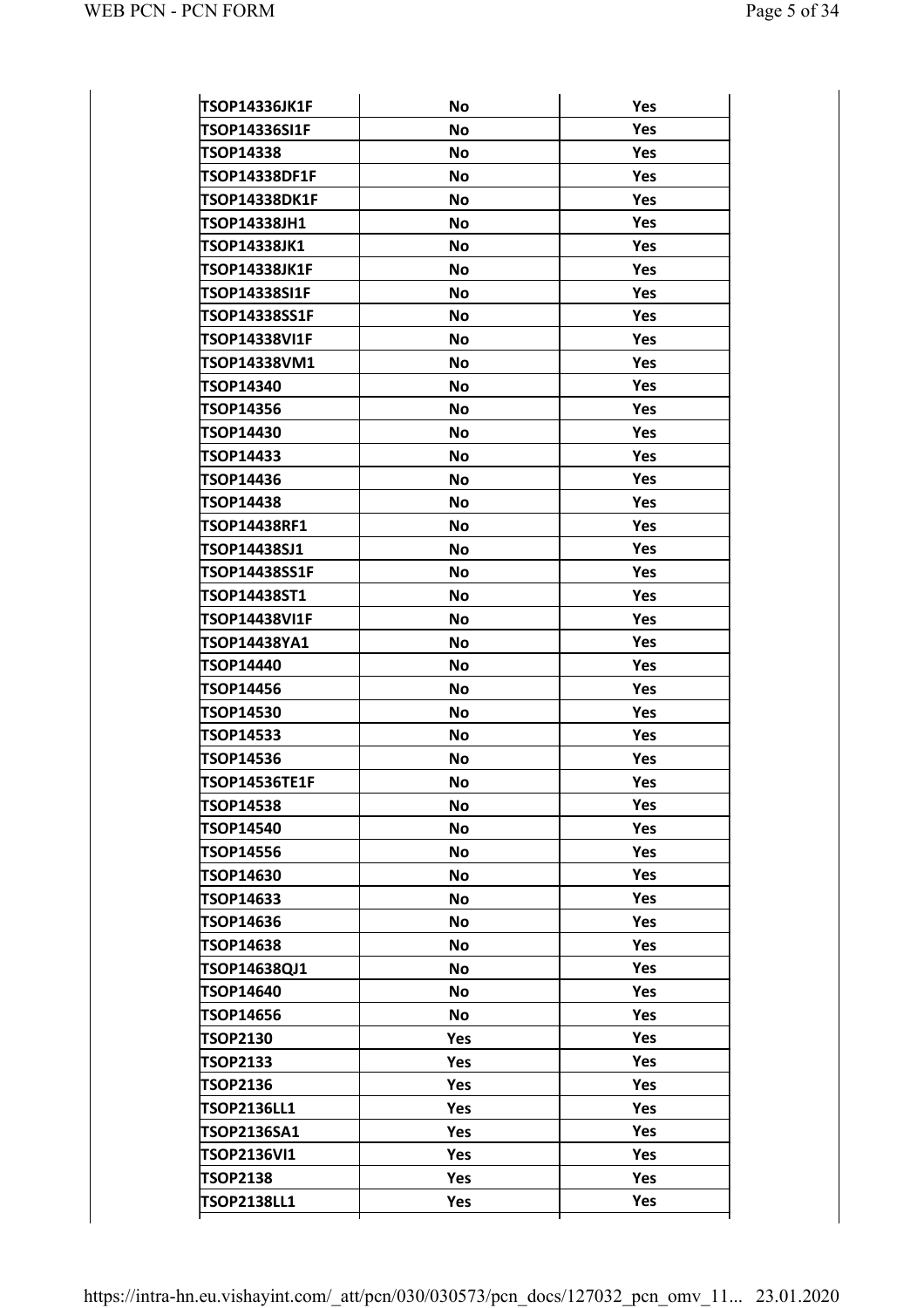| <b>TSOP2138LL1F</b> | <b>No</b>  | Yes        |
|---------------------|------------|------------|
| <b>TSOP2140</b>     | Yes        | Yes        |
| <b>TSOP2156</b>     | Yes        | Yes        |
| <b>TSOP2156SA1</b>  | Yes        | Yes        |
| <b>TSOP2156SB1</b>  | Yes        | Yes        |
| TSOP2156YA1         | Yes        | Yes        |
| <b>TSOP2230</b>     | Yes        | Yes        |
| <b>TSOP2233</b>     | Yes        | Yes        |
| <b>TSOP2233UH1</b>  | Yes        | Yes        |
| <b>TSOP2233VI1</b>  | Yes        | Yes        |
| <b>TSOP2236</b>     | Yes        | Yes        |
| <b>TSOP2236AY1</b>  | Yes        | Yes        |
| <b>TSOP2236LL1</b>  | Yes        | Yes        |
| TSOP2236QJ1         | Yes        | Yes        |
| <b>TSOP2236SJ1</b>  | Yes        | Yes        |
| <b>TSOP2236SP1</b>  | Yes        | Yes        |
| <b>TSOP2236UH1</b>  | Yes        | Yes        |
| <b>TSOP2236VI1</b>  | Yes        | Yes        |
| <b>TSOP2236YA1</b>  | Yes        | Yes        |
| <b>TSOP2238</b>     | Yes        | Yes        |
| <b>TSOP2238AY1</b>  | Yes        | Yes        |
| <b>TSOP2238CZ1</b>  | Yes        | Yes        |
| TSOP2238PM1         | Yes        | Yes        |
| TSOP2238QJ1         | Yes        | Yes        |
| <b>TSOP2238SB1</b>  | Yes        | Yes        |
| TSOP2238SS1BS12Z    | Yes        | Yes        |
| <b>TSOP2238VI1</b>  | Yes        | Yes        |
| <b>TSOP2238WE1</b>  | Yes        | Yes        |
| TSOP2238YA1         | Yes        | Yes        |
| <b>TSOP2240</b>     | Yes        | Yes        |
| <b>TSOP2240RF1</b>  | <b>Yes</b> | <b>Yes</b> |
| <b>TSOP2256</b>     | Yes        | Yes        |
| <b>TSOP2256IV1</b>  | Yes        | <b>Yes</b> |
| TSOP2256SB1         | Yes        | Yes        |
| <b>TSOP2330</b>     | <b>Yes</b> | Yes        |
| <b>TSOP2333</b>     | Yes        | Yes        |
| <b>TSOP2336</b>     | Yes        | <b>Yes</b> |
| TSOP2336IV1         | Yes        | Yes        |
| <b>TSOP2336YA1F</b> | <b>No</b>  | Yes        |
| <b>TSOP2338</b>     | Yes        | Yes        |
| <b>TSOP2338LL1F</b> | <b>No</b>  | Yes        |
| <b>TSOP2338RF1</b>  | Yes        | Yes        |
| TSOP2338SS1OS12     | <b>Yes</b> | Yes        |
| TSOP2338YA1         | Yes        | Yes        |
| <b>TSOP2340</b>     | Yes        | Yes        |
| <b>TSOP2356</b>     | Yes        | Yes        |
| <b>TSOP2430</b>     | <b>Yes</b> | Yes        |
| <b>TSOP2433</b>     | Yes        | Yes        |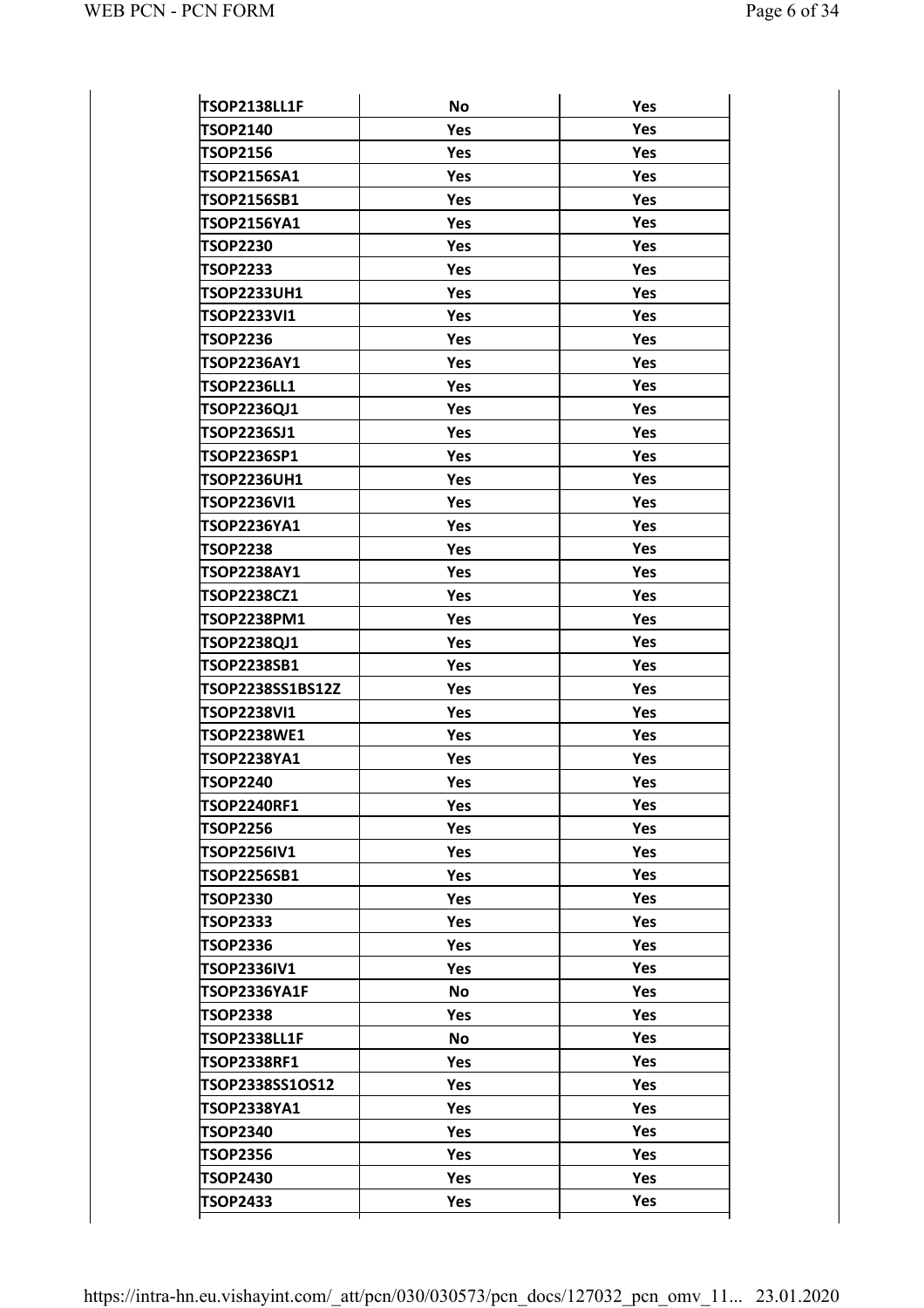| <b>TSOP2436</b>      | Yes       | Yes        |
|----------------------|-----------|------------|
| <b>TSOP2438</b>      | Yes       | Yes        |
| TSOP2438SA1F         | <b>No</b> | Yes        |
| <b>TSOP2440</b>      | Yes       | Yes        |
| TSOP2456             | Yes       | Yes        |
| <b>TSOP2456DE1</b>   | Yes       | Yes        |
| <b>TSOP2536</b>      | Yes       | Yes        |
| <b>TSOP2538</b>      | Yes       | Yes        |
| <b>TSOP2540</b>      | Yes       | Yes        |
| <b>TSOP2556</b>      | Yes       | Yes        |
| <b>TSOP32130</b>     | Yes       | Yes        |
| <b>TSOP32133</b>     | Yes       | Yes        |
| <b>TSOP32136</b>     | Yes       | Yes        |
| <b>TSOP32136LL1</b>  | Yes       | Yes        |
| TSOP32136LL1F        | <b>No</b> | Yes        |
| TSOP32136SJ1         | Yes       | Yes        |
| <b>TSOP32136SS1F</b> | <b>No</b> | Yes        |
| TSOP32136YA1         | Yes       | Yes        |
| TSOP32136YA1F        | <b>No</b> | Yes        |
| <b>TSOP32136ZC1F</b> | <b>No</b> | Yes        |
| <b>TSOP32138</b>     | Yes       | Yes        |
| <b>TSOP32138LL1F</b> | <b>No</b> | Yes        |
| TSOP32138SB1         | Yes       | Yes        |
| <b>TSOP32138SS1F</b> | <b>No</b> | Yes        |
| <b>TSOP32138VI1F</b> | <b>No</b> | Yes        |
| <b>TSOP32140</b>     | Yes       | Yes        |
| <b>TSOP32156</b>     | Yes       | Yes        |
| TSOP32156SJ1         | Yes       | Yes        |
| <b>TSOP32230</b>     | Yes       | Yes        |
| <b>TSOP32230SS1N</b> | <b>No</b> | Yes        |
| TSOP32233            | Yes       | Yes        |
| <b>TSOP32236</b>     | Yes       | <b>Yes</b> |
| <b>TSOP32236UH1</b>  | Yes       | <b>Yes</b> |
| <b>TSOP32238</b>     | Yes       | <b>Yes</b> |
| TSOP32238AY1         | Yes       | Yes        |
| TSOP32238CZ1         | Yes       | <b>Yes</b> |
| <b>TSOP32238IV1F</b> | <b>No</b> | <b>Yes</b> |
| TSOP32238QJ1         | Yes       | <b>Yes</b> |
| <b>TSOP32238RF1</b>  | Yes       | Yes        |
| TSOP32238SI1         | Yes       | Yes        |
| TSOP32238SJ1         | Yes       | <b>Yes</b> |
| <b>TSOP32238SJ1F</b> | <b>No</b> | <b>Yes</b> |
| TSOP32238SO1         | Yes       | Yes        |
| TSOP32238SS1N        | <b>No</b> | <b>Yes</b> |
| TSOP32238VI1         | Yes       | <b>Yes</b> |
| TSOP32238VM1         | Yes       | <b>Yes</b> |
| <b>TSOP32238VM1F</b> | <b>No</b> | Yes        |
|                      |           |            |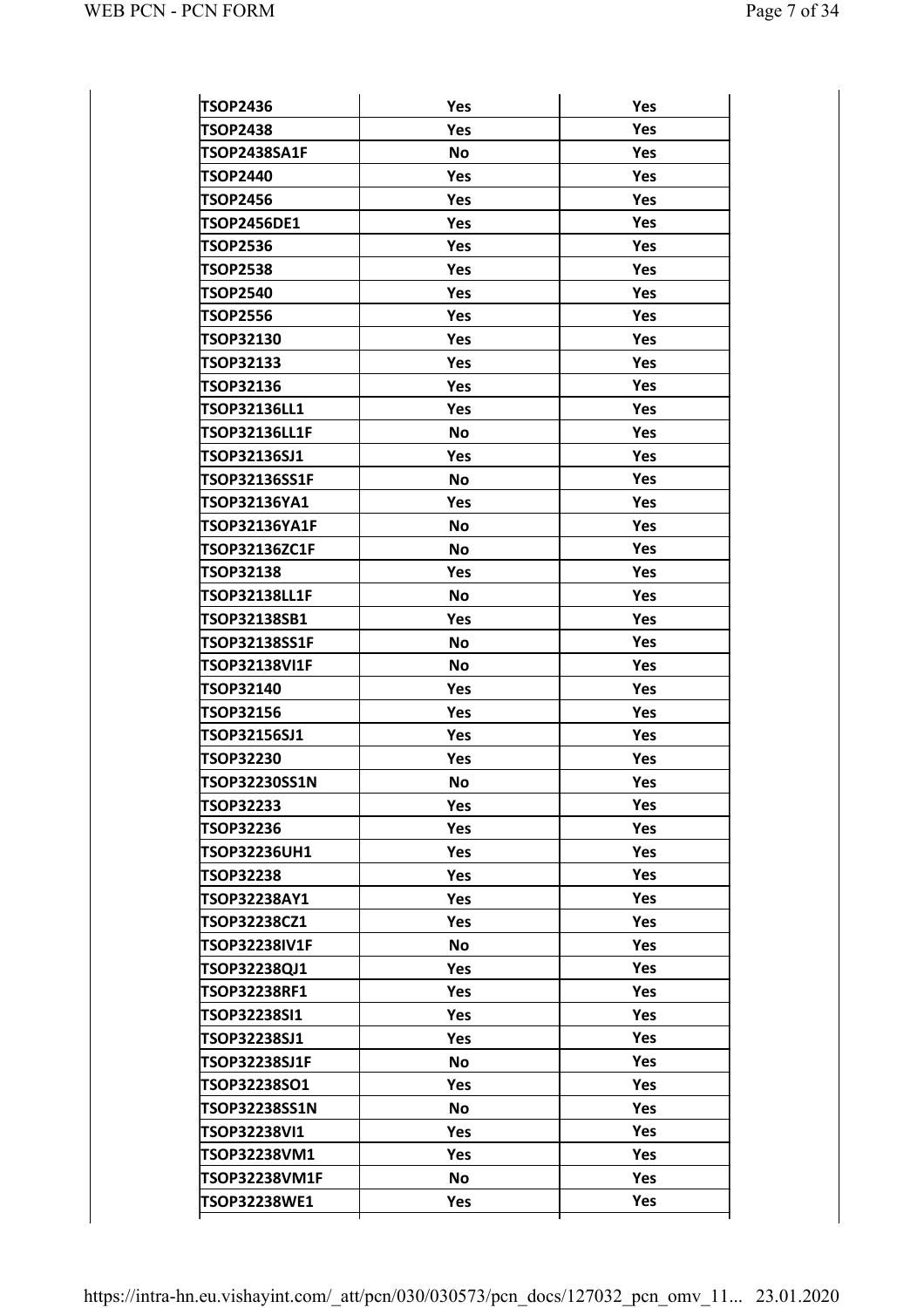| TSOP32238YA1          | Yes        | Yes        |
|-----------------------|------------|------------|
| <b>TSOP32238ZC1</b>   | Yes        | Yes        |
| <b>TSOP32240</b>      | Yes        | Yes        |
| <b>TSOP32256</b>      | Yes        | Yes        |
| <b>TSOP32256CD1F</b>  | <b>No</b>  | Yes        |
| <b>TSOP32256CZ1</b>   | Yes        | Yes        |
| TSOP32256SI1F         | <b>No</b>  | Yes        |
| <b>TSOP32256SS1F</b>  | <b>No</b>  | Yes        |
| TSOP32333             | Yes        | Yes        |
| TSOP32333YA1          | Yes        | Yes        |
| TSOP32336             | Yes        | Yes        |
| <b>TSOP32336DE1</b>   | Yes        | Yes        |
| <b>TSOP32336IV1</b>   | Yes        | Yes        |
| <b>TSOP32336IV1F</b>  | <b>No</b>  | Yes        |
| <b>TSOP32336JL1F</b>  | <b>No</b>  | Yes        |
| TSOP32336PM1F         | <b>No</b>  | Yes        |
| TSOP32336SJ1          | Yes        | Yes        |
| TSOP32336SS1F         | <b>No</b>  | Yes        |
| TSOP32336SS1FBS12Zl   | <b>No</b>  | Yes        |
| <b>TSOP32336UH1F</b>  | <b>No</b>  | Yes        |
| TSOP32336VI1          | Yes        | Yes        |
| TSOP32336YA1          | Yes        | Yes        |
| <b>TSOP32336YA1F</b>  | <b>No</b>  | Yes        |
| <b>TSOP32338</b>      | Yes        | Yes        |
| TSOP32338AY1          | Yes        | Yes        |
| TSOP32338CD1          | Yes        | Yes        |
| <b>TSOP32338CD1F</b>  | <b>No</b>  | Yes        |
| <b>TSOP32338DB1F</b>  | <b>No</b>  | Yes        |
| <b>TSOP32338IV1F</b>  | No         | Yes        |
| TSOP32338LL1          | Yes        | Yes        |
| <b>TSOP32338LL1F</b>  | No         | <b>Yes</b> |
| TSOP32338QJ1          | Yes        | Yes        |
| TSOP32338SA1          | <b>Yes</b> | <b>Yes</b> |
| TSOP32338SB1          | Yes        | <b>Yes</b> |
| <b>TSOP32338SI1F</b>  | No         | <b>Yes</b> |
| TSOP32338SS1F         | No         | <b>Yes</b> |
| TSOP32338SS1V         | <b>Yes</b> | <b>Yes</b> |
| <b>TSOP32338SS1VF</b> | <b>No</b>  | <b>Yes</b> |
| <b>TSOP32338ST1F</b>  | <b>No</b>  | <b>Yes</b> |
| TSOP32338VI1F         | No         | <b>Yes</b> |
| TSOP32338XG1          | <b>Yes</b> | <b>Yes</b> |
| <b>TSOP32340</b>      | Yes        | <b>Yes</b> |
| <b>TSOP32340VI1</b>   | <b>Yes</b> | <b>Yes</b> |
| <b>TSOP32356</b>      | <b>Yes</b> | <b>Yes</b> |
| TSOP32356CD1F         | No         | <b>Yes</b> |
| TSOP32356DE1          | <b>Yes</b> | <b>Yes</b> |
|                       |            |            |
| TSOP32356SB1          | Yes        | Yes        |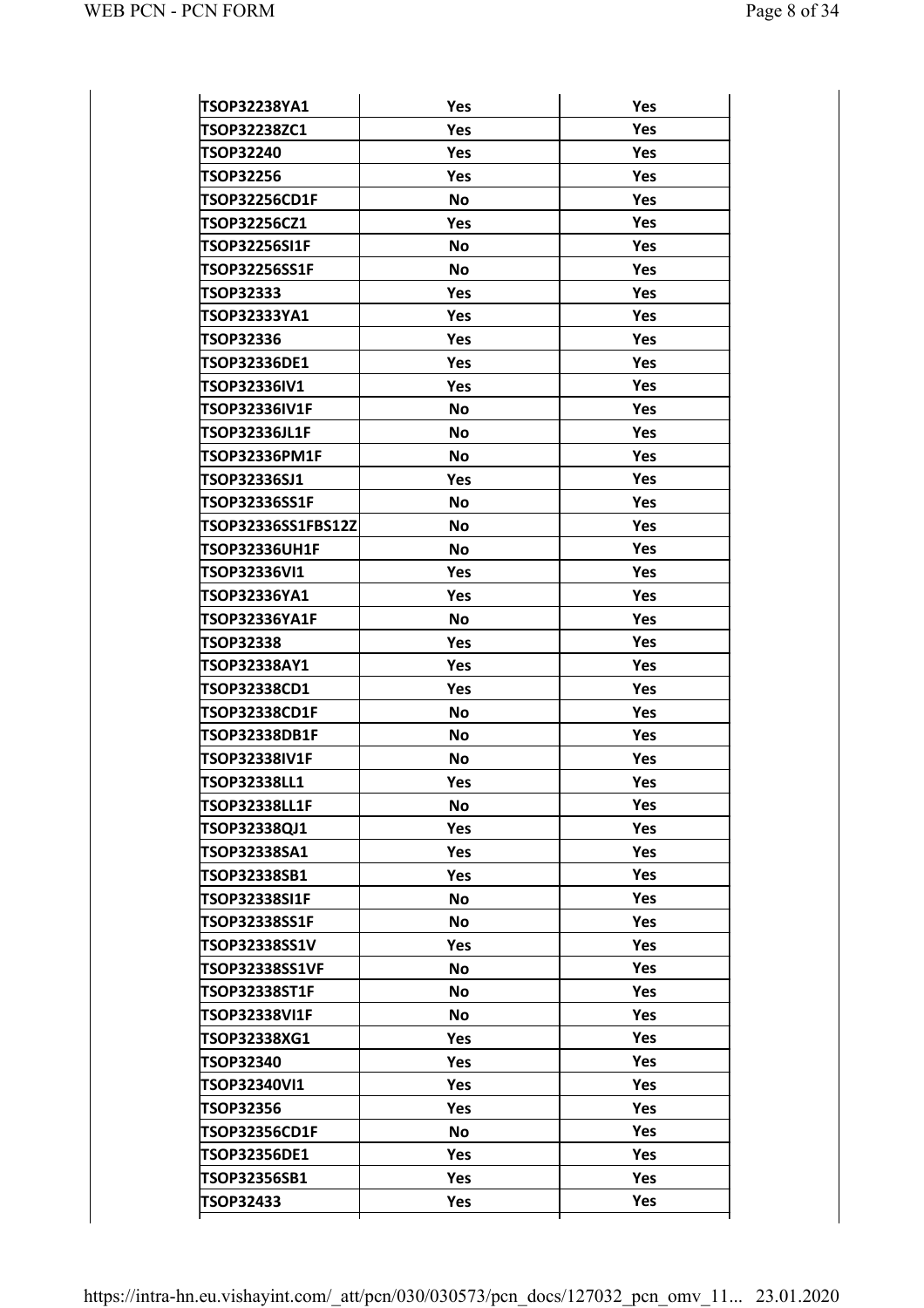| TSOP32433YA1          | Yes        | Yes        |
|-----------------------|------------|------------|
| <b>TSOP32436</b>      | Yes        | Yes        |
| <b>TSOP32436JK1F</b>  | <b>No</b>  | Yes        |
| TSOP32436SB1          | Yes        | Yes        |
| <b>TSOP32436SS1F</b>  | <b>No</b>  | Yes        |
| <b>TSOP32436SS1VF</b> | No         | Yes        |
| <b>TSOP32438</b>      | Yes        | Yes        |
| <b>TSOP32438CD1F</b>  | No         | Yes        |
| TSOP32438IV1          | Yes        | Yes        |
| <b>TSOP32438LL1</b>   | Yes        | Yes        |
| TSOP32438QJ1          | Yes        | Yes        |
| <b>TSOP32438SA1F</b>  | <b>No</b>  | Yes        |
| <b>TSOP32438SI1F</b>  | <b>No</b>  | Yes        |
| <b>TSOP32438SS1F</b>  | <b>No</b>  | Yes        |
| TSOP32438SS1FBS12Z    | <b>No</b>  | Yes        |
| TSOP32438SS1V         | Yes        | Yes        |
| <b>TSOP32438VI1</b>   | Yes        | Yes        |
| TSOP32438WE1          | Yes        | Yes        |
| TSOP32438XG1          | Yes        | Yes        |
| TSOP32438YA1          | Yes        | Yes        |
| <b>TSOP32440</b>      | Yes        | Yes        |
| <b>TSOP32456</b>      | Yes        | Yes        |
| <b>TSOP32530</b>      | Yes        | Yes        |
| <b>TSOP32533</b>      | Yes        | Yes        |
| <b>TSOP32536</b>      | Yes        | Yes        |
| <b>TSOP32536PM1F</b>  | <b>No</b>  | Yes        |
| <b>TSOP32538</b>      | Yes        | Yes        |
| TSOP32538DL1          | Yes        | Yes        |
| TSOP32538IV1          | Yes        | Yes        |
| TSOP32538LL1          | Yes        | Yes        |
| <b>TSOP32540</b>      | <b>Yes</b> | Yes        |
| <b>TSOP32556</b>      | <b>Yes</b> | Yes        |
| TSOP32C56CD1F         | No         | Yes        |
| TSOP33136             | <b>Yes</b> | Yes        |
| <b>TSOP33138</b>      | <b>Yes</b> | <b>Yes</b> |
| <b>TSOP33140</b>      | <b>Yes</b> | <b>Yes</b> |
| <b>TSOP33156</b>      | Yes        | <b>Yes</b> |
| <b>TSOP33230</b>      | <b>Yes</b> | Yes        |
| <b>TSOP33233</b>      | <b>Yes</b> | Yes        |
| <b>TSOP33236</b>      | <b>Yes</b> | <b>Yes</b> |
| <b>TSOP33238</b>      | Yes        | <b>Yes</b> |
| <b>TSOP33240</b>      | <b>Yes</b> | Yes        |
| <b>TSOP33256</b>      | <b>Yes</b> | Yes        |
| <b>TSOP33330</b>      | <b>Yes</b> | Yes        |
| <b>TSOP33333</b>      | Yes        | <b>Yes</b> |
| <b>TSOP33336</b>      | Yes        | Yes        |
| <b>TSOP33336CA1F</b>  | <b>No</b>  | <b>Yes</b> |
|                       | No         | Yes        |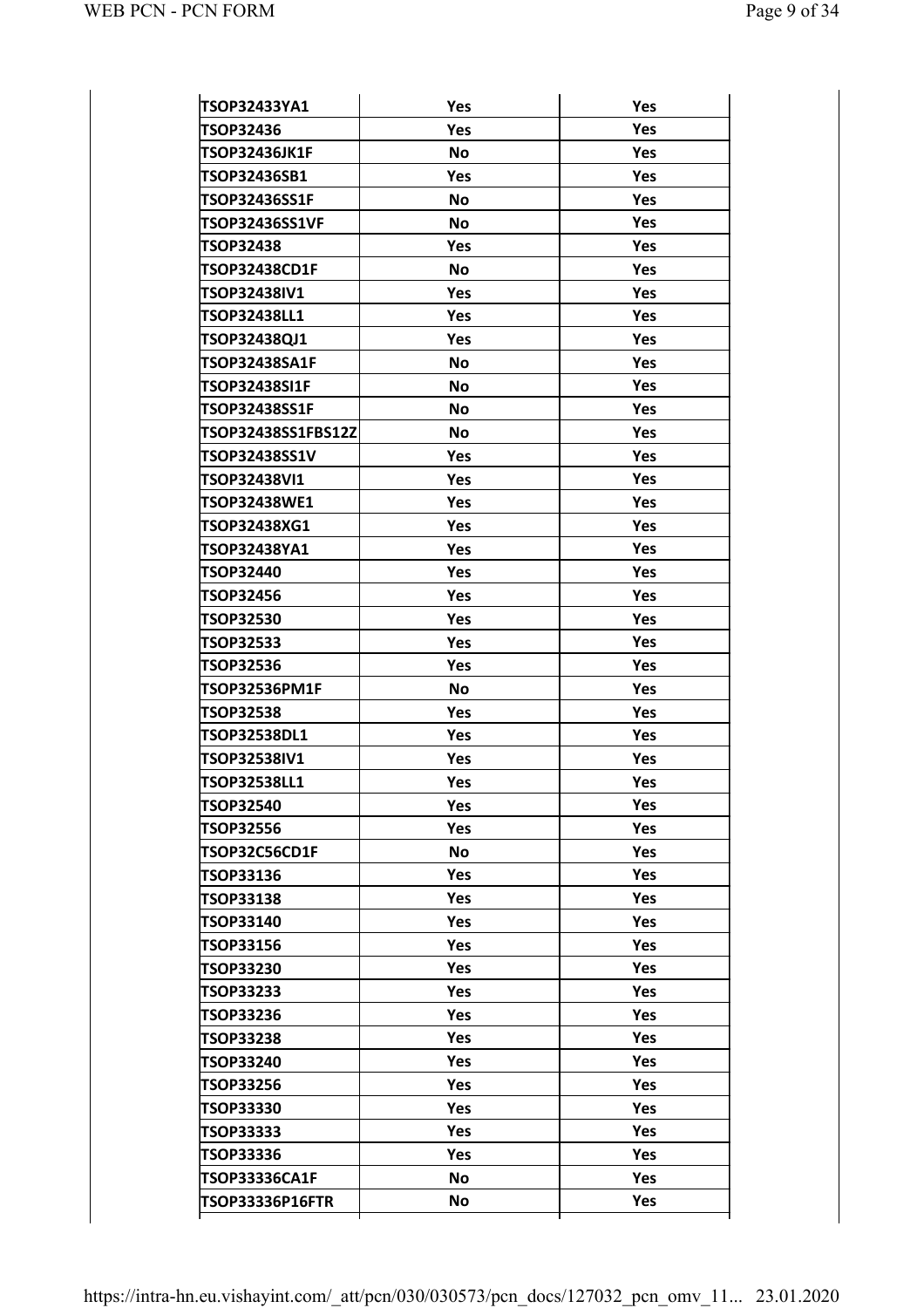| Yes<br>Yes<br>Yes<br>TSOP33338<br><b>No</b><br>TSOP33338SS1F<br>Yes<br><b>TSOP33340</b><br>Yes<br>Yes<br>TSOP33356<br>Yes<br>Yes<br><b>TSOP33433</b><br>Yes<br><b>Yes</b><br>TSOP33436<br>Yes<br><b>Yes</b><br><b>TSOP33438</b><br>Yes<br>Yes<br><b>No</b><br>TSOP33438SS1F<br>Yes<br><b>TSOP33438ST1F</b><br><b>No</b><br>Yes<br>TSOP33440<br>Yes<br>Yes<br>Yes<br>Yes<br><b>TSOP33456</b><br>Yes<br>Yes<br><b>TSOP33536</b><br><b>TSOP33538</b><br>Yes<br>Yes<br>Yes<br><b>TSOP34130</b><br>Yes<br>Yes<br>TSOP34133<br>Yes<br>Yes<br>TSOP34136<br>Yes<br><b>TSOP34136LL1</b><br>Yes<br>Yes<br>Yes<br>TSOP34136SB1<br>Yes<br>Yes<br>TSOP34136SI1<br>Yes<br>Yes<br>TSOP34136SS1OS21<br>Yes<br><b>TSOP34136ST1F</b><br>No<br>Yes<br>Yes<br>TSOP34136YA1<br>Yes<br>Yes<br><b>TSOP34138</b><br>Yes<br>Yes<br>TSOP34138DA1<br>Yes<br>TSOP34138JH1<br>Yes<br>Yes<br>Yes<br><b>TSOP34138LL1</b><br>Yes |  |
|--------------------------------------------------------------------------------------------------------------------------------------------------------------------------------------------------------------------------------------------------------------------------------------------------------------------------------------------------------------------------------------------------------------------------------------------------------------------------------------------------------------------------------------------------------------------------------------------------------------------------------------------------------------------------------------------------------------------------------------------------------------------------------------------------------------------------------------------------------------------------------------------------|--|
|                                                                                                                                                                                                                                                                                                                                                                                                                                                                                                                                                                                                                                                                                                                                                                                                                                                                                                  |  |
|                                                                                                                                                                                                                                                                                                                                                                                                                                                                                                                                                                                                                                                                                                                                                                                                                                                                                                  |  |
|                                                                                                                                                                                                                                                                                                                                                                                                                                                                                                                                                                                                                                                                                                                                                                                                                                                                                                  |  |
|                                                                                                                                                                                                                                                                                                                                                                                                                                                                                                                                                                                                                                                                                                                                                                                                                                                                                                  |  |
|                                                                                                                                                                                                                                                                                                                                                                                                                                                                                                                                                                                                                                                                                                                                                                                                                                                                                                  |  |
|                                                                                                                                                                                                                                                                                                                                                                                                                                                                                                                                                                                                                                                                                                                                                                                                                                                                                                  |  |
|                                                                                                                                                                                                                                                                                                                                                                                                                                                                                                                                                                                                                                                                                                                                                                                                                                                                                                  |  |
|                                                                                                                                                                                                                                                                                                                                                                                                                                                                                                                                                                                                                                                                                                                                                                                                                                                                                                  |  |
|                                                                                                                                                                                                                                                                                                                                                                                                                                                                                                                                                                                                                                                                                                                                                                                                                                                                                                  |  |
|                                                                                                                                                                                                                                                                                                                                                                                                                                                                                                                                                                                                                                                                                                                                                                                                                                                                                                  |  |
|                                                                                                                                                                                                                                                                                                                                                                                                                                                                                                                                                                                                                                                                                                                                                                                                                                                                                                  |  |
|                                                                                                                                                                                                                                                                                                                                                                                                                                                                                                                                                                                                                                                                                                                                                                                                                                                                                                  |  |
|                                                                                                                                                                                                                                                                                                                                                                                                                                                                                                                                                                                                                                                                                                                                                                                                                                                                                                  |  |
|                                                                                                                                                                                                                                                                                                                                                                                                                                                                                                                                                                                                                                                                                                                                                                                                                                                                                                  |  |
|                                                                                                                                                                                                                                                                                                                                                                                                                                                                                                                                                                                                                                                                                                                                                                                                                                                                                                  |  |
|                                                                                                                                                                                                                                                                                                                                                                                                                                                                                                                                                                                                                                                                                                                                                                                                                                                                                                  |  |
|                                                                                                                                                                                                                                                                                                                                                                                                                                                                                                                                                                                                                                                                                                                                                                                                                                                                                                  |  |
|                                                                                                                                                                                                                                                                                                                                                                                                                                                                                                                                                                                                                                                                                                                                                                                                                                                                                                  |  |
|                                                                                                                                                                                                                                                                                                                                                                                                                                                                                                                                                                                                                                                                                                                                                                                                                                                                                                  |  |
|                                                                                                                                                                                                                                                                                                                                                                                                                                                                                                                                                                                                                                                                                                                                                                                                                                                                                                  |  |
|                                                                                                                                                                                                                                                                                                                                                                                                                                                                                                                                                                                                                                                                                                                                                                                                                                                                                                  |  |
|                                                                                                                                                                                                                                                                                                                                                                                                                                                                                                                                                                                                                                                                                                                                                                                                                                                                                                  |  |
|                                                                                                                                                                                                                                                                                                                                                                                                                                                                                                                                                                                                                                                                                                                                                                                                                                                                                                  |  |
|                                                                                                                                                                                                                                                                                                                                                                                                                                                                                                                                                                                                                                                                                                                                                                                                                                                                                                  |  |
|                                                                                                                                                                                                                                                                                                                                                                                                                                                                                                                                                                                                                                                                                                                                                                                                                                                                                                  |  |
|                                                                                                                                                                                                                                                                                                                                                                                                                                                                                                                                                                                                                                                                                                                                                                                                                                                                                                  |  |
| Yes<br>TSOP34138SB1<br><b>Yes</b>                                                                                                                                                                                                                                                                                                                                                                                                                                                                                                                                                                                                                                                                                                                                                                                                                                                                |  |
| Yes<br>TSOP34138SI1<br>Yes                                                                                                                                                                                                                                                                                                                                                                                                                                                                                                                                                                                                                                                                                                                                                                                                                                                                       |  |
| <b>TSOP34138SP1</b><br><b>Yes</b><br>Yes                                                                                                                                                                                                                                                                                                                                                                                                                                                                                                                                                                                                                                                                                                                                                                                                                                                         |  |
| TSOP34138SS1BS12<br>Yes<br>Yes.                                                                                                                                                                                                                                                                                                                                                                                                                                                                                                                                                                                                                                                                                                                                                                                                                                                                  |  |
| <b>TSOP34138ST1F</b><br><b>No</b><br><b>Yes</b>                                                                                                                                                                                                                                                                                                                                                                                                                                                                                                                                                                                                                                                                                                                                                                                                                                                  |  |
| <b>No</b><br><b>Yes</b><br>TSOP34138YA1F                                                                                                                                                                                                                                                                                                                                                                                                                                                                                                                                                                                                                                                                                                                                                                                                                                                         |  |
| Yes<br>TSOP34138ZC1<br><b>Yes</b>                                                                                                                                                                                                                                                                                                                                                                                                                                                                                                                                                                                                                                                                                                                                                                                                                                                                |  |
| Yes<br><b>TSOP34140</b><br><b>Yes</b>                                                                                                                                                                                                                                                                                                                                                                                                                                                                                                                                                                                                                                                                                                                                                                                                                                                            |  |
| <b>TSOP34156</b><br><b>Yes</b><br>Yes.                                                                                                                                                                                                                                                                                                                                                                                                                                                                                                                                                                                                                                                                                                                                                                                                                                                           |  |
| <b>Yes</b><br>TSOP34156DA1<br>Yes.                                                                                                                                                                                                                                                                                                                                                                                                                                                                                                                                                                                                                                                                                                                                                                                                                                                               |  |
| Yes<br>TSOP34156SS1F<br><b>No</b>                                                                                                                                                                                                                                                                                                                                                                                                                                                                                                                                                                                                                                                                                                                                                                                                                                                                |  |
| Yes<br>TSOP34333<br><b>Yes</b>                                                                                                                                                                                                                                                                                                                                                                                                                                                                                                                                                                                                                                                                                                                                                                                                                                                                   |  |
| <b>Yes</b><br>TSOP34336<br>Yes.                                                                                                                                                                                                                                                                                                                                                                                                                                                                                                                                                                                                                                                                                                                                                                                                                                                                  |  |
| <b>Yes</b><br>TSOP34336AY1<br>Yes.                                                                                                                                                                                                                                                                                                                                                                                                                                                                                                                                                                                                                                                                                                                                                                                                                                                               |  |
| Yes<br>TSOP34336CZ1<br>Yes.                                                                                                                                                                                                                                                                                                                                                                                                                                                                                                                                                                                                                                                                                                                                                                                                                                                                      |  |
| Yes<br>TSOP34336DH1<br><b>Yes</b>                                                                                                                                                                                                                                                                                                                                                                                                                                                                                                                                                                                                                                                                                                                                                                                                                                                                |  |
| <b>Yes</b><br>TSOP34336JK1<br>Yes.                                                                                                                                                                                                                                                                                                                                                                                                                                                                                                                                                                                                                                                                                                                                                                                                                                                               |  |
| <b>Yes</b><br>TSOP34336JK1F<br><b>No</b>                                                                                                                                                                                                                                                                                                                                                                                                                                                                                                                                                                                                                                                                                                                                                                                                                                                         |  |
| Yes<br>TSOP34336JK1FA<br><b>No</b>                                                                                                                                                                                                                                                                                                                                                                                                                                                                                                                                                                                                                                                                                                                                                                                                                                                               |  |
| Yes<br>TSOP34336PM1<br><b>Yes</b>                                                                                                                                                                                                                                                                                                                                                                                                                                                                                                                                                                                                                                                                                                                                                                                                                                                                |  |
| Yes<br>TSOP34336PM1F<br><b>No</b>                                                                                                                                                                                                                                                                                                                                                                                                                                                                                                                                                                                                                                                                                                                                                                                                                                                                |  |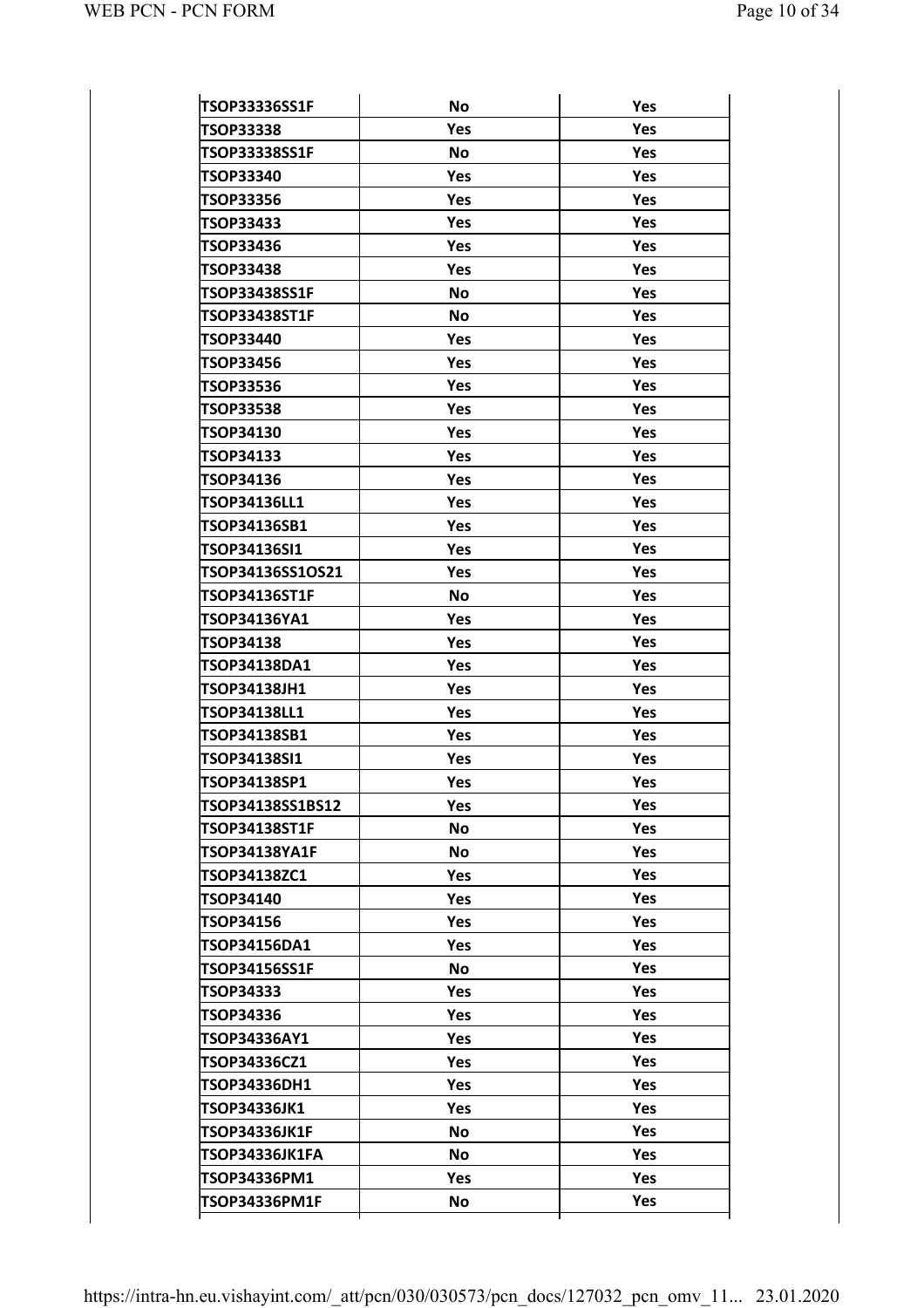| TSOP34336QJ1<br>Yes<br>Yes<br>Yes<br>Yes<br>TSOP34336SB1<br><b>No</b><br>TSOP34336SB1F<br>Yes<br>TSOP34336SI1<br>Yes<br>Yes<br><b>No</b><br>TSOP34336SI1F<br>Yes<br>TSOP34336SO1F<br><b>No</b><br>Yes<br>TSOP34336SS1F<br><b>No</b><br>Yes<br>TSOP34336SS1FA<br><b>No</b><br>Yes<br>TSOP34336ST1<br>Yes<br>Yes<br><b>TSOP34336ST1F</b><br><b>No</b><br>Yes<br>TSOP34336VI1F<br><b>No</b><br>Yes<br>Yes<br>TSOP34336YA1<br>Yes<br><b>No</b><br>Yes<br><b>TSOP34336YA1F</b><br>Yes<br>TSOP34338<br>Yes<br><b>No</b><br>Yes<br><b>TSOP34338DF1F</b><br>Yes<br>TSOP34338IV1<br>Yes<br>Yes<br><b>TSOP34338JH1</b><br>Yes<br>Yes<br><b>TSOP34338JK1</b><br>Yes<br><b>No</b><br>Yes<br>TSOP34338JK1F<br>Yes<br>TSOP34338JK1FA<br><b>No</b><br>Yes<br>TSOP34338LL1<br>Yes<br><b>TSOP34338NN1F</b><br>Yes<br><b>No</b><br>Yes<br><b>TSOP34338RF1</b><br>Yes<br>Yes<br><b>TSOP34338RF1F</b><br><b>No</b><br>Yes<br>TSOP34338SB1<br>Yes<br>TSOP34338SB1F<br>Yes<br><b>No</b><br><b>No</b><br>Yes<br><b>TSOP34338SI1F</b><br><b>Yes</b><br>TSOP34338SO1F<br><b>No</b><br>Yes<br>TSOP34338SP1F<br><b>No</b><br>TSOP34338SS1BS12<br>Yes<br>Yes<br>Yes<br>TSOP34338SS1BS12Z<br>Yes<br>Yes<br>TSOP34338SS1F<br><b>No</b><br>Yes<br><b>No</b><br>TSOP34338SS1FA<br>TSOP34338SS1FBS21<br><b>No</b><br><b>Yes</b><br>Yes<br><b>No</b><br>TSOP34338SS1VF<br>Yes<br>TSOP34338ST1F<br><b>No</b><br>Yes<br><b>No</b><br>TSOP34338SW1F<br><b>Yes</b><br>TSOP34338UH1<br>Yes.<br>Yes<br><b>No</b><br>TSOP34338VI1F<br>Yes<br>TSOP34338VM1<br>Yes<br>Yes<br>TSOP34338YA1<br>Yes.<br><b>Yes</b><br>TSOP34340<br>Yes.<br>Yes<br>Yes<br>TSOP34356<br>Yes<br>TSOP34356JK1F<br><b>No</b><br>Yes<br>TSOP34356JK1FABL<br><b>No</b><br><b>Yes</b><br><b>No</b><br>TSOP34356JK1FBL<br>Yes<br><b>Yes</b><br>TSOP34356SB1<br>Yes<br>TSOP34356SI1<br><b>Yes</b> |  |  |
|---------------------------------------------------------------------------------------------------------------------------------------------------------------------------------------------------------------------------------------------------------------------------------------------------------------------------------------------------------------------------------------------------------------------------------------------------------------------------------------------------------------------------------------------------------------------------------------------------------------------------------------------------------------------------------------------------------------------------------------------------------------------------------------------------------------------------------------------------------------------------------------------------------------------------------------------------------------------------------------------------------------------------------------------------------------------------------------------------------------------------------------------------------------------------------------------------------------------------------------------------------------------------------------------------------------------------------------------------------------------------------------------------------------------------------------------------------------------------------------------------------------------------------------------------------------------------------------------------------------------------------------------------------------------------------------------------------------------------------------------------------------------------------------------------------------------------|--|--|
|                                                                                                                                                                                                                                                                                                                                                                                                                                                                                                                                                                                                                                                                                                                                                                                                                                                                                                                                                                                                                                                                                                                                                                                                                                                                                                                                                                                                                                                                                                                                                                                                                                                                                                                                                                                                                           |  |  |
|                                                                                                                                                                                                                                                                                                                                                                                                                                                                                                                                                                                                                                                                                                                                                                                                                                                                                                                                                                                                                                                                                                                                                                                                                                                                                                                                                                                                                                                                                                                                                                                                                                                                                                                                                                                                                           |  |  |
|                                                                                                                                                                                                                                                                                                                                                                                                                                                                                                                                                                                                                                                                                                                                                                                                                                                                                                                                                                                                                                                                                                                                                                                                                                                                                                                                                                                                                                                                                                                                                                                                                                                                                                                                                                                                                           |  |  |
|                                                                                                                                                                                                                                                                                                                                                                                                                                                                                                                                                                                                                                                                                                                                                                                                                                                                                                                                                                                                                                                                                                                                                                                                                                                                                                                                                                                                                                                                                                                                                                                                                                                                                                                                                                                                                           |  |  |
|                                                                                                                                                                                                                                                                                                                                                                                                                                                                                                                                                                                                                                                                                                                                                                                                                                                                                                                                                                                                                                                                                                                                                                                                                                                                                                                                                                                                                                                                                                                                                                                                                                                                                                                                                                                                                           |  |  |
|                                                                                                                                                                                                                                                                                                                                                                                                                                                                                                                                                                                                                                                                                                                                                                                                                                                                                                                                                                                                                                                                                                                                                                                                                                                                                                                                                                                                                                                                                                                                                                                                                                                                                                                                                                                                                           |  |  |
|                                                                                                                                                                                                                                                                                                                                                                                                                                                                                                                                                                                                                                                                                                                                                                                                                                                                                                                                                                                                                                                                                                                                                                                                                                                                                                                                                                                                                                                                                                                                                                                                                                                                                                                                                                                                                           |  |  |
|                                                                                                                                                                                                                                                                                                                                                                                                                                                                                                                                                                                                                                                                                                                                                                                                                                                                                                                                                                                                                                                                                                                                                                                                                                                                                                                                                                                                                                                                                                                                                                                                                                                                                                                                                                                                                           |  |  |
|                                                                                                                                                                                                                                                                                                                                                                                                                                                                                                                                                                                                                                                                                                                                                                                                                                                                                                                                                                                                                                                                                                                                                                                                                                                                                                                                                                                                                                                                                                                                                                                                                                                                                                                                                                                                                           |  |  |
|                                                                                                                                                                                                                                                                                                                                                                                                                                                                                                                                                                                                                                                                                                                                                                                                                                                                                                                                                                                                                                                                                                                                                                                                                                                                                                                                                                                                                                                                                                                                                                                                                                                                                                                                                                                                                           |  |  |
|                                                                                                                                                                                                                                                                                                                                                                                                                                                                                                                                                                                                                                                                                                                                                                                                                                                                                                                                                                                                                                                                                                                                                                                                                                                                                                                                                                                                                                                                                                                                                                                                                                                                                                                                                                                                                           |  |  |
|                                                                                                                                                                                                                                                                                                                                                                                                                                                                                                                                                                                                                                                                                                                                                                                                                                                                                                                                                                                                                                                                                                                                                                                                                                                                                                                                                                                                                                                                                                                                                                                                                                                                                                                                                                                                                           |  |  |
|                                                                                                                                                                                                                                                                                                                                                                                                                                                                                                                                                                                                                                                                                                                                                                                                                                                                                                                                                                                                                                                                                                                                                                                                                                                                                                                                                                                                                                                                                                                                                                                                                                                                                                                                                                                                                           |  |  |
|                                                                                                                                                                                                                                                                                                                                                                                                                                                                                                                                                                                                                                                                                                                                                                                                                                                                                                                                                                                                                                                                                                                                                                                                                                                                                                                                                                                                                                                                                                                                                                                                                                                                                                                                                                                                                           |  |  |
|                                                                                                                                                                                                                                                                                                                                                                                                                                                                                                                                                                                                                                                                                                                                                                                                                                                                                                                                                                                                                                                                                                                                                                                                                                                                                                                                                                                                                                                                                                                                                                                                                                                                                                                                                                                                                           |  |  |
|                                                                                                                                                                                                                                                                                                                                                                                                                                                                                                                                                                                                                                                                                                                                                                                                                                                                                                                                                                                                                                                                                                                                                                                                                                                                                                                                                                                                                                                                                                                                                                                                                                                                                                                                                                                                                           |  |  |
|                                                                                                                                                                                                                                                                                                                                                                                                                                                                                                                                                                                                                                                                                                                                                                                                                                                                                                                                                                                                                                                                                                                                                                                                                                                                                                                                                                                                                                                                                                                                                                                                                                                                                                                                                                                                                           |  |  |
|                                                                                                                                                                                                                                                                                                                                                                                                                                                                                                                                                                                                                                                                                                                                                                                                                                                                                                                                                                                                                                                                                                                                                                                                                                                                                                                                                                                                                                                                                                                                                                                                                                                                                                                                                                                                                           |  |  |
|                                                                                                                                                                                                                                                                                                                                                                                                                                                                                                                                                                                                                                                                                                                                                                                                                                                                                                                                                                                                                                                                                                                                                                                                                                                                                                                                                                                                                                                                                                                                                                                                                                                                                                                                                                                                                           |  |  |
|                                                                                                                                                                                                                                                                                                                                                                                                                                                                                                                                                                                                                                                                                                                                                                                                                                                                                                                                                                                                                                                                                                                                                                                                                                                                                                                                                                                                                                                                                                                                                                                                                                                                                                                                                                                                                           |  |  |
|                                                                                                                                                                                                                                                                                                                                                                                                                                                                                                                                                                                                                                                                                                                                                                                                                                                                                                                                                                                                                                                                                                                                                                                                                                                                                                                                                                                                                                                                                                                                                                                                                                                                                                                                                                                                                           |  |  |
|                                                                                                                                                                                                                                                                                                                                                                                                                                                                                                                                                                                                                                                                                                                                                                                                                                                                                                                                                                                                                                                                                                                                                                                                                                                                                                                                                                                                                                                                                                                                                                                                                                                                                                                                                                                                                           |  |  |
|                                                                                                                                                                                                                                                                                                                                                                                                                                                                                                                                                                                                                                                                                                                                                                                                                                                                                                                                                                                                                                                                                                                                                                                                                                                                                                                                                                                                                                                                                                                                                                                                                                                                                                                                                                                                                           |  |  |
|                                                                                                                                                                                                                                                                                                                                                                                                                                                                                                                                                                                                                                                                                                                                                                                                                                                                                                                                                                                                                                                                                                                                                                                                                                                                                                                                                                                                                                                                                                                                                                                                                                                                                                                                                                                                                           |  |  |
|                                                                                                                                                                                                                                                                                                                                                                                                                                                                                                                                                                                                                                                                                                                                                                                                                                                                                                                                                                                                                                                                                                                                                                                                                                                                                                                                                                                                                                                                                                                                                                                                                                                                                                                                                                                                                           |  |  |
|                                                                                                                                                                                                                                                                                                                                                                                                                                                                                                                                                                                                                                                                                                                                                                                                                                                                                                                                                                                                                                                                                                                                                                                                                                                                                                                                                                                                                                                                                                                                                                                                                                                                                                                                                                                                                           |  |  |
|                                                                                                                                                                                                                                                                                                                                                                                                                                                                                                                                                                                                                                                                                                                                                                                                                                                                                                                                                                                                                                                                                                                                                                                                                                                                                                                                                                                                                                                                                                                                                                                                                                                                                                                                                                                                                           |  |  |
|                                                                                                                                                                                                                                                                                                                                                                                                                                                                                                                                                                                                                                                                                                                                                                                                                                                                                                                                                                                                                                                                                                                                                                                                                                                                                                                                                                                                                                                                                                                                                                                                                                                                                                                                                                                                                           |  |  |
|                                                                                                                                                                                                                                                                                                                                                                                                                                                                                                                                                                                                                                                                                                                                                                                                                                                                                                                                                                                                                                                                                                                                                                                                                                                                                                                                                                                                                                                                                                                                                                                                                                                                                                                                                                                                                           |  |  |
|                                                                                                                                                                                                                                                                                                                                                                                                                                                                                                                                                                                                                                                                                                                                                                                                                                                                                                                                                                                                                                                                                                                                                                                                                                                                                                                                                                                                                                                                                                                                                                                                                                                                                                                                                                                                                           |  |  |
|                                                                                                                                                                                                                                                                                                                                                                                                                                                                                                                                                                                                                                                                                                                                                                                                                                                                                                                                                                                                                                                                                                                                                                                                                                                                                                                                                                                                                                                                                                                                                                                                                                                                                                                                                                                                                           |  |  |
|                                                                                                                                                                                                                                                                                                                                                                                                                                                                                                                                                                                                                                                                                                                                                                                                                                                                                                                                                                                                                                                                                                                                                                                                                                                                                                                                                                                                                                                                                                                                                                                                                                                                                                                                                                                                                           |  |  |
|                                                                                                                                                                                                                                                                                                                                                                                                                                                                                                                                                                                                                                                                                                                                                                                                                                                                                                                                                                                                                                                                                                                                                                                                                                                                                                                                                                                                                                                                                                                                                                                                                                                                                                                                                                                                                           |  |  |
|                                                                                                                                                                                                                                                                                                                                                                                                                                                                                                                                                                                                                                                                                                                                                                                                                                                                                                                                                                                                                                                                                                                                                                                                                                                                                                                                                                                                                                                                                                                                                                                                                                                                                                                                                                                                                           |  |  |
|                                                                                                                                                                                                                                                                                                                                                                                                                                                                                                                                                                                                                                                                                                                                                                                                                                                                                                                                                                                                                                                                                                                                                                                                                                                                                                                                                                                                                                                                                                                                                                                                                                                                                                                                                                                                                           |  |  |
|                                                                                                                                                                                                                                                                                                                                                                                                                                                                                                                                                                                                                                                                                                                                                                                                                                                                                                                                                                                                                                                                                                                                                                                                                                                                                                                                                                                                                                                                                                                                                                                                                                                                                                                                                                                                                           |  |  |
|                                                                                                                                                                                                                                                                                                                                                                                                                                                                                                                                                                                                                                                                                                                                                                                                                                                                                                                                                                                                                                                                                                                                                                                                                                                                                                                                                                                                                                                                                                                                                                                                                                                                                                                                                                                                                           |  |  |
|                                                                                                                                                                                                                                                                                                                                                                                                                                                                                                                                                                                                                                                                                                                                                                                                                                                                                                                                                                                                                                                                                                                                                                                                                                                                                                                                                                                                                                                                                                                                                                                                                                                                                                                                                                                                                           |  |  |
|                                                                                                                                                                                                                                                                                                                                                                                                                                                                                                                                                                                                                                                                                                                                                                                                                                                                                                                                                                                                                                                                                                                                                                                                                                                                                                                                                                                                                                                                                                                                                                                                                                                                                                                                                                                                                           |  |  |
|                                                                                                                                                                                                                                                                                                                                                                                                                                                                                                                                                                                                                                                                                                                                                                                                                                                                                                                                                                                                                                                                                                                                                                                                                                                                                                                                                                                                                                                                                                                                                                                                                                                                                                                                                                                                                           |  |  |
|                                                                                                                                                                                                                                                                                                                                                                                                                                                                                                                                                                                                                                                                                                                                                                                                                                                                                                                                                                                                                                                                                                                                                                                                                                                                                                                                                                                                                                                                                                                                                                                                                                                                                                                                                                                                                           |  |  |
|                                                                                                                                                                                                                                                                                                                                                                                                                                                                                                                                                                                                                                                                                                                                                                                                                                                                                                                                                                                                                                                                                                                                                                                                                                                                                                                                                                                                                                                                                                                                                                                                                                                                                                                                                                                                                           |  |  |
|                                                                                                                                                                                                                                                                                                                                                                                                                                                                                                                                                                                                                                                                                                                                                                                                                                                                                                                                                                                                                                                                                                                                                                                                                                                                                                                                                                                                                                                                                                                                                                                                                                                                                                                                                                                                                           |  |  |
|                                                                                                                                                                                                                                                                                                                                                                                                                                                                                                                                                                                                                                                                                                                                                                                                                                                                                                                                                                                                                                                                                                                                                                                                                                                                                                                                                                                                                                                                                                                                                                                                                                                                                                                                                                                                                           |  |  |
|                                                                                                                                                                                                                                                                                                                                                                                                                                                                                                                                                                                                                                                                                                                                                                                                                                                                                                                                                                                                                                                                                                                                                                                                                                                                                                                                                                                                                                                                                                                                                                                                                                                                                                                                                                                                                           |  |  |
|                                                                                                                                                                                                                                                                                                                                                                                                                                                                                                                                                                                                                                                                                                                                                                                                                                                                                                                                                                                                                                                                                                                                                                                                                                                                                                                                                                                                                                                                                                                                                                                                                                                                                                                                                                                                                           |  |  |
|                                                                                                                                                                                                                                                                                                                                                                                                                                                                                                                                                                                                                                                                                                                                                                                                                                                                                                                                                                                                                                                                                                                                                                                                                                                                                                                                                                                                                                                                                                                                                                                                                                                                                                                                                                                                                           |  |  |
|                                                                                                                                                                                                                                                                                                                                                                                                                                                                                                                                                                                                                                                                                                                                                                                                                                                                                                                                                                                                                                                                                                                                                                                                                                                                                                                                                                                                                                                                                                                                                                                                                                                                                                                                                                                                                           |  |  |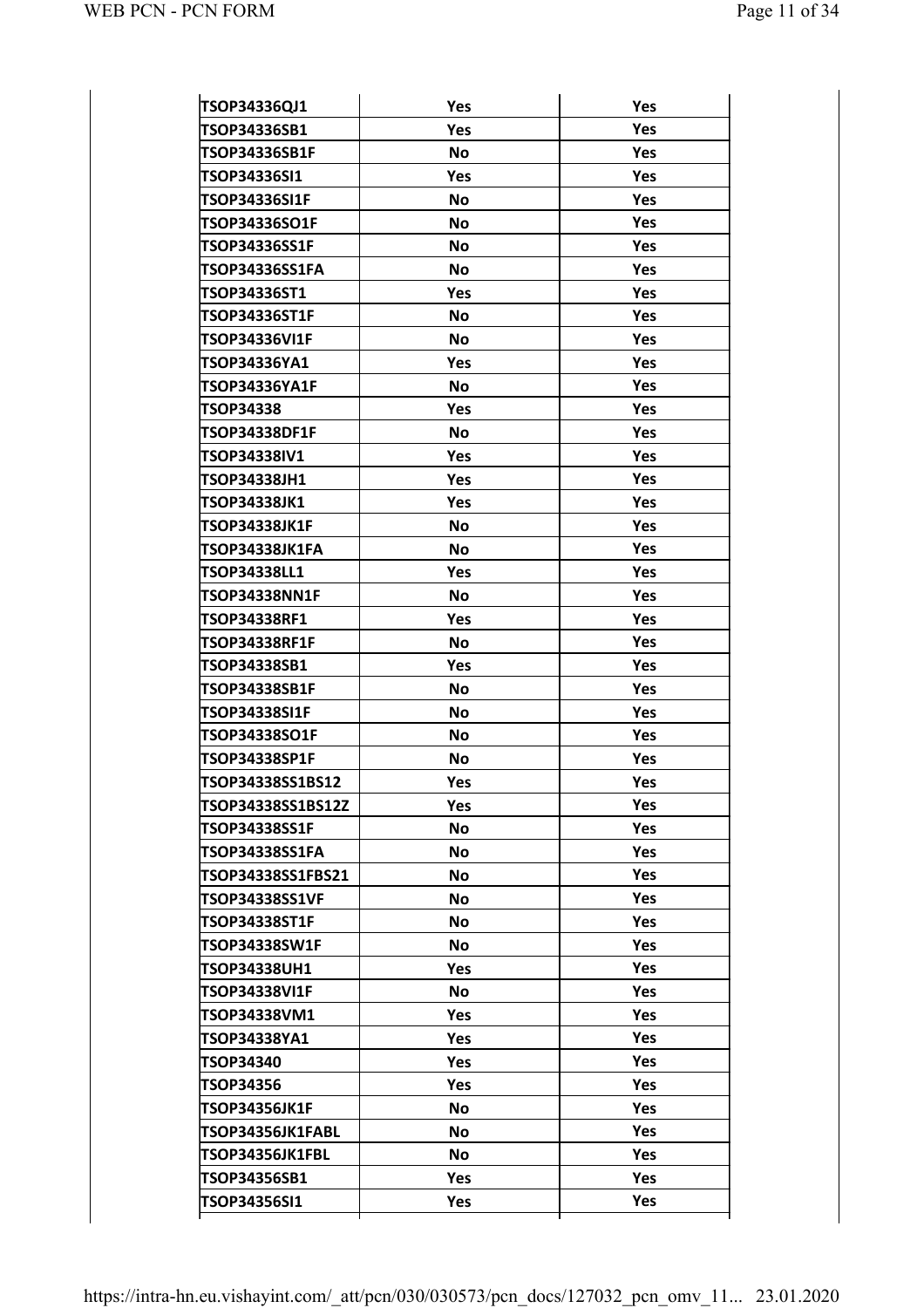| <b>TSOP34356SI1F</b>  | <b>No</b> | Yes        |
|-----------------------|-----------|------------|
| TSOP34356SS1BS12Z     | Yes       | <b>Yes</b> |
| TSOP34356SS1F         | <b>No</b> | <b>Yes</b> |
| TSOP34356YA1          | Yes       | <b>Yes</b> |
| <b>TSOP34433</b>      | Yes       | <b>Yes</b> |
| TSOP34436             | Yes       | <b>Yes</b> |
| TSOP34436QJ1F         | <b>No</b> | <b>Yes</b> |
| TSOP34436SB1          | Yes       | <b>Yes</b> |
| TSOP34436SS1A         | Yes       | <b>Yes</b> |
| TSOP34436SS1F         | <b>No</b> | <b>Yes</b> |
| TSOP34436ST1          | Yes       | Yes        |
| <b>TSOP34436ST1F</b>  | <b>No</b> | <b>Yes</b> |
| TSOP34436TE1F         | <b>No</b> | <b>Yes</b> |
| TSOP34438             | Yes       | <b>Yes</b> |
| TSOP34438CZ1F         | <b>No</b> | <b>Yes</b> |
| <b>TSOP34438DK1F</b>  | <b>No</b> | <b>Yes</b> |
| <b>TSOP34438RF1</b>   | Yes       | <b>Yes</b> |
| TSOP34438SB1          | Yes       | <b>Yes</b> |
| TSOP34438SB1F         | <b>No</b> | <b>Yes</b> |
| TSOP34438SI1          | Yes       | <b>Yes</b> |
| TSOP34438SI1F         | <b>No</b> | <b>Yes</b> |
| TSOP34438SJ1          | Yes       | <b>Yes</b> |
| TSOP34438SK1          | Yes       | <b>Yes</b> |
| TSOP34438SO1          | Yes       | <b>Yes</b> |
| TSOP34438SS1BS12Z     | Yes       | <b>Yes</b> |
| TSOP34438SS1F         | <b>No</b> | <b>Yes</b> |
| TSOP34438SS1FBS12Z    | <b>No</b> | <b>Yes</b> |
| TSOP34438SS1V         | Yes       | <b>Yes</b> |
| TSOP34438ST1          | Yes       | Yes        |
| <b>TSOP34438UH1</b>   | Yes       | Yes        |
| TSOP34438VI1          | Yes       | <b>Yes</b> |
| TSOP34438YA1          | Yes       | <b>Yes</b> |
| TSOP34440             | Yes       | <b>Yes</b> |
| TSOP34440QJ1          | Yes       | Yes        |
| TSOP34440SB1          | Yes       | Yes        |
| TSOP34456             | Yes       | <b>Yes</b> |
| TSOP34456DB1          | Yes       | Yes        |
| TSOP34456SB1          | Yes       | Yes        |
| TSOP34456SI1          | Yes       | Yes        |
| TSOP34456SS1A         | Yes       | <b>Yes</b> |
| TSOP34456SS1BS12Z     | Yes       | Yes        |
| TSOP34456SS1F         | No        | Yes        |
| TSOP34456YA1          | Yes       | Yes        |
| <b>TSOP34530</b>      | Yes       | <b>Yes</b> |
| TSOP34533             | Yes       | Yes        |
| TSOP34536             | Yes       | Yes        |
|                       |           |            |
| <b>TSOP34536SS1FA</b> | No        | Yes        |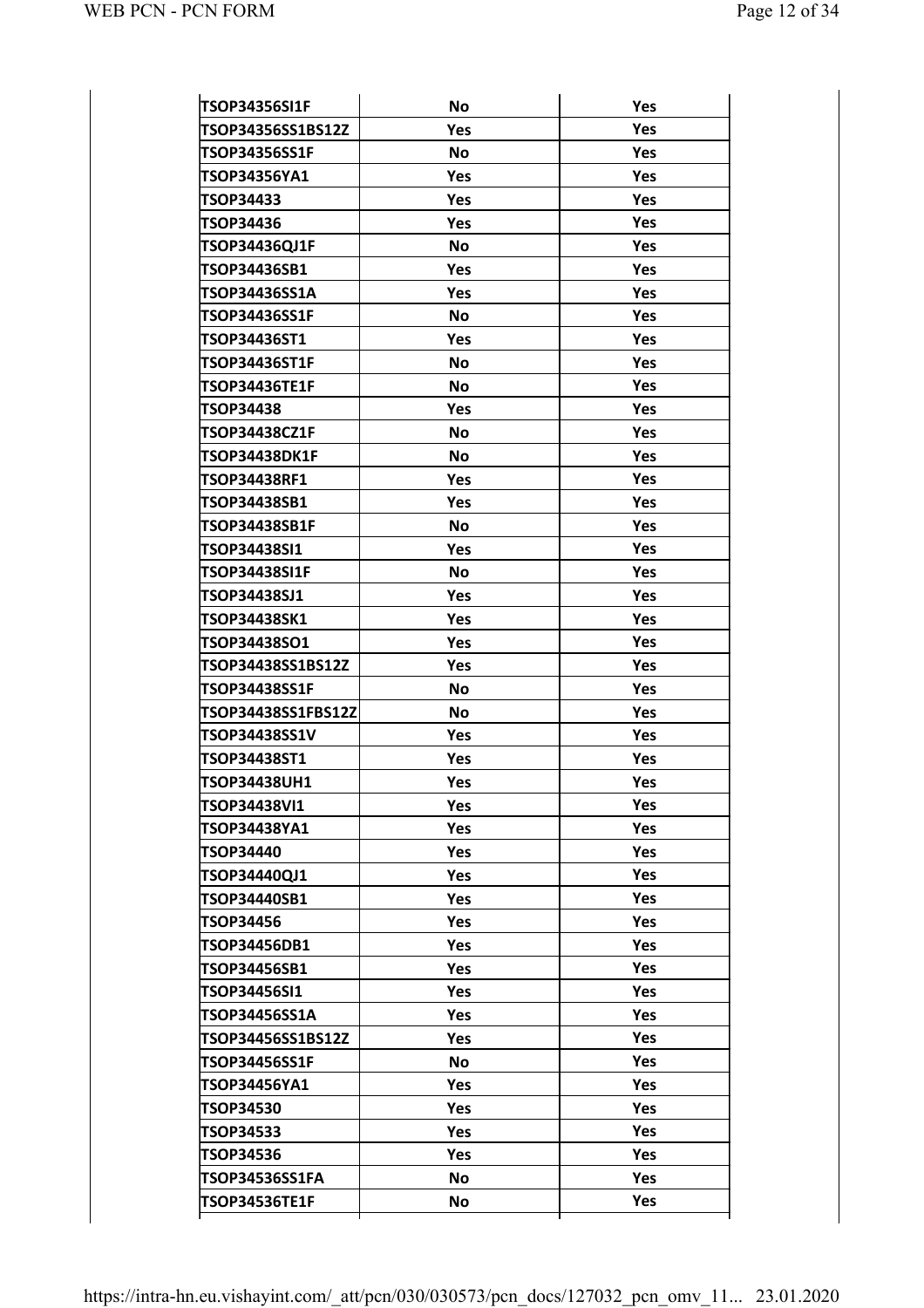| TSOP34536YA1         | Yes        | Yes        |
|----------------------|------------|------------|
| TSOP34538            | Yes        | Yes        |
| TSOP34538JK1FA       | <b>No</b>  | Yes        |
| TSOP34538SS1F        | <b>No</b>  | Yes        |
| TSOP34538SS1FA       | <b>No</b>  | Yes        |
| <b>TSOP34540</b>     | Yes        | Yes        |
| TSOP34556            | Yes        | Yes        |
| <b>TSOP34830</b>     | Yes        | Yes        |
| TSOP34830SB1         | <b>Yes</b> | Yes        |
| TSOP34830SS1BS12     | Yes        | Yes        |
| TSOP34833            | Yes        | Yes        |
| TSOP34833YA1         | Yes        | Yes        |
| TSOP34836            | Yes        | Yes        |
| TSOP34836LL1         | Yes        | Yes        |
| TSOP34836SB1         | <b>Yes</b> | Yes        |
| TSOP34836SB1A        | Yes        | Yes        |
| TSOP34836SB1F        | <b>No</b>  | Yes        |
| TSOP34836SI1         | Yes        | Yes        |
| TSOP34836SS1BS12     | <b>Yes</b> | Yes        |
| TSOP34836SS1BS12Z    | Yes        | Yes        |
| TSOP34836SS1BS21     | Yes        | Yes        |
| <b>TSOP34836SS1F</b> | <b>No</b>  | Yes        |
| TSOP34836ST1         | Yes        | Yes        |
| <b>TSOP34836UH1</b>  | Yes        | Yes        |
| TSOP34836VI1         | Yes        | Yes        |
| TSOP34836YA1         | Yes        | Yes        |
| <b>TSOP34836ZC1</b>  | Yes        | Yes        |
| TSOP34838            | <b>Yes</b> | Yes        |
| TSOP34838CZ1         | Yes        | Yes        |
| TSOP34838DA1         | <b>Yes</b> | Yes        |
| TSOP34838DB1         | Yes        | Yes        |
| TSOP34838LL1         | <b>Yes</b> | <b>Yes</b> |
| TSOP34838QJ1         | Yes        | <b>Yes</b> |
| TSOP34838RF1         | Yes        | Yes        |
| TSOP34838SB1         | Yes        | Yes        |
| TSOP34838SB1F        | <b>No</b>  | <b>Yes</b> |
| TSOP34838SI1         | <b>Yes</b> | <b>Yes</b> |
| TSOP34838SJ1         | Yes        | Yes        |
| TSOP34838SK1         | Yes        | Yes        |
| TSOP34838SO1         | Yes        | <b>Yes</b> |
| TSOP34838SP1         | Yes        | <b>Yes</b> |
| TSOP34838SS1BS12Z    | Yes        | Yes        |
| TSOP34838SS1F        | <b>No</b>  | Yes        |
| TSOP34838SS1N        | <b>No</b>  | <b>Yes</b> |
| <b>TSOP34838UH1</b>  | Yes        | <b>Yes</b> |
| TSOP34838WE1         | Yes        | Yes        |
| TSOP34838YA1         | Yes        | Yes        |
| TSOP34838YA1F        | <b>No</b>  | Yes        |
|                      |            |            |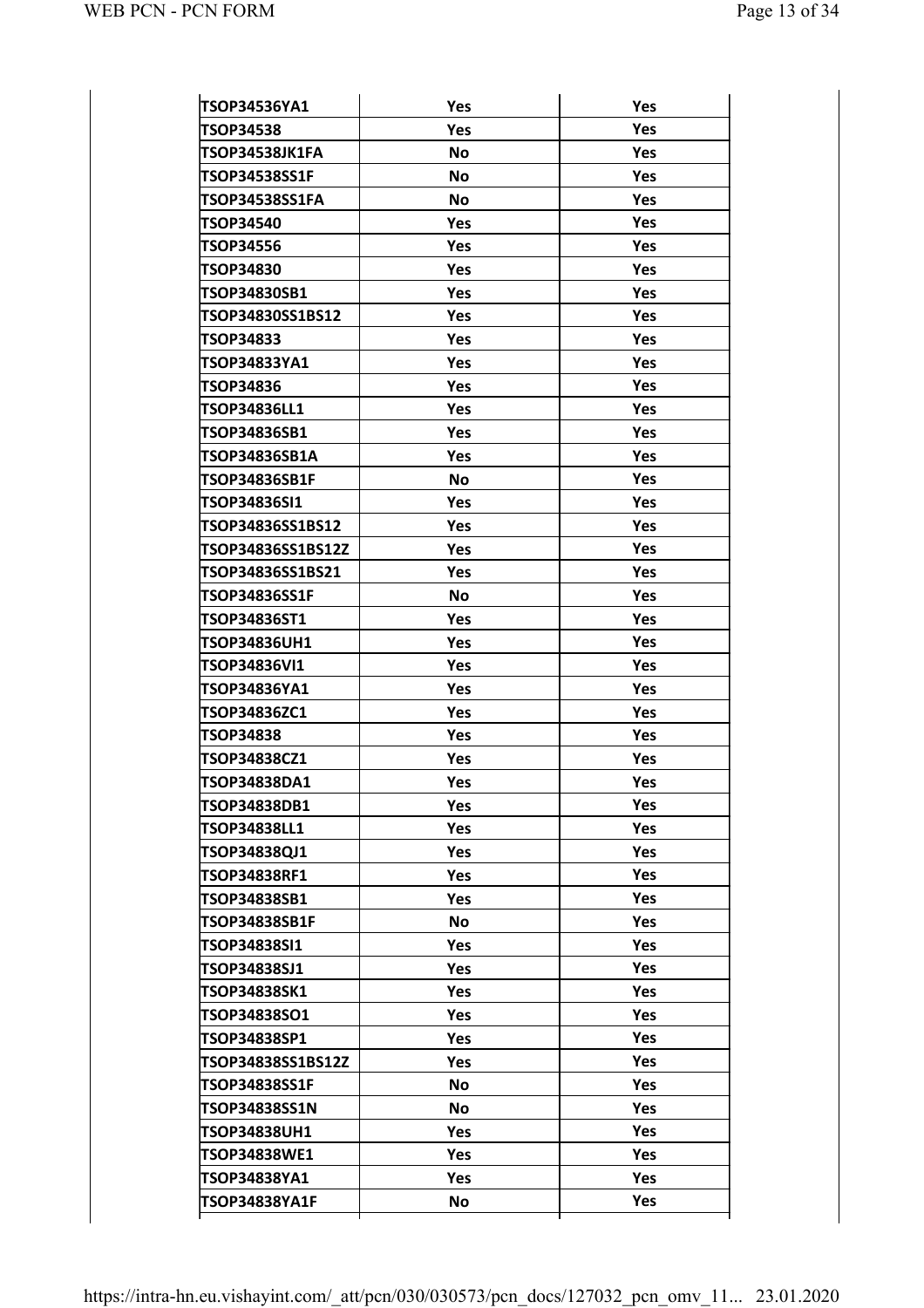| TSOP34838ZC1         | Yes       | Yes        |
|----------------------|-----------|------------|
| TSOP34840            | Yes       | Yes        |
| TSOP34840DG1         | Yes       | Yes        |
| TSOP34840DG1BS12     | Yes       | Yes        |
| <b>TSOP34840SB1</b>  | Yes       | Yes        |
| TSOP34840SS1PS21     | Yes       | Yes        |
| TSOP34840SS1S        | Yes       | Yes        |
| <b>TSOP34840ST1F</b> | <b>No</b> | Yes        |
| TSOP34840ST1S        | Yes       | Yes        |
| TSOP34843            | Yes       | Yes        |
| <b>TSOP34856</b>     | Yes       | Yes        |
| TSOP34856DB1         | Yes       | Yes        |
| TSOP34856SB1         | Yes       | Yes        |
| <b>TSOP34856SB1F</b> | <b>No</b> | Yes        |
| TSOP34856SI1         | Yes       | Yes        |
| TSOP34856SI1F        | <b>No</b> | Yes        |
| TSOP34856SS1F        | <b>No</b> | Yes        |
| TSOP34856YA1         | Yes       | Yes        |
| TSOP34C56SI1F        | <b>No</b> | Yes        |
| TSOP34C56SS1F        | <b>No</b> | Yes        |
| TSOP34G36SS1F        | <b>No</b> | Yes        |
| <b>TSOP34G36ST1F</b> | <b>No</b> | Yes        |
| TSOP34G36VI1F        | <b>No</b> | Yes        |
| <b>TSOP36130TR</b>   | Yes       | Yes        |
| <b>TSOP36130TT</b>   | Yes       | Yes        |
| <b>TSOP36133TR</b>   | Yes       | Yes        |
| <b>TSOP36133TT</b>   | Yes       | Yes        |
| <b>TSOP36136TR</b>   | Yes       | Yes        |
| <b>TSOP36136TT</b>   | Yes       | Yes        |
| <b>TSOP36138NTR</b>  | No        | Yes        |
| <b>TSOP36138TR</b>   | Yes       | Yes        |
| <b>TSOP36138TT</b>   | Yes       | Yes        |
| <b>TSOP36140TR</b>   | Yes       | <b>Yes</b> |
| <b>TSOP36140TT</b>   | Yes       | <b>Yes</b> |
| <b>TSOP36156TR</b>   | Yes       | Yes        |
| <b>TSOP36156TT</b>   | Yes       | Yes        |
| <b>TSOP36230TR</b>   | Yes       | Yes        |
| <b>TSOP36230TT</b>   | Yes       | Yes        |
| <b>TSOP36233TR</b>   | Yes       | Yes        |
| <b>TSOP36233TT</b>   | Yes       | Yes        |
| <b>TSOP36236TR</b>   | Yes       | Yes        |
| TSOP36236TT          | Yes       | Yes        |
| <b>TSOP36238TR</b>   | Yes       | Yes        |
| <b>TSOP36238TT</b>   | Yes       | Yes        |
| <b>TSOP36240TR</b>   | Yes       | Yes        |
| <b>TSOP36240TT</b>   | Yes       | Yes        |
|                      |           |            |
| <b>TSOP36256TR</b>   | Yes       | Yes        |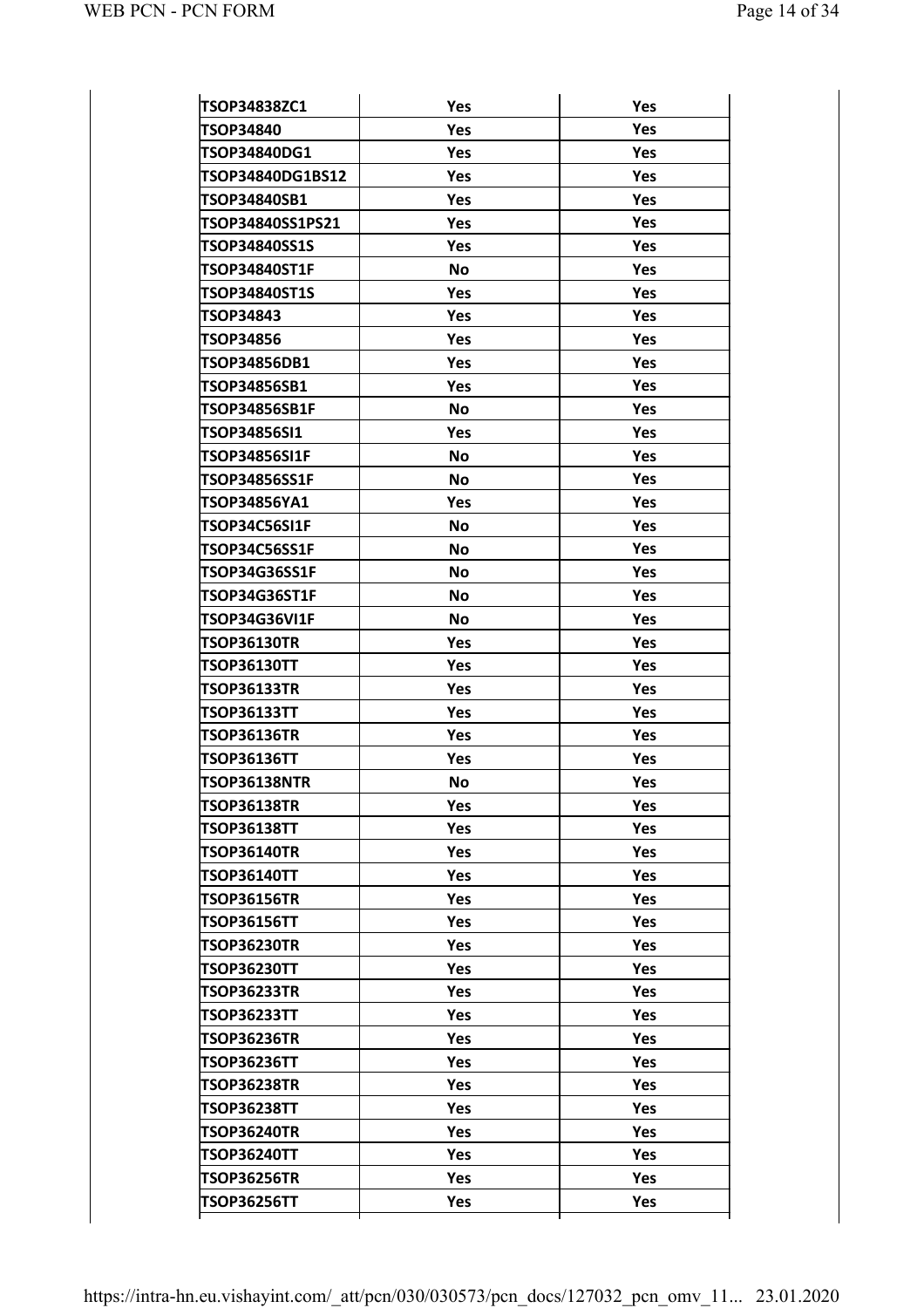| <b>TSOP36330TR</b>  | Yes       | Yes        |
|---------------------|-----------|------------|
| <b>TSOP36330TT</b>  | Yes       | <b>Yes</b> |
| <b>TSOP36333TR</b>  | Yes       | Yes        |
| <b>TSOP36333TT</b>  | Yes       | Yes        |
| <b>TSOP36336FTR</b> | Yes       | Yes        |
| TSOP36336FTT        | Yes       | Yes        |
| <b>TSOP36336TR</b>  | Yes       | Yes        |
| <b>TSOP36336TT</b>  | Yes       | Yes        |
| <b>TSOP36338FTR</b> | Yes       | Yes        |
| TSOP36338FTT        | Yes       | Yes        |
| <b>TSOP36338TR</b>  | Yes       | Yes        |
| <b>TSOP36338TT</b>  | Yes       | Yes        |
| <b>TSOP36340TR</b>  | Yes       | Yes        |
| <b>TSOP36340TT</b>  | Yes       | Yes        |
| <b>TSOP36356FTR</b> | Yes       | Yes        |
| <b>TSOP36356TR</b>  | Yes       | Yes        |
| <b>TSOP36356TT</b>  | Yes       | Yes        |
| <b>TSOP36430TR</b>  | Yes       | Yes        |
| <b>TSOP36430TT</b>  | Yes       | Yes        |
| <b>TSOP36433TR</b>  | Yes       | Yes        |
| <b>TSOP36433TT</b>  | Yes       | Yes        |
| <b>TSOP36436TR</b>  | Yes       | Yes        |
| <b>TSOP36436TT</b>  | Yes       | Yes        |
| <b>TSOP36438FTR</b> | Yes       | Yes        |
| TSOP36438FTT        | Yes       | Yes        |
| <b>TSOP36438TR</b>  | Yes       | Yes        |
| <b>TSOP36438TT</b>  | Yes       | Yes        |
| <b>TSOP36438VTT</b> | Yes       | Yes        |
| <b>TSOP36440TR</b>  | Yes       | Yes        |
| <b>TSOP36440TT</b>  | Yes       | Yes        |
| TSOP36456FTR        | No        | Yes        |
| <b>TSOP36456NTR</b> | <b>No</b> | Yes        |
| <b>TSOP36456TR</b>  | Yes       | Yes        |
| <b>TSOP36456TT</b>  | Yes       | Yes        |
| <b>TSOP36530TR</b>  | Yes       | Yes        |
| <b>TSOP36530TT</b>  | Yes       | Yes        |
| <b>TSOP36533TR</b>  | Yes       | <b>Yes</b> |
| <b>TSOP36533TT</b>  | Yes       | Yes        |
| <b>TSOP36536TR</b>  | Yes       | Yes        |
| <b>TSOP36536TT</b>  | Yes       | Yes        |
| <b>TSOP36538TR</b>  | Yes       | Yes        |
| <b>TSOP36538TT</b>  | Yes       | Yes        |
| <b>TSOP36540TR</b>  | Yes       | Yes        |
| <b>TSOP36540TT</b>  | Yes       | Yes        |
| <b>TSOP36556TR</b>  | Yes       | Yes        |
| <b>TSOP36556TT</b>  | Yes       | Yes        |
|                     |           |            |
| TSOP4130            | Yes       | Yes        |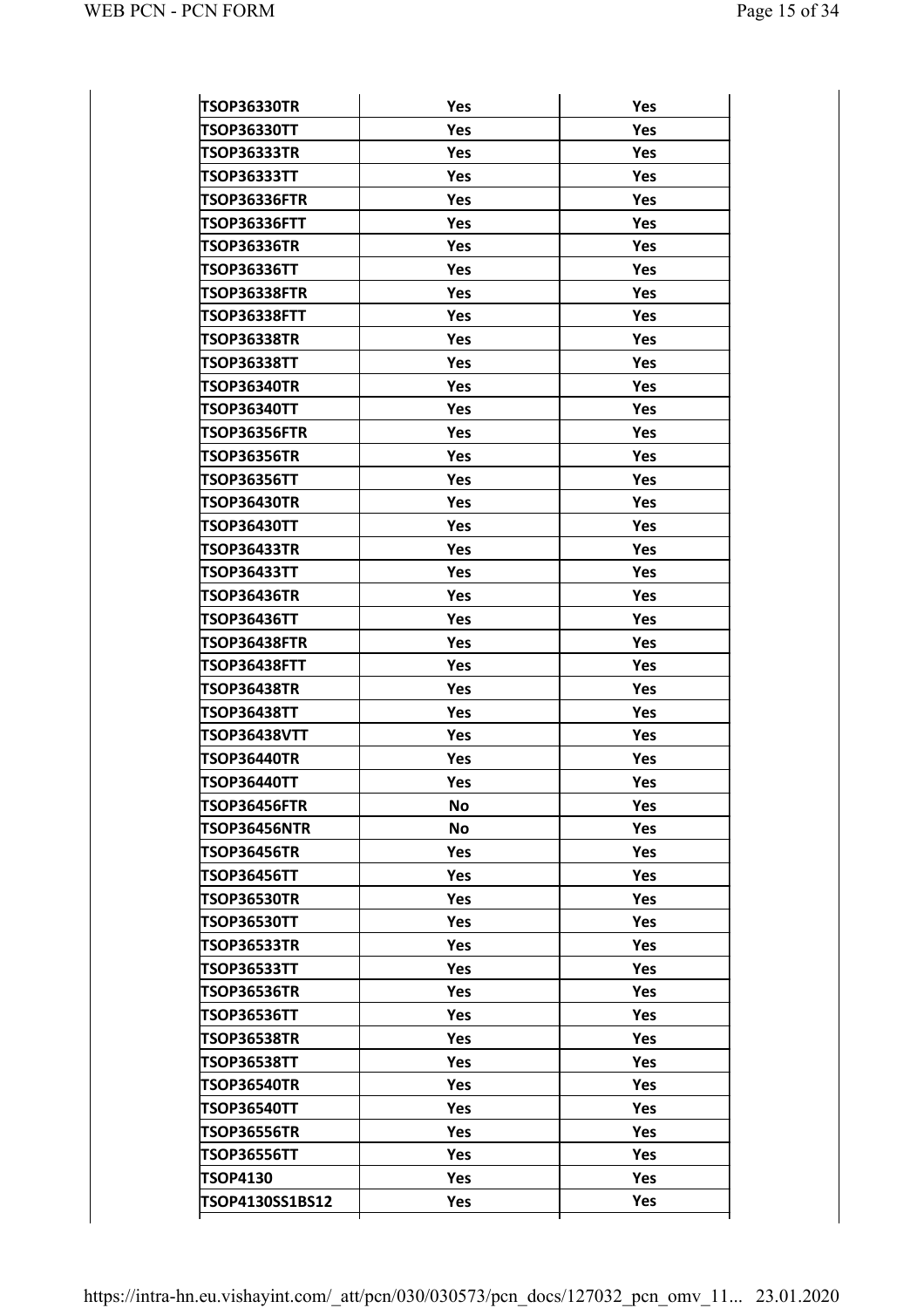| <b>TSOP4133</b>                          |            |            |
|------------------------------------------|------------|------------|
| TSOP4136                                 | Yes<br>Yes | Yes<br>Yes |
| <b>TSOP4136LL1</b>                       | Yes        | <b>Yes</b> |
| <b>TSOP4138</b>                          | Yes        | <b>Yes</b> |
| <b>TSOP4138JH1</b>                       | Yes        | Yes        |
| <b>TSOP4138JK1</b>                       | Yes        | Yes        |
| <b>TSOP4138SB1</b>                       | Yes        | <b>Yes</b> |
| <b>TSOP4138SS1F</b>                      | <b>No</b>  | <b>Yes</b> |
| <b>TSOP4138SS1N</b>                      | <b>No</b>  | Yes        |
| <b>TSOP4138SS1S</b>                      | Yes        | Yes        |
| <b>TSOP4138ST1</b>                       | Yes        | <b>Yes</b> |
| <b>TSOP4140</b>                          | Yes        | <b>Yes</b> |
| <b>TSOP4156</b>                          | Yes        | Yes        |
| <b>TSOP4330</b>                          | Yes        | <b>Yes</b> |
| <b>TSOP4333</b>                          | Yes        | <b>Yes</b> |
| <b>TSOP4336</b>                          | Yes        | <b>Yes</b> |
| TSOP4336JK1FA                            | <b>No</b>  | Yes        |
| <b>TSOP4338</b>                          | Yes        | <b>Yes</b> |
| TSOP4338CZ1FA                            | <b>No</b>  | <b>Yes</b> |
| <b>TSOP4338JK1</b>                       | Yes        | <b>Yes</b> |
| TSOP4338JK1F                             | <b>No</b>  | Yes        |
| TSOP4338JK1FA                            | <b>No</b>  | <b>Yes</b> |
| <b>TSOP4338SB1</b>                       | Yes        | <b>Yes</b> |
| <b>TSOP4338SS1F</b>                      | No         | <b>Yes</b> |
| TSOP4338SS1OS12                          | Yes        | Yes        |
| <b>TSOP4338VI1F</b>                      | <b>No</b>  | <b>Yes</b> |
| TSOP4338XG1F                             | <b>No</b>  | <b>Yes</b> |
| <b>TSOP4340</b>                          | Yes        | <b>Yes</b> |
| TSOP4356                                 | Yes        | Yes        |
| <b>TSOP4430</b>                          | Yes        | Yes        |
| <b>TSOP4433</b>                          | Yes        | Yes        |
| <b>TSOP4436</b>                          | Yes        | Yes        |
| <b>TSOP4436CZ1</b>                       | Yes        | Yes        |
| <b>TSOP4436VI1</b>                       | Yes        | Yes        |
| <b>TSOP4438</b>                          | Yes        | Yes        |
| <b>TSOP4438CZ1</b>                       | Yes        | <b>Yes</b> |
| <b>TSOP4438DB1F</b>                      | No         | Yes        |
| TSOP4438DK1F                             | No         | Yes        |
| <b>TSOP4438DN1F</b>                      | No         | Yes        |
| <b>TSOP4438QJ1</b>                       | Yes        | <b>Yes</b> |
| <b>TSOP4438RF1</b>                       | Yes        | Yes        |
| <b>TSOP4438SJ1</b>                       | Yes        | <b>Yes</b> |
| <b>TSOP4438SO1</b>                       | Yes        | Yes        |
| TSOP4438SS1BS12Z                         | Yes        | <b>Yes</b> |
| <b>TSOP4438SS1F</b>                      | No         | <b>Yes</b> |
|                                          | Yes        | Yes        |
|                                          |            |            |
| <b>TSOP4438ST1</b><br><b>TSOP4438UH1</b> | Yes        | Yes        |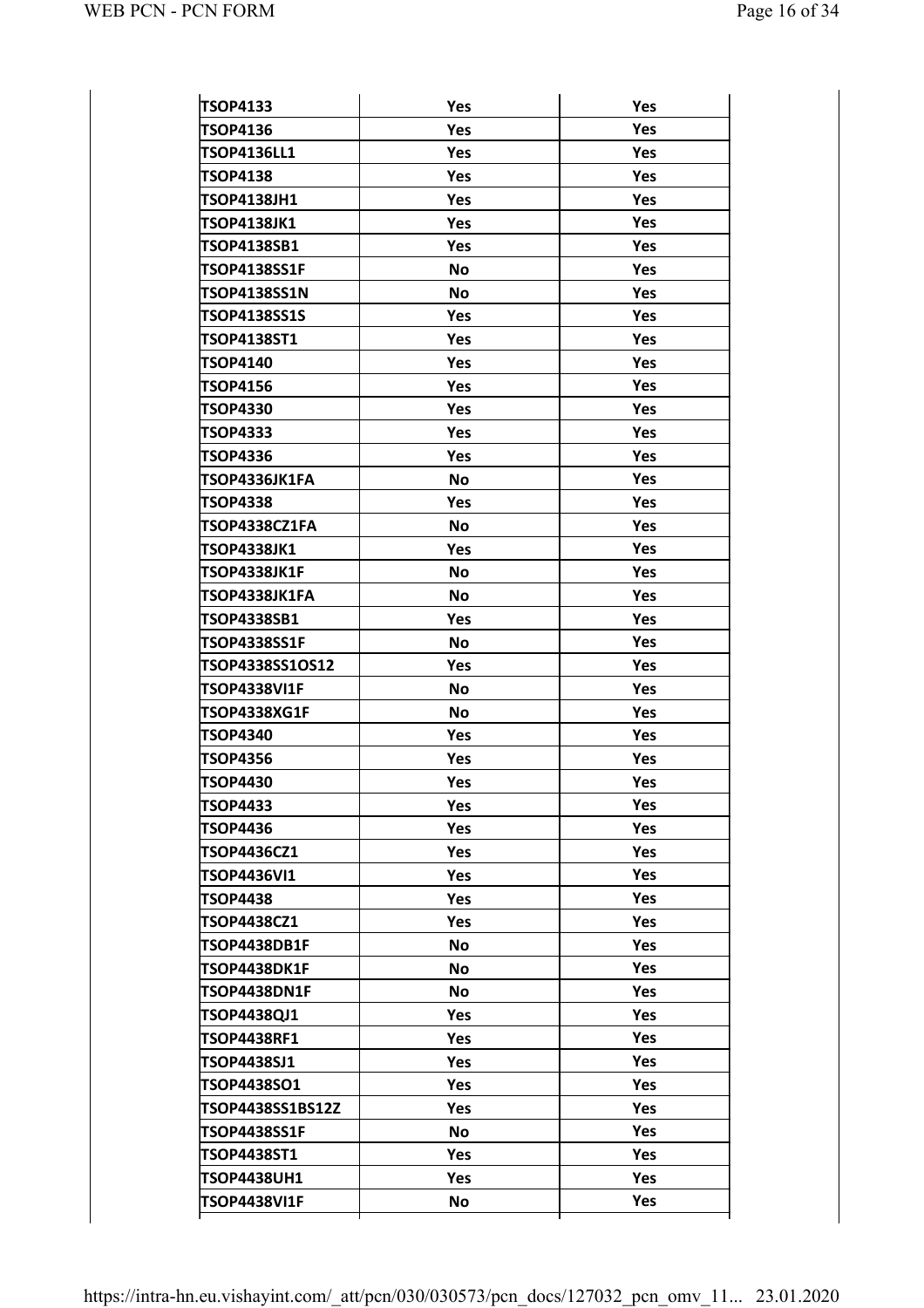| Yes                                                                                                                                                                                                                                                                                                                                                                                                                                       |
|-------------------------------------------------------------------------------------------------------------------------------------------------------------------------------------------------------------------------------------------------------------------------------------------------------------------------------------------------------------------------------------------------------------------------------------------|
| Yes                                                                                                                                                                                                                                                                                                                                                                                                                                       |
| Yes                                                                                                                                                                                                                                                                                                                                                                                                                                       |
| Yes                                                                                                                                                                                                                                                                                                                                                                                                                                       |
| Yes                                                                                                                                                                                                                                                                                                                                                                                                                                       |
| Yes                                                                                                                                                                                                                                                                                                                                                                                                                                       |
| Yes                                                                                                                                                                                                                                                                                                                                                                                                                                       |
| Yes                                                                                                                                                                                                                                                                                                                                                                                                                                       |
| Yes                                                                                                                                                                                                                                                                                                                                                                                                                                       |
| Yes                                                                                                                                                                                                                                                                                                                                                                                                                                       |
| Yes                                                                                                                                                                                                                                                                                                                                                                                                                                       |
| Yes                                                                                                                                                                                                                                                                                                                                                                                                                                       |
| Yes                                                                                                                                                                                                                                                                                                                                                                                                                                       |
| Yes                                                                                                                                                                                                                                                                                                                                                                                                                                       |
| Yes                                                                                                                                                                                                                                                                                                                                                                                                                                       |
| Yes                                                                                                                                                                                                                                                                                                                                                                                                                                       |
| Yes                                                                                                                                                                                                                                                                                                                                                                                                                                       |
| Yes                                                                                                                                                                                                                                                                                                                                                                                                                                       |
| Yes                                                                                                                                                                                                                                                                                                                                                                                                                                       |
| Yes                                                                                                                                                                                                                                                                                                                                                                                                                                       |
| Yes                                                                                                                                                                                                                                                                                                                                                                                                                                       |
| Yes                                                                                                                                                                                                                                                                                                                                                                                                                                       |
| Yes                                                                                                                                                                                                                                                                                                                                                                                                                                       |
| Yes                                                                                                                                                                                                                                                                                                                                                                                                                                       |
| Yes                                                                                                                                                                                                                                                                                                                                                                                                                                       |
| Yes                                                                                                                                                                                                                                                                                                                                                                                                                                       |
| Yes                                                                                                                                                                                                                                                                                                                                                                                                                                       |
| Yes                                                                                                                                                                                                                                                                                                                                                                                                                                       |
| Yes                                                                                                                                                                                                                                                                                                                                                                                                                                       |
| Yes                                                                                                                                                                                                                                                                                                                                                                                                                                       |
| Yes                                                                                                                                                                                                                                                                                                                                                                                                                                       |
| <b>Yes</b>                                                                                                                                                                                                                                                                                                                                                                                                                                |
| <b>Yes</b>                                                                                                                                                                                                                                                                                                                                                                                                                                |
| Yes                                                                                                                                                                                                                                                                                                                                                                                                                                       |
| <b>Yes</b>                                                                                                                                                                                                                                                                                                                                                                                                                                |
| <b>Yes</b>                                                                                                                                                                                                                                                                                                                                                                                                                                |
| <b>Yes</b>                                                                                                                                                                                                                                                                                                                                                                                                                                |
| Yes                                                                                                                                                                                                                                                                                                                                                                                                                                       |
| Yes                                                                                                                                                                                                                                                                                                                                                                                                                                       |
| Yes                                                                                                                                                                                                                                                                                                                                                                                                                                       |
| <b>Yes</b>                                                                                                                                                                                                                                                                                                                                                                                                                                |
| Yes                                                                                                                                                                                                                                                                                                                                                                                                                                       |
| Yes                                                                                                                                                                                                                                                                                                                                                                                                                                       |
| Yes                                                                                                                                                                                                                                                                                                                                                                                                                                       |
| <b>Yes</b>                                                                                                                                                                                                                                                                                                                                                                                                                                |
| Yes                                                                                                                                                                                                                                                                                                                                                                                                                                       |
| Yes                                                                                                                                                                                                                                                                                                                                                                                                                                       |
|                                                                                                                                                                                                                                                                                                                                                                                                                                           |
| Yes                                                                                                                                                                                                                                                                                                                                                                                                                                       |
| Yes<br>Yes<br>Yes<br><b>Yes</b><br>Yes<br><b>Yes</b><br><b>Yes</b><br><b>Yes</b><br>Yes<br>Yes<br><b>Yes</b><br><b>No</b><br>Yes<br>Yes<br>Yes<br>Yes<br>Yes<br>Yes<br>Yes<br>Yes<br>No<br>Yes<br>Yes<br>Yes<br>Yes<br>Yes<br>Yes<br><b>Yes</b><br>Yes<br>Yes<br>Yes<br><b>Yes</b><br><b>Yes</b><br>Yes<br><b>No</b><br>Yes<br><b>Yes</b><br>Yes<br>Yes<br>Yes<br><b>Yes</b><br>Yes<br>Yes<br>Yes<br><b>No</b><br><b>No</b><br>Yes<br>Yes |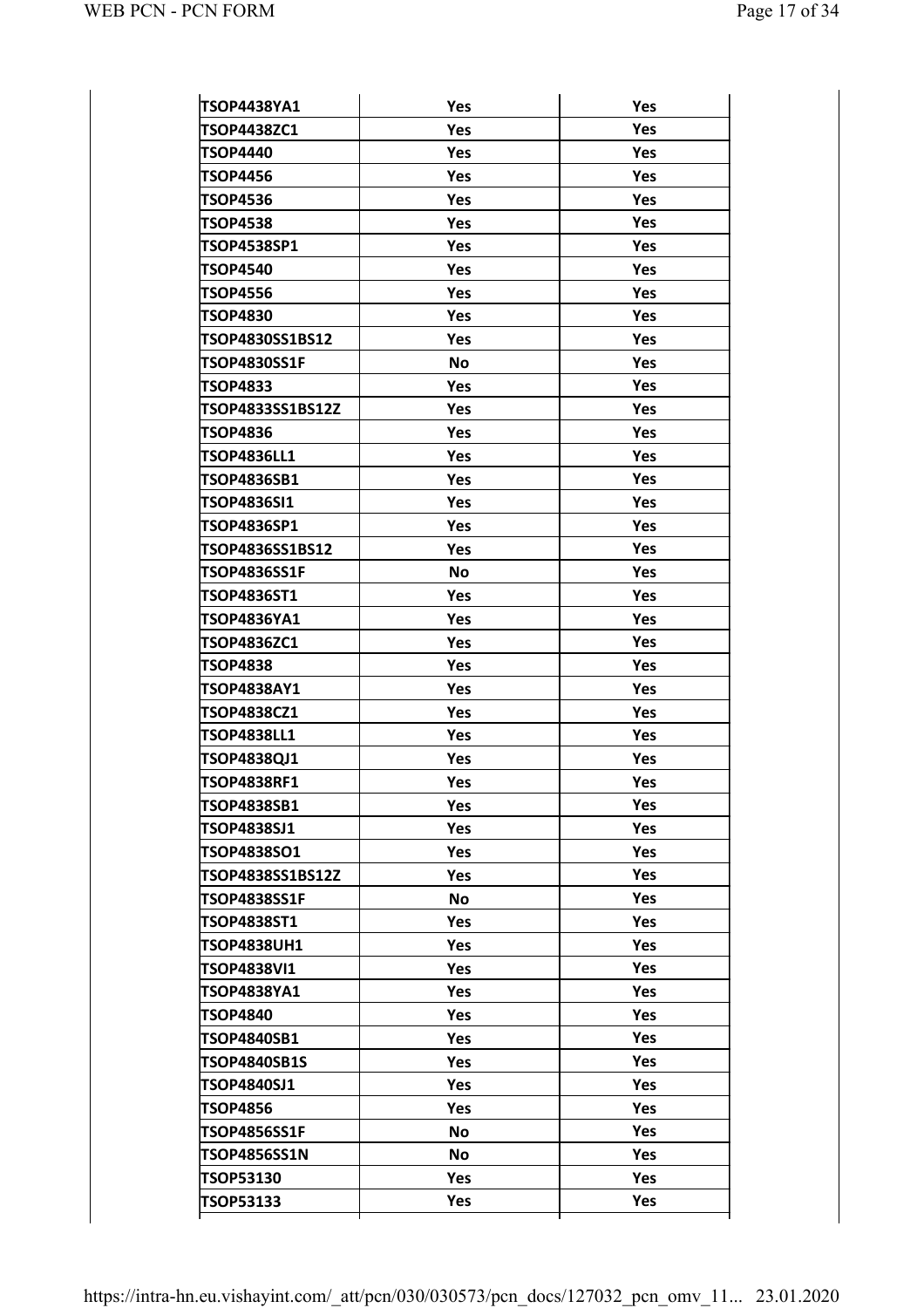| <b>TSOP53136</b>                     | Yes        | Yes        |
|--------------------------------------|------------|------------|
| <b>TSOP53138</b>                     | Yes        | Yes        |
| <b>TSOP53140</b>                     | Yes        | <b>Yes</b> |
| <b>TSOP53156</b>                     | Yes        | Yes        |
| <b>TSOP53230</b>                     | <b>Yes</b> | <b>Yes</b> |
| <b>TSOP53233</b>                     | Yes        | <b>Yes</b> |
| <b>TSOP53236</b>                     | Yes        | <b>Yes</b> |
| <b>TSOP53238</b>                     | Yes        | Yes        |
| <b>TSOP53240</b>                     | Yes        | <b>Yes</b> |
| <b>TSOP53256</b>                     | Yes        | Yes        |
| <b>TSOP53256DR1F</b>                 | <b>No</b>  | <b>Yes</b> |
| <b>TSOP53256SS1F</b>                 | <b>No</b>  | Yes        |
| <b>TSOP53256ST1F</b>                 | <b>No</b>  | <b>Yes</b> |
| <b>TSOP53330</b>                     | Yes        | Yes        |
| <b>TSOP53333</b>                     | Yes        | <b>Yes</b> |
| <b>TSOP53336</b>                     | Yes        | Yes        |
| <b>TSOP53338</b>                     | Yes        | <b>Yes</b> |
| <b>TSOP53338CA1</b>                  | Yes        | Yes        |
| <b>TSOP53338DF1PF</b>                | <b>No</b>  | <b>Yes</b> |
| <b>TSOP53338DP1F</b>                 | <b>No</b>  | Yes        |
| <b>TSOP53338DR1F</b>                 | <b>No</b>  | <b>Yes</b> |
| <b>TSOP53338P16TR</b>                | Yes        | Yes        |
| <b>TSOP53338SS1F</b>                 | <b>No</b>  | Yes        |
| <b>TSOP53338ST1F</b>                 | <b>No</b>  | Yes        |
| <b>TSOP53340</b>                     | Yes        | <b>Yes</b> |
| <b>TSOP53356</b>                     | Yes        | Yes        |
| <b>TSOP53356P10TR</b>                | Yes        | Yes        |
| <b>TSOP53433</b>                     | Yes        | Yes        |
| <b>TSOP53436</b>                     | Yes        | Yes        |
| TSOP53436DF1P                        | Yes        | Yes        |
| <b>TSOP53436P16FTR</b>               | <b>No</b>  | <b>Yes</b> |
| <b>TSOP53436SS1F</b>                 | No         | Yes        |
| <b>TSOP53438</b>                     | <b>Yes</b> | <b>Yes</b> |
| <b>TSOP53438DF1P</b>                 | Yes        | Yes        |
| <b>TSOP53438DF1PF</b>                | <b>No</b>  | <b>Yes</b> |
| <b>TSOP53438DR1</b>                  | Yes        | Yes        |
| <b>TSOP53438P16FTR</b>               | <b>No</b>  | <b>Yes</b> |
| TSOP53438SS1F                        | No         | Yes        |
| <b>TSOP53438ST1</b>                  | Yes        | <b>Yes</b> |
| <b>TSOP53440</b>                     | Yes        | Yes        |
| <b>TSOP53456</b>                     | <b>Yes</b> | <b>Yes</b> |
| TSOP53456DP1                         | Yes        | Yes        |
| <b>TSOP53456SS1F</b>                 | <b>No</b>  | <b>Yes</b> |
| <b>TSOP53456ST1F</b>                 | No         | Yes        |
| <b>TSOP53530</b>                     | <b>Yes</b> | <b>Yes</b> |
|                                      |            |            |
|                                      | Yes        | Yes        |
| <b>TSOP53533</b><br><b>TSOP53536</b> | Yes        | <b>Yes</b> |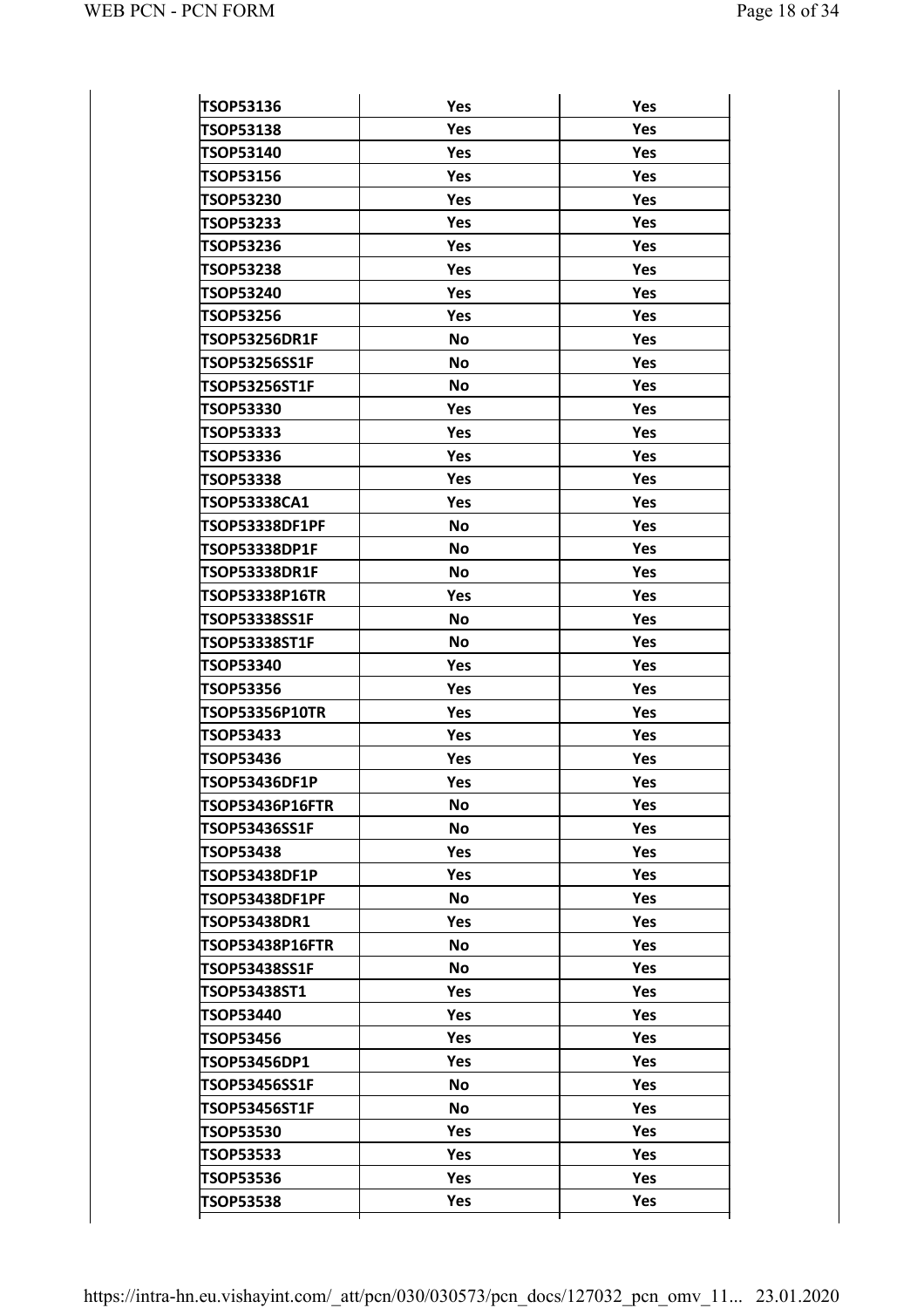| <b>TSOP53540</b>   | Yes        | Yes        |
|--------------------|------------|------------|
| <b>TSOP53556</b>   | Yes        | Yes        |
| <b>TSOP53940</b>   | Yes        | Yes        |
| <b>TSOP6130TR</b>  | Yes        | Yes        |
| <b>TSOP6130TT</b>  | Yes        | Yes        |
| <b>TSOP6133TR</b>  | Yes        | Yes        |
| <b>TSOP6133TT</b>  | Yes        | Yes        |
| <b>TSOP6136TR</b>  | Yes        | Yes        |
| <b>TSOP6136TT</b>  | Yes        | Yes        |
| TSOP6138FTR        | No         | Yes        |
| TSOP6138FTT        | <b>No</b>  | Yes        |
| TSOP6138NTR        | No         | Yes        |
| TSOP6138NTT        | <b>No</b>  | Yes        |
| <b>TSOP6138TR</b>  | Yes        | Yes        |
| <b>TSOP6138TT</b>  | Yes        | Yes        |
| <b>TSOP6140TR</b>  | Yes        | Yes        |
| <b>TSOP6140TT</b>  | Yes        | Yes        |
| <b>TSOP6156TR</b>  | Yes        | Yes        |
| <b>TSOP6156TT</b>  | Yes        | Yes        |
| <b>TSOP6230TR</b>  | Yes        | Yes        |
| <b>TSOP6230TT</b>  | Yes        | Yes        |
| <b>TSOP6233TR</b>  | Yes        | Yes        |
| <b>TSOP6233TT</b>  | Yes        | Yes        |
| <b>TSOP6236TR</b>  | Yes        | Yes        |
| TSOP6236TT         | Yes        | Yes        |
| TSOP6238FTR        | <b>No</b>  | Yes        |
| TSOP6238FTT        | <b>No</b>  | Yes        |
| <b>TSOP6238TR</b>  | Yes        | Yes        |
| <b>TSOP6238TT</b>  | Yes        | Yes        |
| <b>TSOP6240STT</b> |            |            |
| TSOP6240TR         | Yes        | Yes        |
| <b>TSOP6240TT</b>  | Yes        | Yes        |
| <b>TSOP6256TR</b>  | Yes        | <b>Yes</b> |
| <b>TSOP6256TT</b>  | Yes        | <b>Yes</b> |
| TSOP6330TR         | Yes        | Yes        |
| <b>TSOP6330TT</b>  | Yes        | Yes        |
| TSOP6333TR         | Yes        | <b>Yes</b> |
| <b>TSOP6333TT</b>  | <b>Yes</b> | <b>Yes</b> |
| TSOP6336TR         | Yes        | Yes        |
| <b>TSOP6336TT</b>  | Yes        | Yes        |
| TSOP6338TR         | Yes        | Yes        |
| <b>TSOP6338TT</b>  | Yes        | Yes        |
| TSOP6340TR         | Yes        | Yes        |
| TSOP6340TT         | Yes        | Yes        |
| TSOP6356TR         | Yes        | Yes        |
| <b>TSOP6356TT</b>  | Yes        | Yes        |
| TSOP6430TR         | Yes        | Yes        |
| <b>TSOP6430TT</b>  | Yes        | Yes        |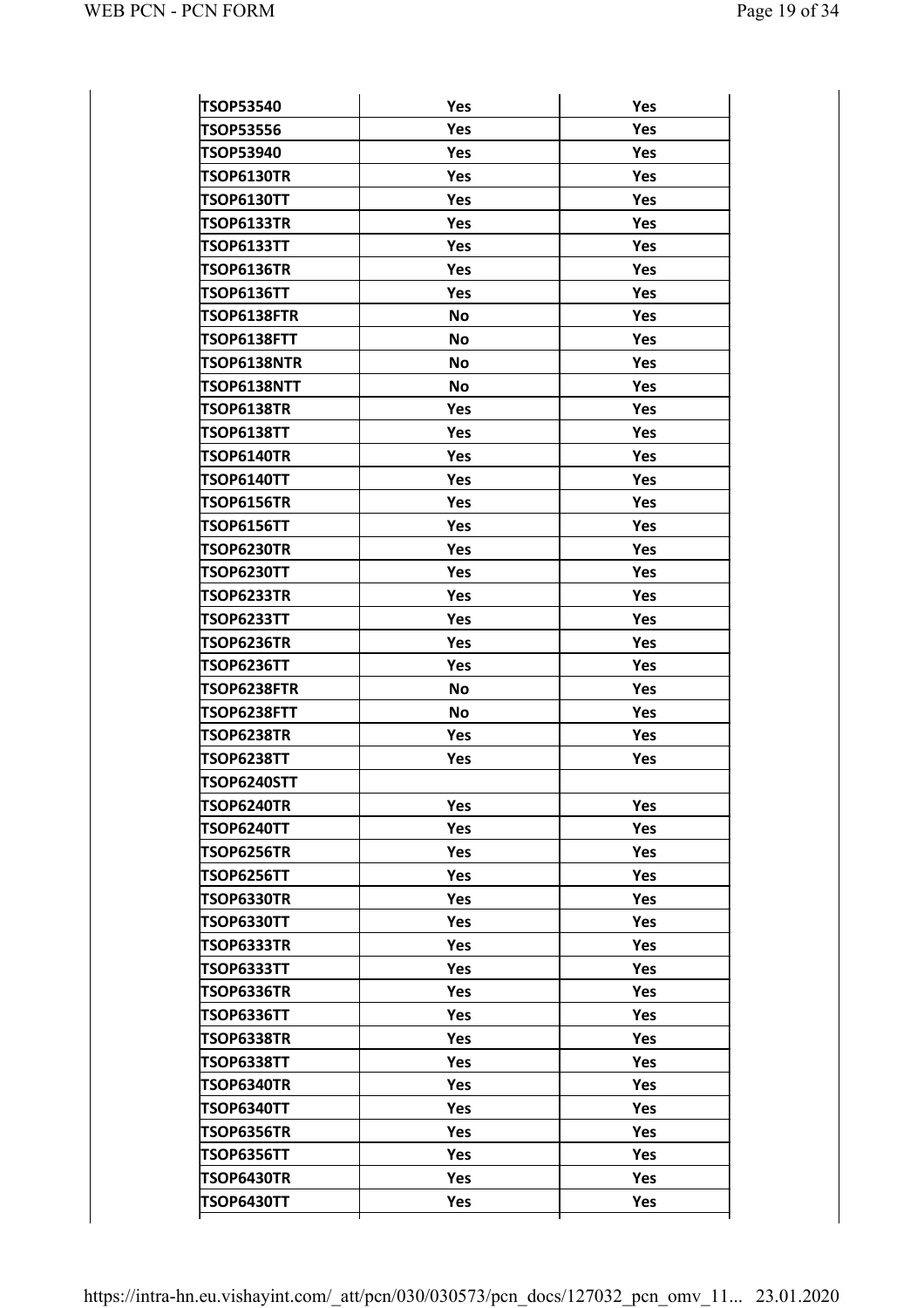| TSOP6433TR                          | Yes       | Yes        |
|-------------------------------------|-----------|------------|
| TSOP6433TT                          | Yes       | Yes        |
| TSOP6436TR                          | Yes       | Yes        |
| TSOP6436TT                          | Yes       | <b>Yes</b> |
| TSOP6438FTR                         | <b>No</b> | Yes        |
| TSOP6438FTT                         | <b>No</b> | <b>Yes</b> |
| <b>TSOP6438TR</b>                   | Yes       | Yes        |
| <b>TSOP6438TT</b>                   | Yes       | <b>Yes</b> |
| TSOP6440TR                          | Yes       | Yes        |
| <b>TSOP6440TT</b>                   | Yes       | <b>Yes</b> |
| TSOP6456FTR                         | <b>No</b> | Yes        |
| <b>TSOP6456TR</b>                   | Yes       | Yes        |
| TSOP6456TT                          | Yes       | Yes        |
| <b>TSOP6536TR</b>                   | Yes       | Yes        |
| TSOP6536TT                          | Yes       | Yes        |
| <b>TSOP6538</b>                     | Yes       | Yes        |
| <b>TSOP6538TR</b>                   | Yes       | Yes        |
| <b>TSOP6538TT</b>                   | Yes       | Yes        |
| <b>TSOP6540TR</b>                   | Yes       | Yes        |
| TSOP6540TT                          | Yes       | Yes        |
| <b>TSOP6556TR</b>                   | Yes       | Yes        |
| TSOP6556TT                          | Yes       | Yes        |
| TSOP6940TT                          | Yes       | Yes        |
| <b>TSOP75230TR</b>                  | Yes       | Yes        |
| <b>TSOP75230TT</b>                  | Yes       | Yes        |
| <b>TSOP75230WTR</b>                 | Yes       | Yes        |
| <b>TSOP75230WTT</b>                 | Yes       | Yes        |
| <b>TSOP75233TR</b>                  | Yes       | Yes        |
| <b>TSOP75233TT</b>                  | Yes       | Yes        |
| <b>TSOP75233WTR</b>                 | Yes       | Yes        |
| <b>TSOP75233WTT</b>                 | Yes       | Yes        |
| <b>TSOP75236TR</b>                  | Yes       | <b>Yes</b> |
| <b>TSOP75236TT</b>                  | Yes       | <b>Yes</b> |
| <b>TSOP75236WTR</b>                 | Yes       | <b>Yes</b> |
| <b>TSOP75236WTT</b>                 | Yes       | <b>Yes</b> |
| <b>TSOP75238TR</b>                  | Yes       | <b>Yes</b> |
| <b>TSOP75238TT</b>                  | Yes       | <b>Yes</b> |
| <b>TSOP75238WTR</b>                 | Yes       | <b>Yes</b> |
| <b>TSOP75238WTT</b>                 | Yes       | <b>Yes</b> |
| <b>TSOP75240TR</b>                  | Yes       | <b>Yes</b> |
| <b>TSOP75240TT</b>                  | Yes       | <b>Yes</b> |
| <b>TSOP75240WTR</b>                 | Yes       | <b>Yes</b> |
| <b>TSOP75240WTT</b>                 | Yes       | Yes        |
|                                     |           | <b>Yes</b> |
|                                     | Yes       |            |
| TSOP75256TR<br><b>TSOP75256TT</b>   | Yes       | <b>Yes</b> |
|                                     | Yes       | <b>Yes</b> |
| TSOP75256WTR<br><b>TSOP75256WTT</b> | Yes       | <b>Yes</b> |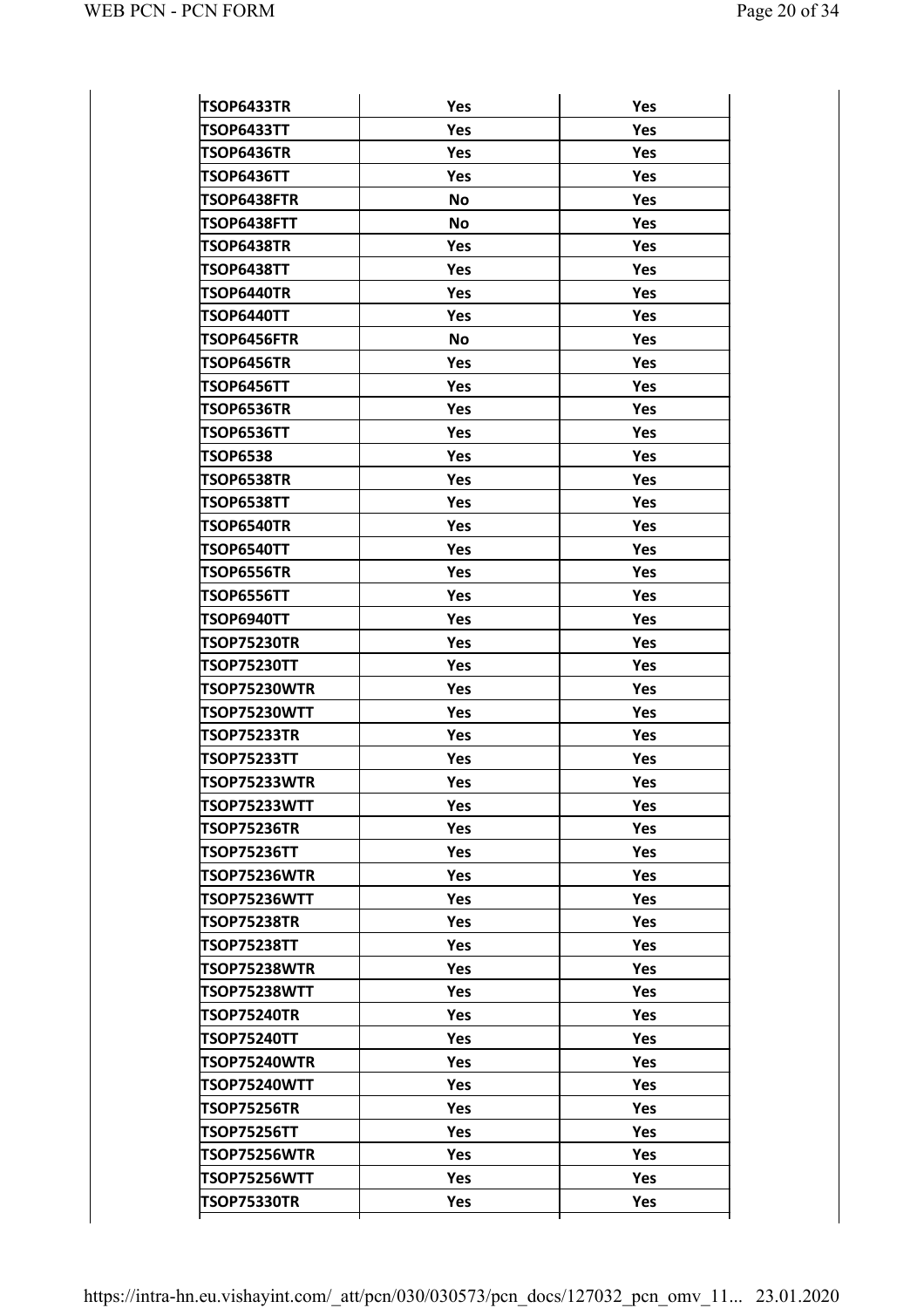| <b>TSOP75330TT</b>  | Yes        | Yes        |
|---------------------|------------|------------|
| <b>TSOP75330WTR</b> | Yes        | Yes        |
| <b>TSOP75330WTT</b> | Yes        | Yes        |
| <b>TSOP75333TR</b>  | Yes        | Yes        |
| TSOP75333WTR        | Yes        | Yes        |
| <b>TSOP75333WTT</b> | Yes        | Yes        |
| <b>TSOP75336TR</b>  | Yes        | Yes        |
| <b>TSOP75336TT</b>  | Yes        | <b>Yes</b> |
| TSOP75336WTR        | Yes        | Yes        |
| <b>TSOP75336WTT</b> | Yes        | Yes        |
| <b>TSOP75338FTR</b> | Yes        | Yes        |
| <b>TSOP75338TR</b>  | Yes        | Yes        |
| <b>TSOP75338TT</b>  | Yes        | Yes        |
| <b>TSOP75338VTR</b> | Yes        | Yes        |
| <b>TSOP75338VTT</b> | Yes        | Yes        |
| TSOP75338WRFTT      | Yes        | Yes        |
| TSOP75338WTR        | Yes        | Yes        |
| <b>TSOP75338WTT</b> | Yes        | Yes        |
| <b>TSOP75340TR</b>  | Yes        | Yes        |
| <b>TSOP75340TT</b>  | Yes        | Yes        |
| <b>TSOP75340WTR</b> | Yes        | Yes        |
| <b>TSOP75340WTT</b> | Yes        | Yes        |
| <b>TSOP75356TR</b>  | Yes        | Yes        |
| <b>TSOP75356TT</b>  | Yes        | Yes        |
| TSOP75356WTR        | Yes        | Yes        |
| <b>TSOP75356WTT</b> | Yes        | Yes        |
| <b>TSOP75430TR</b>  | Yes        | Yes        |
| <b>TSOP75430WTR</b> | Yes        | Yes        |
| <b>TSOP75430WTT</b> | Yes        | Yes        |
| TSOP75433WTR        | <b>Yes</b> | Yes        |
| TSOP75433WTT        | Yes        | Yes        |
| <b>TSOP75436TR</b>  | <b>Yes</b> | Yes        |
| <b>TSOP75436TT</b>  | Yes.       | <b>Yes</b> |
| TSOP75436WTR        | Yes.       | <b>Yes</b> |
| <b>TSOP75436WTT</b> | Yes        | Yes        |
| TSOP75438FTR        | <b>No</b>  | Yes        |
| <b>TSOP75438FTT</b> | <b>No</b>  | <b>Yes</b> |
| <b>TSOP75438TR</b>  | Yes.       | <b>Yes</b> |
| <b>TSOP75438TT</b>  | Yes        | Yes        |
| TSOP75438VFTR       | <b>No</b>  | Yes        |
| TSOP75438VFTT       | <b>No</b>  | <b>Yes</b> |
| TSOP75438VFWTR      | <b>No</b>  | <b>Yes</b> |
| <b>TSOP75438VTT</b> | Yes        | Yes        |
| TSOP75438WTR        | Yes        | Yes        |
| <b>TSOP75438WTT</b> | Yes.       | <b>Yes</b> |
| <b>TSOP75440TR</b>  | Yes.       | <b>Yes</b> |
| <b>TSOP75440TT</b>  | Yes        | Yes        |
| <b>TSOP75440WTR</b> | <b>Yes</b> | <b>Yes</b> |
|                     |            |            |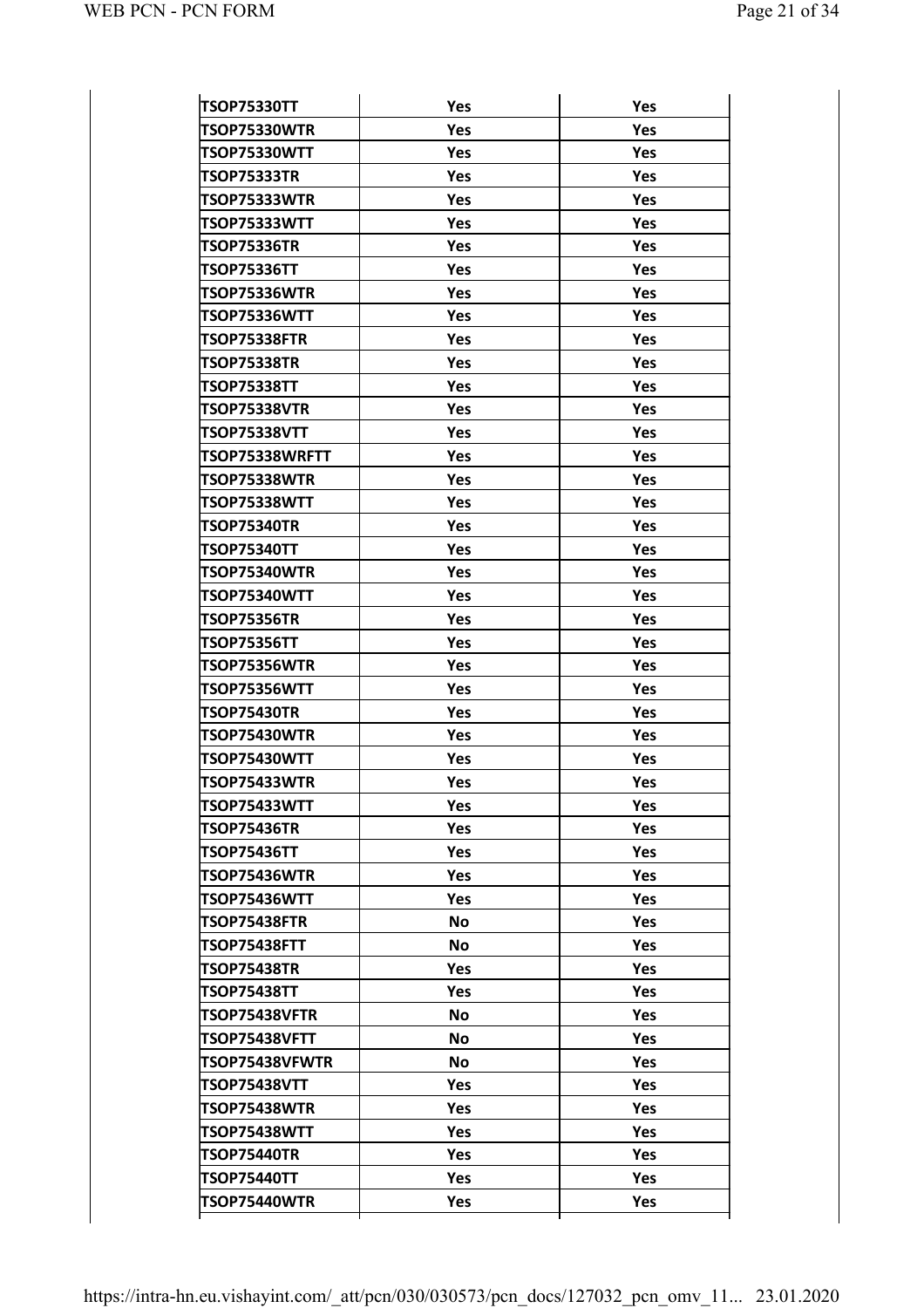| <b>TSOP75440WTT</b>  | Yes        | Yes        |
|----------------------|------------|------------|
| <b>TSOP75456TR</b>   | Yes        | Yes        |
| <b>TSOP75456TT</b>   | Yes        | <b>Yes</b> |
| TSOP75456WTR         | Yes        | <b>Yes</b> |
| TSOP75456WTT         | Yes        | <b>Yes</b> |
| <b>TSOP75530TR</b>   | Yes        | Yes        |
| <b>TSOP75530TT</b>   | Yes        | <b>Yes</b> |
| TSOP75530WTR         | Yes        | <b>Yes</b> |
| TSOP75530WTT         | Yes        | <b>Yes</b> |
| <b>TSOP75533TR</b>   | Yes        | Yes        |
| <b>TSOP75533TT</b>   | Yes        | <b>Yes</b> |
| TSOP75533WTR         | Yes        | <b>Yes</b> |
| TSOP75533WTT         | Yes        | <b>Yes</b> |
| <b>TSOP75536TR</b>   | Yes        | <b>Yes</b> |
| <b>TSOP75536TT</b>   | Yes        | <b>Yes</b> |
| TSOP75536WTR         | Yes        | <b>Yes</b> |
| TSOP75536WTT         | Yes        | Yes        |
| TSOP75538FTR         | Yes        | Yes        |
| TSOP75538FWTR        | Yes        | <b>Yes</b> |
| <b>TSOP75538TR</b>   | Yes        | <b>Yes</b> |
| <b>TSOP75538TT</b>   | Yes        | Yes        |
| TSOP75538WTR         | Yes        | Yes        |
| TSOP75538WTT         | Yes        | <b>Yes</b> |
| <b>TSOP75540TR</b>   | Yes        | <b>Yes</b> |
| <b>TSOP75540TT</b>   | Yes        | Yes        |
| TSOP75540WTR         | Yes        | Yes        |
| TSOP75540WTT         | <b>Yes</b> | <b>Yes</b> |
| <b>TSOP75556TR</b>   | Yes        | Yes        |
| <b>TSOP75556TT</b>   | Yes        | Yes        |
| <b>TSOP75556WTR</b>  | Yes        | Yes        |
| TSOP75556WTT         | Yes        | Yes        |
| TSOP75G36TR          | Yes        | Yes        |
| TSOP75S38FAPTR       | <b>No</b>  | Yes        |
| TSOP75S40FSWTR       | <b>No</b>  | Yes        |
| TSOP75S40FSWTT       | <b>No</b>  | Yes        |
| <b>TSOP75S40FWTR</b> | <b>No</b>  | Yes        |
| TSOP75S40FWTT        | <b>No</b>  | <b>Yes</b> |
| TSOP75S40TR          | Yes        | Yes        |
| <b>TSOP77236TR</b>   | Yes        | Yes        |
| <b>TSOP77236TT</b>   | Yes        | Yes        |
| TSOP77238TR          | Yes        | <b>Yes</b> |
| <b>TSOP77238TT</b>   | Yes        | Yes        |
| TSOP77240SWTR        | Yes        | Yes        |
| <b>TSOP77256TR</b>   | Yes        | Yes        |
| TSOP77256TT          | Yes        | <b>Yes</b> |
| <b>TSOP77333WTT</b>  | Yes        | Yes        |
|                      |            |            |
| <b>TSOP77336TR</b>   | Yes        | Yes        |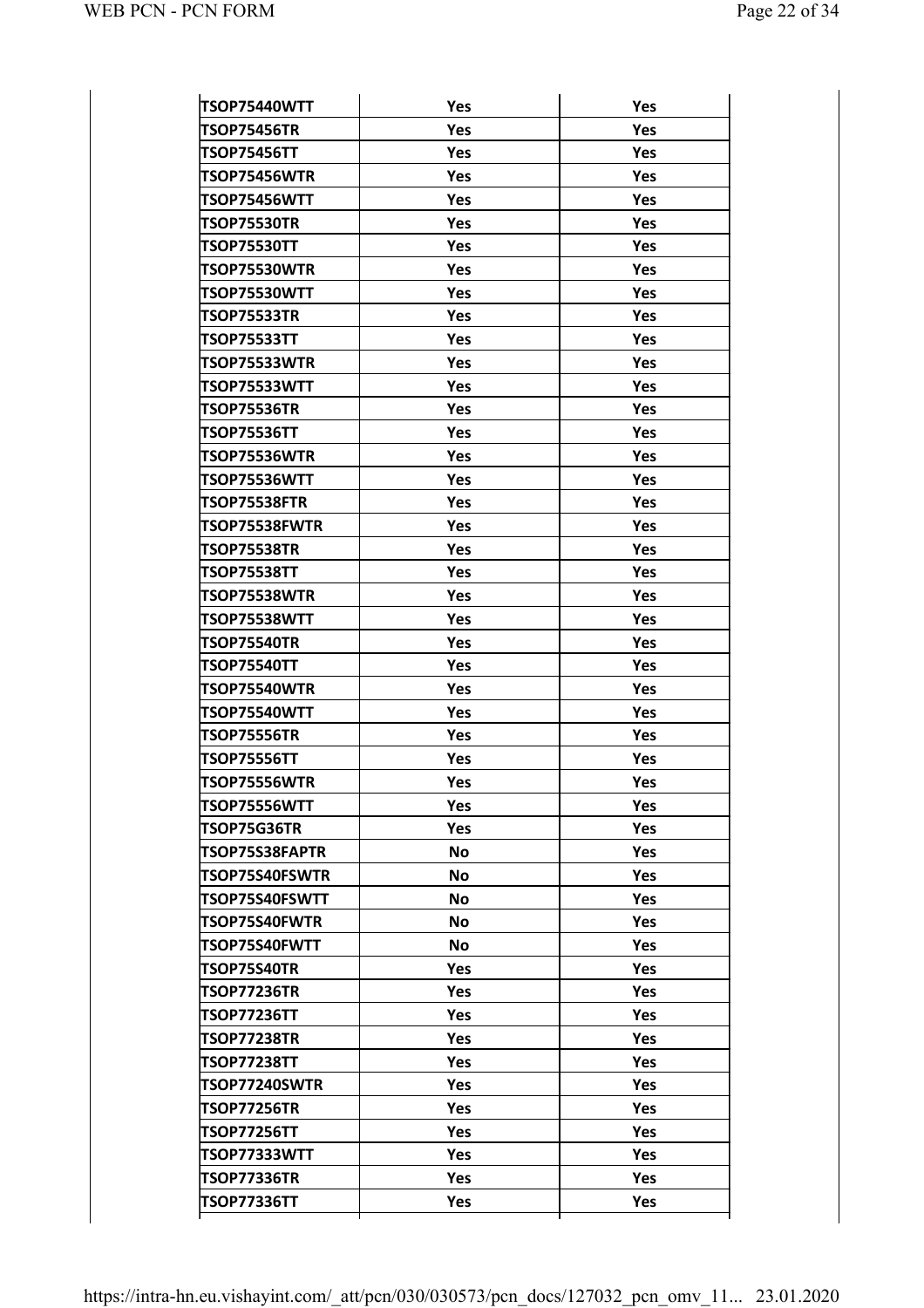| <b>TSOP77338FTR</b> | No         | Yes        |
|---------------------|------------|------------|
| <b>TSOP77338FTT</b> | <b>No</b>  | Yes        |
| <b>TSOP77338TR</b>  | Yes        | Yes        |
| <b>TSOP77338TT</b>  | <b>Yes</b> | Yes        |
| <b>TSOP77356TR</b>  | Yes        | Yes        |
| <b>TSOP77356TT</b>  | Yes        | Yes        |
| <b>TSOP77433TT</b>  | Yes        | Yes        |
| <b>TSOP77436TR</b>  | Yes        | Yes        |
| <b>TSOP77436TT</b>  | Yes        | Yes        |
| TSOP77436WTR        | Yes        | Yes        |
| <b>TSOP77436WTT</b> | Yes        | Yes        |
| TSOP77438APTR       | Yes        | Yes        |
| TSOP77438APTT       | Yes        | Yes        |
| <b>TSOP77438FTR</b> | <b>No</b>  | Yes        |
| TSOP77438FTT        | <b>No</b>  | Yes        |
| TSOP77438FWTT       | <b>No</b>  | Yes        |
| <b>TSOP77438TR</b>  | Yes        | Yes        |
| <b>TSOP77438TT</b>  | Yes        | Yes        |
| TSOP77438WTR        | Yes        | Yes        |
| <b>TSOP77456TT</b>  | Yes        | Yes        |
| TSOP77456WTR        | Yes        | Yes        |
| <b>TSOP77536TR</b>  | Yes        | Yes        |
| <b>TSOP77536TT</b>  | Yes        | Yes        |
| <b>TSOP77538FTR</b> | No         | Yes        |
| <b>TSOP77538TR</b>  | Yes        | Yes        |
| <b>TSOP77538TT</b>  | Yes        | Yes        |
| <b>TSOP77556TR</b>  | Yes        | Yes        |
| <b>TSOP77556TT</b>  | Yes        | Yes        |
| <b>TSOP77940TT</b>  | Yes        | Yes        |
| <b>TSOP77940WTR</b> | Yes        | Yes        |
| TSOP93236           | No.        | Yes        |
| TSOP93238           | No         | Yes        |
| TSOP93240           | <b>No</b>  | Yes        |
| TSOP93256           | No         | Yes        |
| TSOP93336           | <b>No</b>  | <b>Yes</b> |
| TSOP93338           | No         | Yes        |
| <b>TSOP93340</b>    | <b>No</b>  | Yes        |
| TSOP93356           | No         | Yes        |
| TSOP93436           | <b>No</b>  | Yes        |
| TSOP93438           | No         | Yes        |
| TSOP93438SS1F       | <b>No</b>  | Yes        |
| TSOP93440           | No         | Yes        |
| TSOP93456           | <b>No</b>  | Yes        |
| TSOP93536           | No         | Yes        |
| TSOP93538           |            | Yes        |
|                     | <b>No</b>  |            |
| TSOP93540           | No         | Yes        |
| TSOP93556           | <b>No</b>  | Yes        |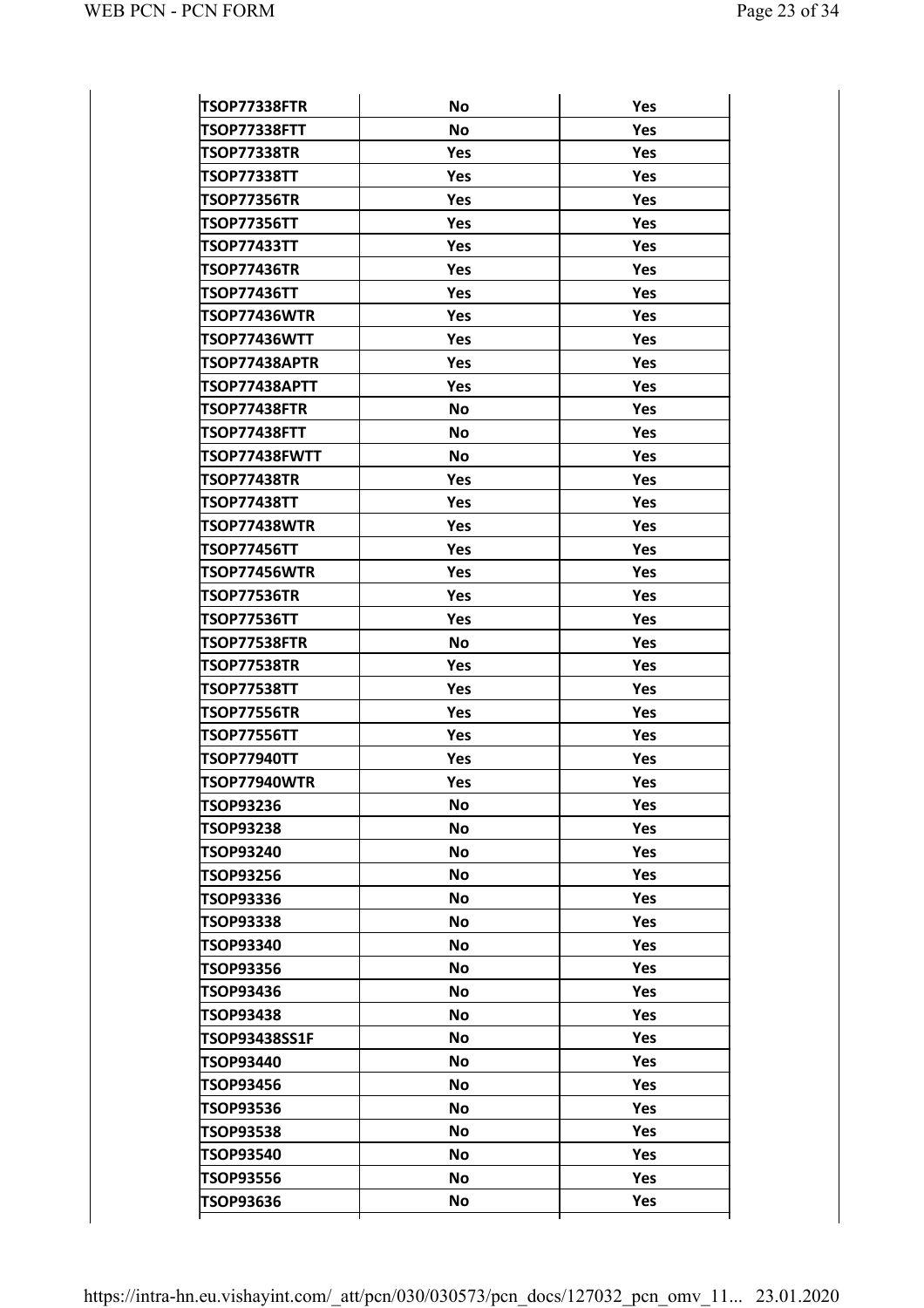| <b>TSOP93638</b>                                                                     | <b>No</b>              | Yes               |
|--------------------------------------------------------------------------------------|------------------------|-------------------|
| TSOP93638CA1                                                                         | <b>No</b>              | Yes               |
| <b>TSOP93640</b>                                                                     | <b>No</b>              | Yes               |
| <b>TSOP93656</b>                                                                     | <b>No</b>              | Yes               |
| <b>TSOP94236</b>                                                                     | <b>No</b>              | Yes               |
| <b>TSOP94238</b>                                                                     | <b>No</b>              | Yes               |
| <b>TSOP94240</b>                                                                     | <b>No</b>              | Yes               |
| <b>TSOP94256</b>                                                                     | <b>No</b>              | Yes               |
| <b>TSOP94336</b>                                                                     | <b>No</b>              | Yes               |
| <b>TSOP94338</b>                                                                     | <b>No</b>              | Yes               |
| TSOP94340                                                                            | <b>No</b>              | Yes               |
| <b>TSOP94356</b>                                                                     | <b>No</b>              | Yes               |
| TSOP94436                                                                            | <b>No</b>              | Yes               |
| <b>TSOP94438</b>                                                                     | <b>No</b>              | Yes               |
| TSOP94440                                                                            | <b>No</b>              | Yes               |
| <b>TSOP94456</b>                                                                     | <b>No</b>              | Yes               |
| <b>TSOP94536</b>                                                                     | <b>No</b>              | Yes               |
| <b>TSOP94538</b>                                                                     | <b>No</b>              | Yes               |
| <b>TSOP94540</b>                                                                     | <b>No</b>              | Yes               |
| <b>TSOP94556</b>                                                                     | <b>No</b>              | Yes               |
| TSOP94636                                                                            | <b>No</b>              | Yes               |
| <b>TSOP94638</b>                                                                     | <b>No</b>              | Yes               |
| TSOP94640                                                                            | <b>No</b>              | Yes               |
| <b>TSOP94656</b>                                                                     | <b>No</b>              | Yes               |
| <b>TSOP95236TR</b>                                                                   | <b>No</b>              | Yes               |
| <b>TSOP95236TT</b>                                                                   | <b>No</b>              | Yes               |
| <b>TSOP95238TR</b>                                                                   | <b>No</b>              | Yes               |
| <b>TSOP95238TT</b>                                                                   | <b>No</b>              | Yes               |
| <b>TSOP95240TR</b>                                                                   | <b>No</b>              | Yes               |
| <b>TSOP95240TT</b>                                                                   | No                     | Yes               |
| <b>TSOP95256TR</b>                                                                   | <b>No</b>              | Yes               |
| <b>TSOP95256TT</b>                                                                   | <b>No</b>              | Yes               |
| <b>TSOP95336TR</b>                                                                   | <b>No</b>              | Yes               |
| <b>TSOP95336TT</b>                                                                   | <b>No</b>              | <b>Yes</b>        |
| <b>TSOP95338TR</b>                                                                   | <b>No</b>              | Yes               |
| <b>TSOP95338TT</b>                                                                   | <b>No</b>              | Yes               |
| <b>TSOP95340TR</b>                                                                   | <b>No</b>              | Yes               |
| <b>TSOP95340TT</b>                                                                   | <b>No</b>              | <b>Yes</b>        |
| <b>TSOP95356TR</b>                                                                   | <b>No</b>              | Yes               |
| <b>TSOP95356TT</b>                                                                   | <b>No</b>              | Yes               |
| <b>TSOP95436TR</b>                                                                   | <b>No</b>              | Yes               |
| <b>TSOP95436TT</b>                                                                   | <b>No</b>              | Yes               |
| <b>TSOP95438TR</b>                                                                   | <b>No</b>              | Yes               |
|                                                                                      | <b>No</b>              | Yes               |
|                                                                                      |                        |                   |
|                                                                                      |                        |                   |
|                                                                                      | <b>No</b>              | Yes               |
| <b>TSOP95438TT</b><br><b>TSOP95440TR</b><br><b>TSOP95440TT</b><br><b>TSOP95456TR</b> | <b>No</b><br><b>No</b> | <b>Yes</b><br>Yes |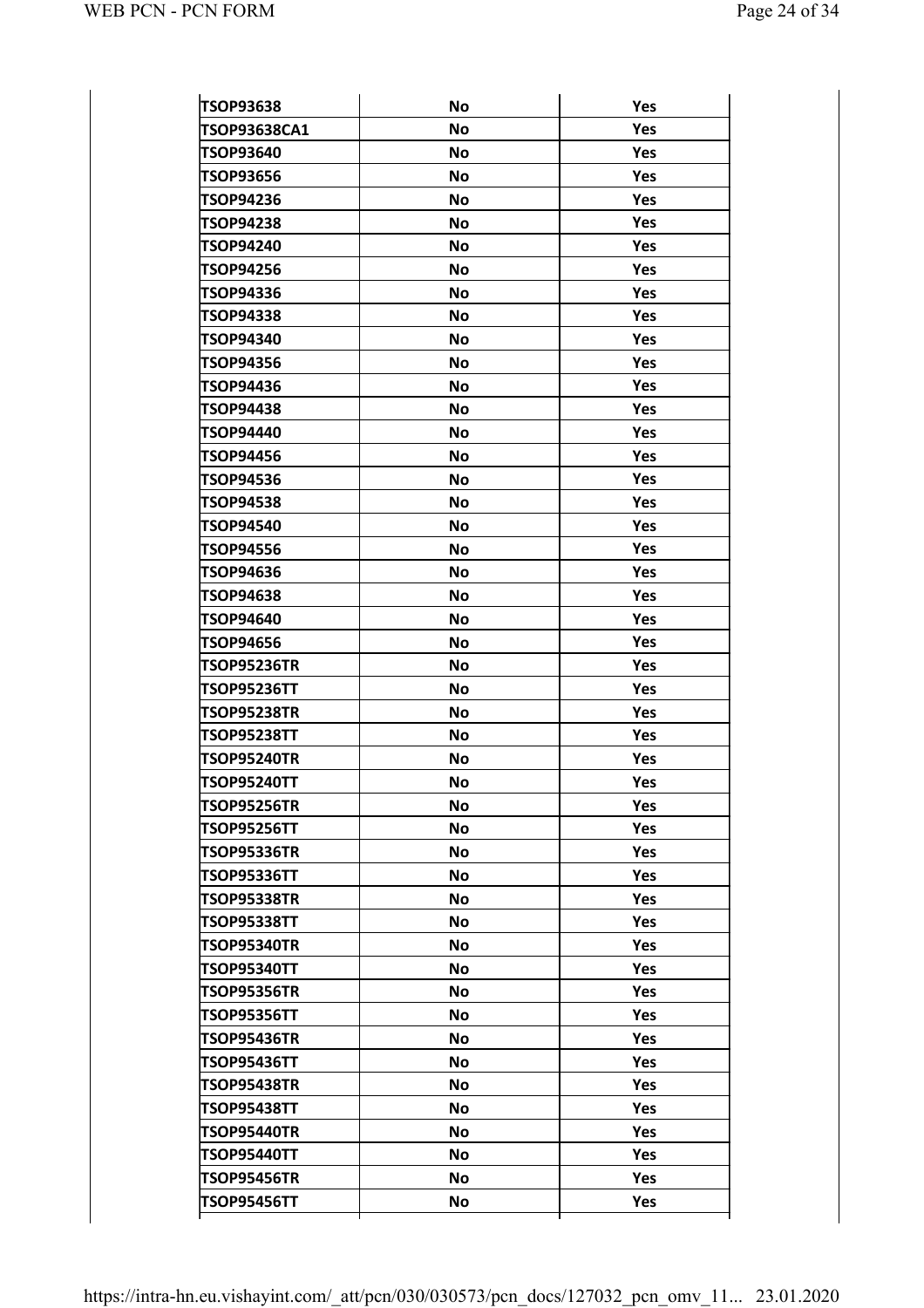| <b>TSOP95536TR</b> | No        | Yes        |
|--------------------|-----------|------------|
| <b>TSOP95536TT</b> | <b>No</b> | Yes        |
| <b>TSOP95538TR</b> | <b>No</b> | Yes        |
| <b>TSOP95538TT</b> | No        | Yes        |
| <b>TSOP95540TR</b> | <b>No</b> | Yes        |
| <b>TSOP95540TT</b> | No        | Yes        |
| <b>TSOP95556TR</b> | No        | Yes        |
| <b>TSOP95556TT</b> | No        | Yes        |
| <b>TSOP95636TR</b> | <b>No</b> | Yes        |
| <b>TSOP95636TT</b> | No        | Yes        |
| <b>TSOP95638TR</b> | No        | <b>Yes</b> |
| <b>TSOP95638TT</b> | <b>No</b> | <b>Yes</b> |
| <b>TSOP95640TR</b> | <b>No</b> | Yes        |
| <b>TSOP95640TT</b> | <b>No</b> | <b>Yes</b> |
| <b>TSOP95656TR</b> | <b>No</b> | <b>Yes</b> |
| <b>TSOP95656TT</b> | <b>No</b> | <b>Yes</b> |
| <b>TSOP96236TR</b> | <b>No</b> | Yes        |
| <b>TSOP96236TT</b> | <b>No</b> | <b>Yes</b> |
| <b>TSOP96238TR</b> | <b>No</b> | Yes        |
| <b>TSOP96238TT</b> | <b>No</b> | <b>Yes</b> |
| <b>TSOP96240TR</b> | <b>No</b> | <b>Yes</b> |
| <b>TSOP96240TT</b> | <b>No</b> | <b>Yes</b> |
| <b>TSOP96256TR</b> | <b>No</b> | Yes        |
| <b>TSOP96256TT</b> | <b>No</b> | <b>Yes</b> |
| <b>TSOP96336TR</b> | <b>No</b> | <b>Yes</b> |
| <b>TSOP96336TT</b> | No        | <b>Yes</b> |
| <b>TSOP96338TR</b> | <b>No</b> | Yes        |
| <b>TSOP96338TT</b> | <b>No</b> | <b>Yes</b> |
| <b>TSOP96340TR</b> | <b>No</b> | Yes        |
| <b>TSOP96340TT</b> | <b>No</b> | Yes        |
| TSOP96356TR        | No        | <b>Yes</b> |
| <b>TSOP96356TT</b> | <b>No</b> | <b>Yes</b> |
| TSOP96436TR        | <b>No</b> | <b>Yes</b> |
| <b>TSOP96436TT</b> | <b>No</b> | Yes        |
| <b>TSOP96438TR</b> | <b>No</b> | Yes        |
| <b>TSOP96438TT</b> | <b>No</b> | <b>Yes</b> |
| TSOP96440TR        | <b>No</b> | Yes        |
| <b>TSOP96440TT</b> | <b>No</b> | Yes        |
| TSOP96456TR        | <b>No</b> | Yes        |
| <b>TSOP96456TT</b> | No        | <b>Yes</b> |
| TSOP96536TR        | <b>No</b> | Yes        |
| <b>TSOP96536TT</b> | <b>No</b> | Yes        |
| <b>TSOP96538TR</b> | <b>No</b> | Yes        |
| <b>TSOP96538TT</b> | No        | <b>Yes</b> |
| TSOP96540TR        | <b>No</b> | <b>Yes</b> |
| <b>TSOP96540TT</b> | <b>No</b> | Yes        |
| TSOP96556TR        | <b>No</b> | Yes        |
| <b>TSOP96556TT</b> | No        | Yes        |
|                    |           |            |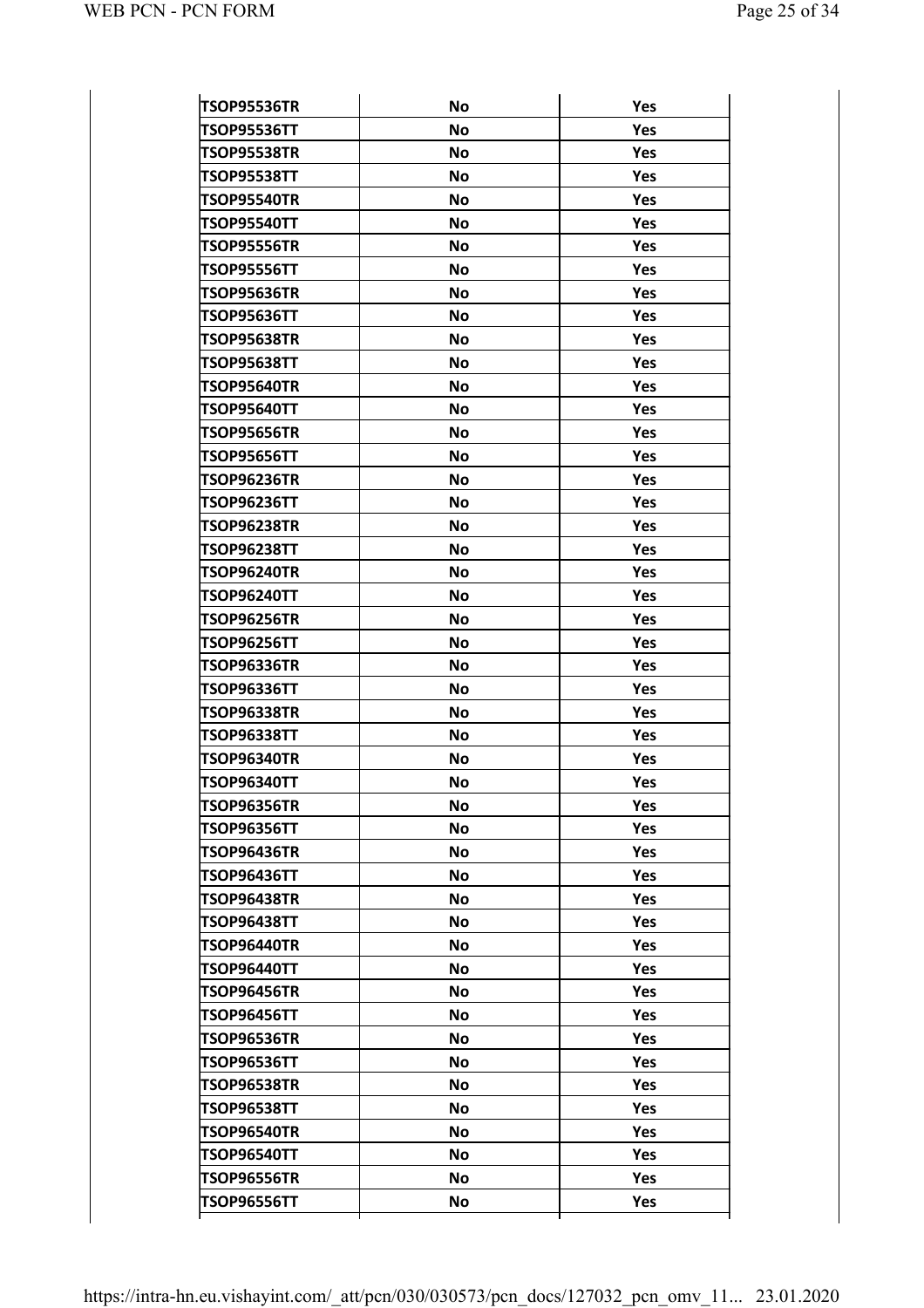| <b>TSOP96636TR</b>  | No        | Yes        |
|---------------------|-----------|------------|
| TSOP96636TT         | <b>No</b> | Yes        |
| <b>TSOP96638TR</b>  | <b>No</b> | Yes        |
| <b>TSOP96638TT</b>  | <b>No</b> | Yes        |
| TSOP96640TR         | <b>No</b> | Yes        |
| <b>TSOP96640TT</b>  | <b>No</b> | Yes        |
| TSOP96656TR         | <b>No</b> | Yes        |
| <b>TSOP96656TT</b>  | <b>No</b> | Yes        |
| TSSP13038           | <b>No</b> | Yes        |
| TSSP14038           | <b>No</b> | Yes        |
| <b>TSSP15038TR</b>  | <b>No</b> | Yes        |
| <b>TSSP16038TR</b>  | <b>No</b> | Yes        |
| TSSP4038            | Yes       | Yes        |
| TSSP4038CZ1XB       | Yes       | No         |
| <b>TSSP4038DL1</b>  | Yes       | Yes        |
| TSSP4038LL1         | Yes       | Yes        |
| TSSP4038SD1         | Yes       | Yes        |
| <b>TSSP4038SK1</b>  | Yes       | Yes        |
| TSSP4038SS1XB       | Yes       | No         |
| TSSP4038ST1         | Yes       | Yes        |
| TSSP4056            | Yes       | Yes        |
| TSSP4056SS1XB       | Yes       | No         |
| TSSP4P38            | Yes       | <b>Yes</b> |
| TSSP53038           | Yes       | Yes        |
| TSSP53038DF1P       | Yes       | Yes        |
| <b>TSSP53056</b>    | Yes       | Yes        |
| TSSP6038TR          | Yes       | Yes        |
| TSSP6038TT          | Yes       | Yes        |
| TSSP6056TT          | Yes       | Yes        |
| TSSP6P38TR          | Yes       | Yes        |
| TSSP6P38TT          | Yes       | Yes        |
| <b>TSSP77038TR</b>  | Yes       | <b>Yes</b> |
| <b>TSSP77038TT</b>  | Yes       | Yes        |
| TSSP77P38TR         | Yes       | Yes        |
| TSSP77P38TT         | Yes       | Yes        |
| <b>TSSP93038</b>    | <b>No</b> | <b>Yes</b> |
| TSSP93038DF1PZA     | <b>No</b> | <b>Yes</b> |
| TSSP93056           | <b>No</b> | <b>Yes</b> |
| <b>TSSP94038</b>    | <b>No</b> | Yes        |
| TSSP94056           | <b>No</b> | Yes        |
| TSSP95038TR         | No        | Yes        |
| TSSP95056TR         | No        | Yes        |
| TSSP96038TR         | <b>No</b> | Yes        |
| <b>TSSP96056TR</b>  | <b>No</b> | Yes        |
| <b>TSOP38440</b>    | No        | <b>Yes</b> |
| TSMP58000DD1        | No        | <b>Yes</b> |
| <b>TSOP38356CZ1</b> | <b>No</b> | Yes        |
| <b>TSSP58038</b>    | <b>No</b> | Yes        |
|                     |           |            |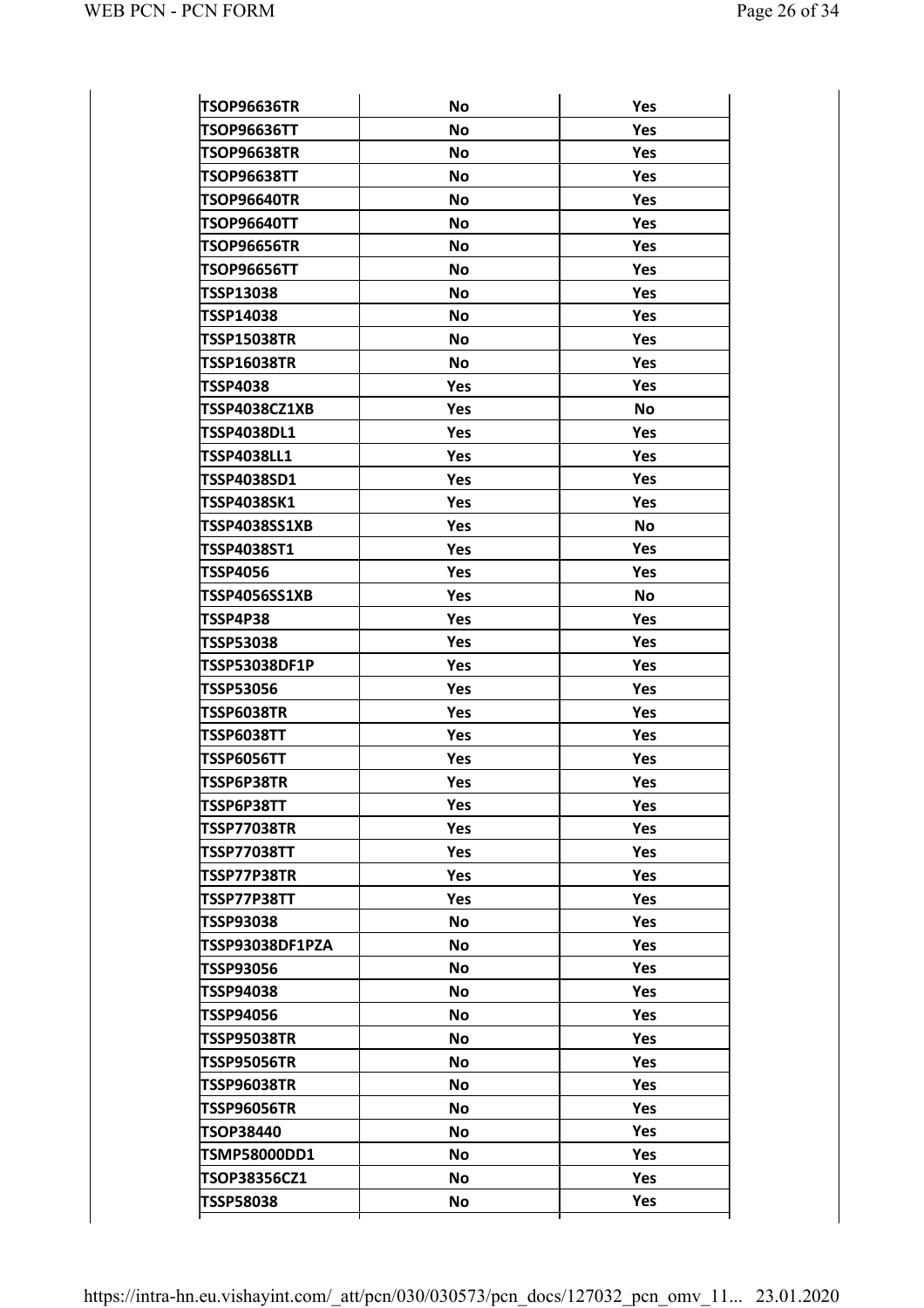| <b>HWXX38236SS1R</b> | <b>No</b> | Yes        |
|----------------------|-----------|------------|
| TSOP18140            | <b>No</b> | Yes        |
| <b>TSOP18438</b>     | <b>No</b> | Yes        |
| TSOP18438CZ1         | <b>No</b> | <b>Yes</b> |
| TSOP18436SS1BS21     | <b>No</b> | Yes        |
| <b>TSOP18540</b>     | <b>No</b> | Yes        |
| <b>TSOP18436</b>     | <b>No</b> | Yes        |
| <b>TSOP18538</b>     | <b>No</b> | Yes        |
| <b>TSOP18636</b>     | <b>No</b> | Yes        |
| <b>TSOP18138</b>     | <b>No</b> | Yes        |
| <b>TSOP18236</b>     | <b>No</b> | Yes        |
| TSOP38138CZ1         | <b>No</b> | Yes        |
| TSOP38236SB1         | <b>No</b> | Yes        |
| TSOP38238PC1         | <b>No</b> | <b>Yes</b> |
|                      |           | Yes        |
| TSOP38438SJ1         | <b>No</b> |            |
| <b>TSOP18240</b>     | <b>No</b> | <b>Yes</b> |
| <b>TSOP18356CZ1</b>  | <b>No</b> | Yes        |
| TSOP18436PC1         | <b>No</b> | <b>Yes</b> |
| TSOP18440            | <b>No</b> | Yes        |
| <b>TSOP18640</b>     | <b>No</b> | Yes        |
| TSOP18238ST1         | <b>No</b> | Yes        |
| <b>TSOP18356</b>     | <b>No</b> | Yes        |
| <b>TSOP38540SB1</b>  | <b>No</b> | Yes        |
| <b>TSOP18136</b>     | <b>No</b> | Yes        |
| TSOP18138DJ1         | <b>No</b> | Yes        |
| <b>TSSP58P38</b>     | <b>No</b> | Yes        |
| TSOP38136ST1         | <b>No</b> | Yes        |
| TSOP38156CZ1         | <b>No</b> | Yes        |
| TSOP38236DB1         | <b>No</b> | Yes        |
| <b>TSOP38236ST1</b>  | <b>No</b> | Yes        |
| TSOP38438CA1         | <b>No</b> | Yes        |
| HS0038B45DSB1        | No        | Yes        |
| TSOP38538SS1BS12Z    | <b>No</b> | <b>Yes</b> |
| TSOP39138CZ1         | <b>No</b> | Yes        |
| TSOP38456            | <b>No</b> | <b>Yes</b> |
| TSOP98438DD1         | <b>No</b> | <b>Yes</b> |
| <b>TSOP38338</b>     | <b>No</b> | <b>Yes</b> |
| <b>TSOP38438CZ1</b>  | <b>No</b> | Yes        |
| TSOP58436PA1         | <b>No</b> | <b>Yes</b> |
| TSOP38130DJ1         | <b>No</b> | Yes        |
| <b>TSOP58436</b>     | <b>No</b> | <b>Yes</b> |
| <b>TSOP58438CA1</b>  | <b>No</b> | Yes        |
| <b>TSOP58538</b>     | <b>No</b> | <b>Yes</b> |
| <b>TSOP38130</b>     | <b>No</b> | Yes        |
| <b>TSOP38538</b>     | <b>No</b> | <b>Yes</b> |
| TSOP38338CA1         | <b>No</b> | Yes        |
| <b>TSOP98540</b>     | <b>No</b> | <b>Yes</b> |
| <b>TSOP38540</b>     | <b>No</b> | Yes        |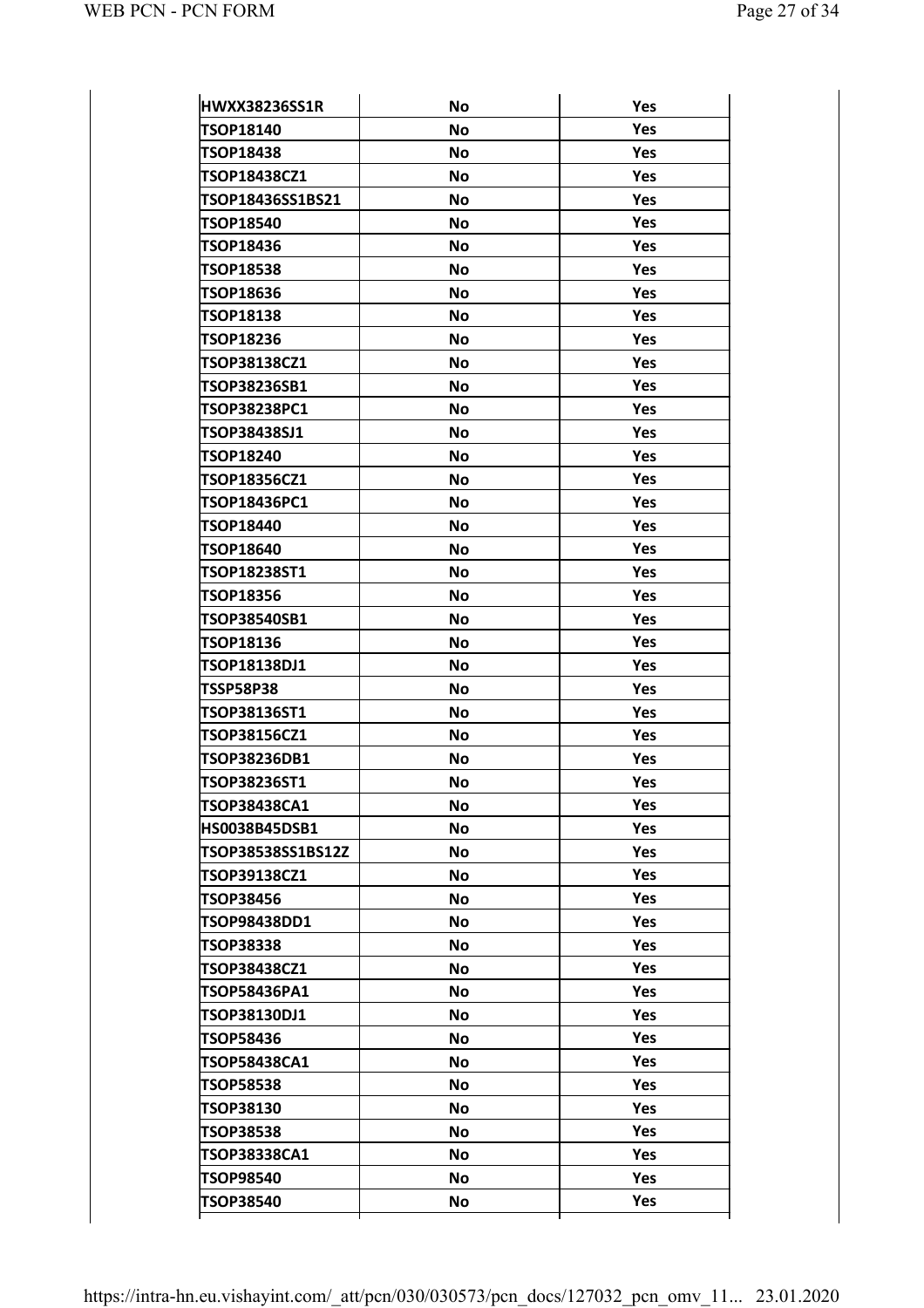| <b>TSOP38436CC1</b>  | <b>No</b> | Yes        |
|----------------------|-----------|------------|
| TSOP38456CZ1         | <b>No</b> | Yes        |
| TSOP38356CA1Y        | No        | <b>Yes</b> |
| TSOP38G36            | No        | Yes        |
| <b>HWXX38338SS1V</b> | <b>No</b> | <b>Yes</b> |
| <b>TSOP38340</b>     | No        | <b>Yes</b> |
| TSOP38356PC1         | <b>No</b> | <b>Yes</b> |
| <b>HWXX38236</b>     | <b>No</b> | <b>Yes</b> |
| <b>HWXX38338</b>     | <b>No</b> | <b>Yes</b> |
| TSOP38140            | <b>No</b> | <b>Yes</b> |
| TSOP38233            | No        | <b>Yes</b> |
| TSOP38238ST1         | <b>No</b> | <b>Yes</b> |
| <b>TSOP98556</b>     | <b>No</b> | <b>Yes</b> |
| <b>TSOP58436CB1</b>  | <b>No</b> | <b>Yes</b> |
| TSOP58436CZ1         | <b>No</b> | <b>Yes</b> |
| <b>TSOP58438CB1</b>  | <b>No</b> | <b>Yes</b> |
| <b>HWXX38238</b>     | <b>No</b> | <b>Yes</b> |
| <b>TSOP18556</b>     | <b>No</b> | <b>Yes</b> |
| <b>HWXX58336</b>     | <b>No</b> | <b>Yes</b> |
| <b>TSOP58336</b>     | <b>No</b> | <b>Yes</b> |
| <b>TSOP58456</b>     | <b>No</b> | <b>Yes</b> |
| <b>TSOP18438CA1</b>  | <b>No</b> | <b>Yes</b> |
| TSOP18538SS1BS12Z    | <b>No</b> | <b>Yes</b> |
| <b>TSOP58438CA1Y</b> | <b>No</b> | <b>Yes</b> |
| TSOP18336ES1         | <b>No</b> | <b>Yes</b> |
| TSOP18540ST1         | <b>No</b> | <b>Yes</b> |
| <b>HS0038B45D</b>    | <b>No</b> | <b>Yes</b> |
| <b>TSOP18340</b>     | <b>No</b> | <b>Yes</b> |
| TSOP38338CZ1         | <b>No</b> | Yes        |
| <b>TSOP38556</b>     | No        | Yes        |
| TSOP38256SS1BS12     | No        | Yes        |
| <b>TSOP38536PC1</b>  | <b>No</b> | Yes        |
| TSOP18138DH1         | No        | <b>Yes</b> |
| <b>TSOP18536</b>     | <b>No</b> | Yes        |
| <b>TSOP38356</b>     | No        | Yes        |
| TSOP18540SB1         | <b>No</b> | Yes        |
| TSOP18656            | No        | <b>Yes</b> |
| <b>TSOP58240</b>     | No        | Yes        |
| <b>TSOP58138</b>     | No        | Yes        |
| <b>TSOP58238</b>     | <b>No</b> | Yes        |
| TSOP38156PC1         | No        | <b>Yes</b> |
| TSOP38236SU1         | No        | Yes        |
| <b>TSOP38438PC1</b>  | No        | Yes        |
| <b>TSOP38536</b>     | <b>No</b> | Yes        |
| TSOP38540ST1         | No        | <b>Yes</b> |
| <b>TSOP58556</b>     | No        | Yes        |
| TSOP98436            | No        | Yes        |
| TSOP58440SJ1         | No        | Yes        |
|                      |           |            |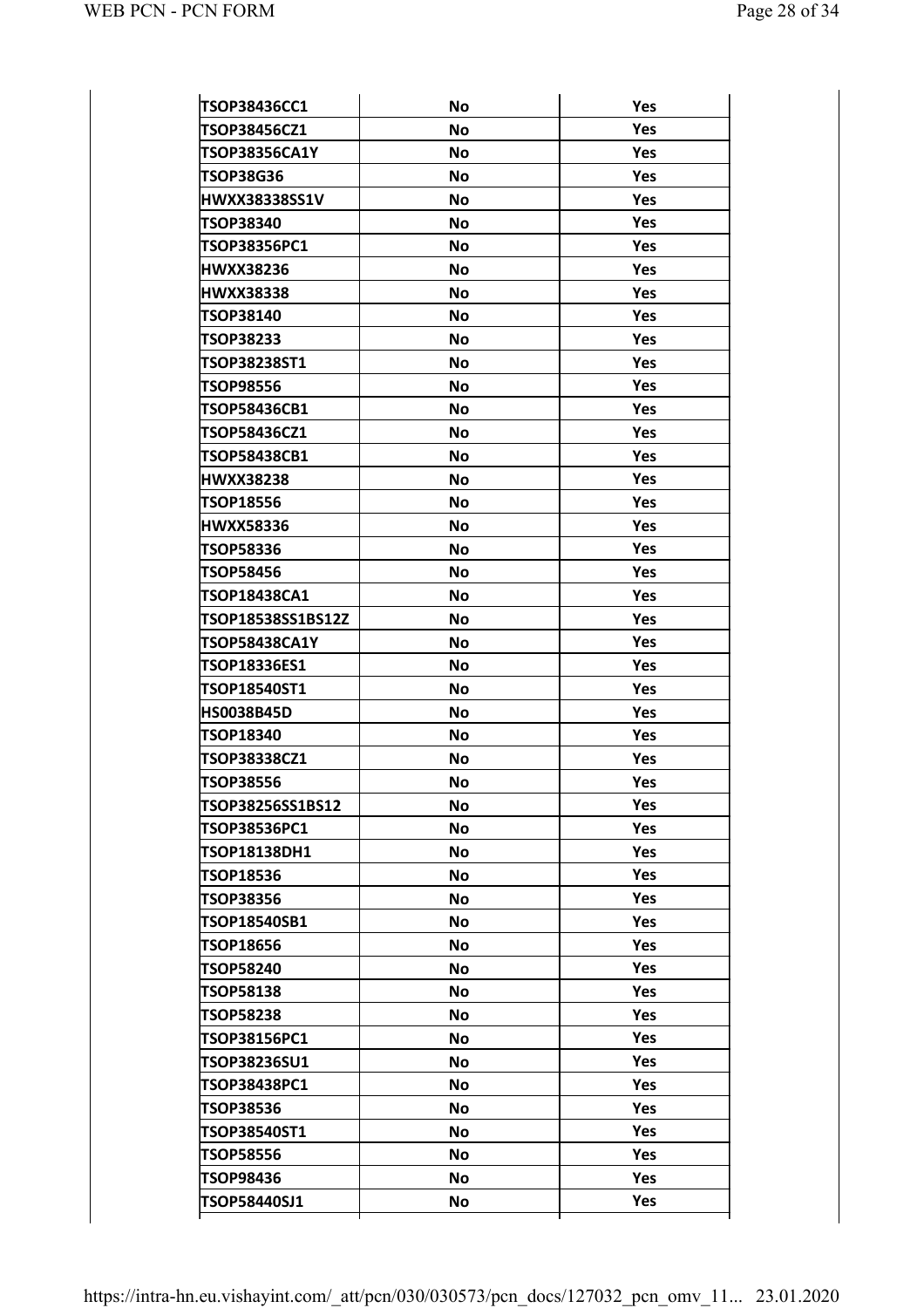| <b>TSOP38436</b>     | <b>No</b> | Yes        |
|----------------------|-----------|------------|
| <b>TSOP18256</b>     | <b>No</b> | Yes        |
| TSOP18336            | No        | <b>Yes</b> |
| <b>TSOP38430</b>     | No        | <b>Yes</b> |
| <b>TSOP38456CA1</b>  | No        | <b>Yes</b> |
| <b>HS0038B4DR</b>    | <b>No</b> | <b>Yes</b> |
| TSOP98338            | <b>No</b> | <b>Yes</b> |
| <b>TSOP58456CA1</b>  | <b>No</b> | <b>Yes</b> |
| <b>TSOP38356CA1</b>  | No        | <b>Yes</b> |
| <b>TSOP58338CE1</b>  | <b>No</b> | <b>Yes</b> |
| <b>TSOP58433</b>     | <b>No</b> | <b>Yes</b> |
| <b>TSOP98356</b>     | <b>No</b> | <b>Yes</b> |
| TSOP38238SB1         | No        | <b>Yes</b> |
| <b>TSOP38256</b>     | <b>No</b> | <b>Yes</b> |
| <b>TSOP98340</b>     | <b>No</b> | <b>Yes</b> |
| <b>TSOP98538</b>     | <b>No</b> | <b>Yes</b> |
| <b>TSOP98638</b>     | No        | <b>Yes</b> |
| <b>TSOP98656</b>     | <b>No</b> | <b>Yes</b> |
| TSOP58438CE1         | <b>No</b> | <b>Yes</b> |
| TSOP38436CA1         | <b>No</b> | <b>Yes</b> |
| <b>TSOP58438SO1</b>  | No        | <b>Yes</b> |
| <b>HWXX39438ST1R</b> | <b>No</b> | <b>Yes</b> |
| <b>HWXX58238</b>     | <b>No</b> | <b>Yes</b> |
| <b>TSOP38136</b>     | <b>No</b> | <b>Yes</b> |
| <b>TSOP38156</b>     | No        | <b>Yes</b> |
| <b>TSOP58436PA1Y</b> | <b>No</b> | <b>Yes</b> |
| TSOP38138ST1         | <b>No</b> | <b>Yes</b> |
| TSOP38238SS1V        | <b>No</b> | <b>Yes</b> |
| <b>TSOP38240ST1S</b> | <b>No</b> | Yes        |
| <b>TSOP58140</b>     | No        | Yes        |
| TSOP58238SB1         | No        | Yes        |
| <b>HWXX58038</b>     | <b>No</b> | Yes        |
| HWXX58436SS1BS21     | No        | <b>Yes</b> |
| <b>HWXX58236</b>     | <b>No</b> | Yes        |
| TSOP38436DJ1         | No        | Yes        |
| <b>TSOP38G36DD1</b>  | <b>No</b> | Yes        |
| TSOP58438            | No        | <b>Yes</b> |
| <b>TSOP98240</b>     | <b>No</b> | Yes        |
| TSOP58436PC1         | No        | Yes        |
| TSOP38240SS1S        | <b>No</b> | Yes        |
| <b>TSOP58430</b>     | No        | <b>Yes</b> |
| TSMP58138SB1         | <b>No</b> | Yes        |
| <b>TSOP98438</b>     | No        | Yes        |
| TSOP39238CZ1         | <b>No</b> | Yes        |
| TSOP38436PC1         | No        | <b>Yes</b> |
| TSOP58336PC1         | No        | Yes        |
|                      |           |            |
| <b>TSOP58356</b>     | No        | Yes        |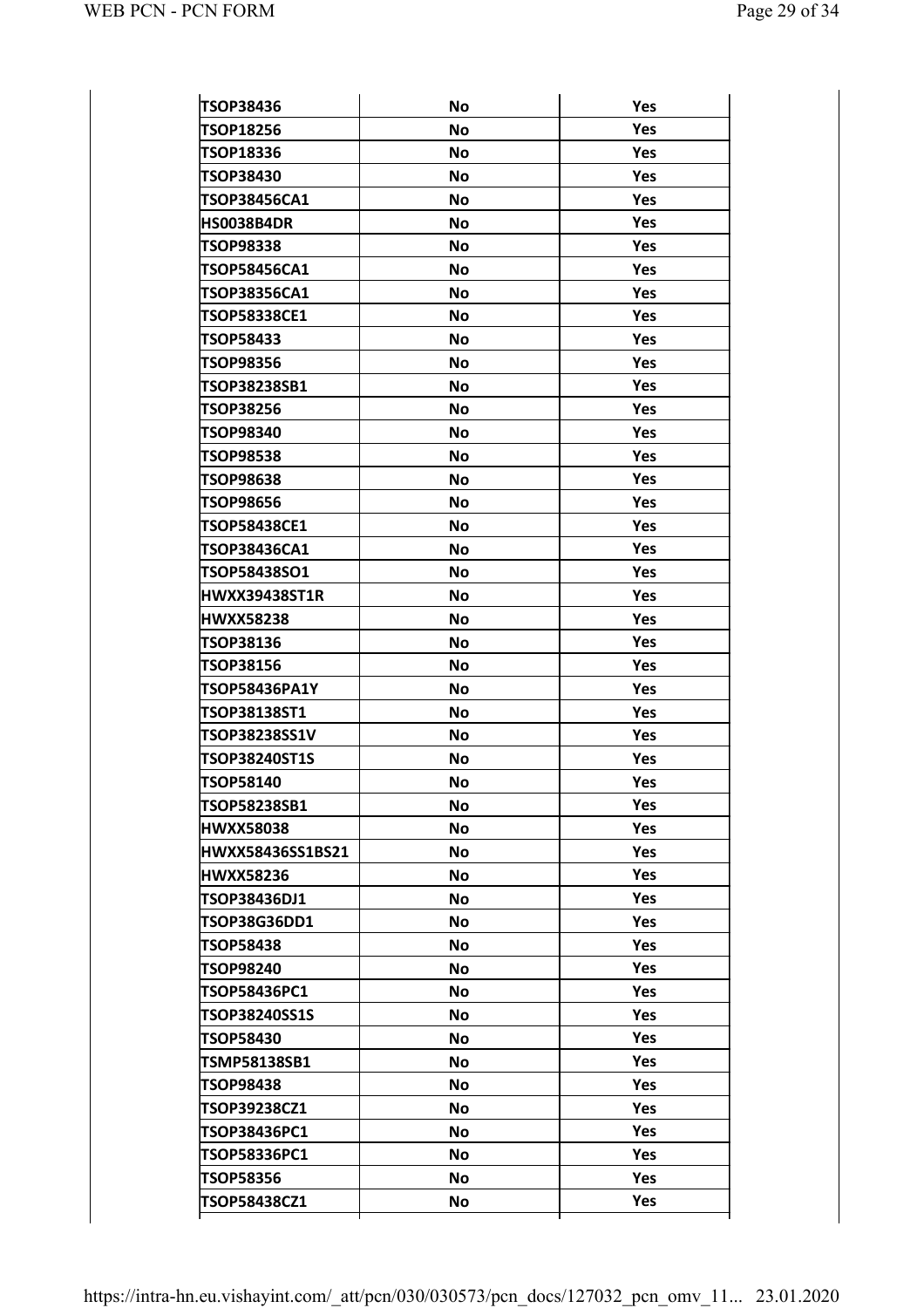| <b>TSOP58438PC1</b>   | <b>No</b> | Yes        |
|-----------------------|-----------|------------|
| <b>TSOP38433</b>      | <b>No</b> | Yes        |
| TSOP18338             | No        | <b>Yes</b> |
| <b>TSOP58436CA1Y</b>  | <b>No</b> | <b>Yes</b> |
| <b>TSOP58438CE1Y</b>  | No        | Yes        |
| TSOP38336ES1          | <b>No</b> | Yes        |
| TSOP18338PC1          | No        | Yes        |
| <b>HWXX58338</b>      | <b>No</b> | <b>Yes</b> |
| <b>TSOP38530</b>      | No        | Yes        |
| <b>TSMP58000</b>      | <b>No</b> | Yes        |
| <b>TSOP58340</b>      | <b>No</b> | Yes        |
| TSOP98336             | <b>No</b> | <b>Yes</b> |
| HS0018438             | <b>No</b> | Yes        |
| <b>TSSP98038</b>      | <b>No</b> | Yes        |
| <b>HWXX58438ST1R</b>  | <b>No</b> | Yes        |
| <b>HWXX58438</b>      | No        | Yes        |
| TSMP58000SS1BS12Z     | <b>No</b> | Yes        |
| <b>TSOP38236PA1</b>   | <b>No</b> | Yes        |
| TSOP98636             | <b>No</b> | Yes        |
| <b>TSOP58236</b>      | No        | Yes        |
| <b>TSOP58256</b>      | <b>No</b> | Yes        |
| <b>TSOP58233</b>      | <b>No</b> | Yes        |
| <b>HS0018638</b>      | <b>No</b> | Yes        |
| <b>TSOP58536</b>      | No        | Yes        |
| <b>TSOP58438DB1</b>   | <b>No</b> | Yes        |
| <b>TSOP58338PC1</b>   | <b>No</b> | Yes        |
| TSOP38138DH1          | <b>No</b> | Yes        |
| <b>TSOP58338</b>      | No        | <b>Yes</b> |
| <b>TSOP58440</b>      | <b>No</b> | Yes        |
| <b>HS0038B3D</b>      | No        | Yes        |
| TSOP58236SB1          | <b>No</b> | Yes        |
| <b>TSOP58333</b>      | No        | Yes        |
| <b>TSSP58038SS1XB</b> | <b>No</b> | No         |
| TSOP38336PC1          | No        | Yes        |
| TSOP18238SB1          | No        | Yes        |
| TSOP98238             | No        | Yes        |
| TSOP58356PC1          | <b>No</b> | <b>Yes</b> |
| <b>TSOP18156</b>      | No        | Yes        |
| <b>TSOP18356CC1</b>   | No        | Yes        |
| TSOP18238             | No        | Yes        |
| TSOP58438SB1          | No        | <b>Yes</b> |
| <b>TSOP58336PC1A</b>  | No        | Yes        |
| <b>TSOP58156</b>      | No        | Yes        |
| TSOP58238SS1BS12      | No        | Yes        |
| <b>TSOP58330</b>      | <b>No</b> | <b>Yes</b> |
| <b>TSOP58338CA1</b>   | No        | Yes        |
| <b>TSOP38240</b>      | No        | Yes        |
| <b>TSOP38336</b>      | <b>No</b> | Yes        |
|                       |           |            |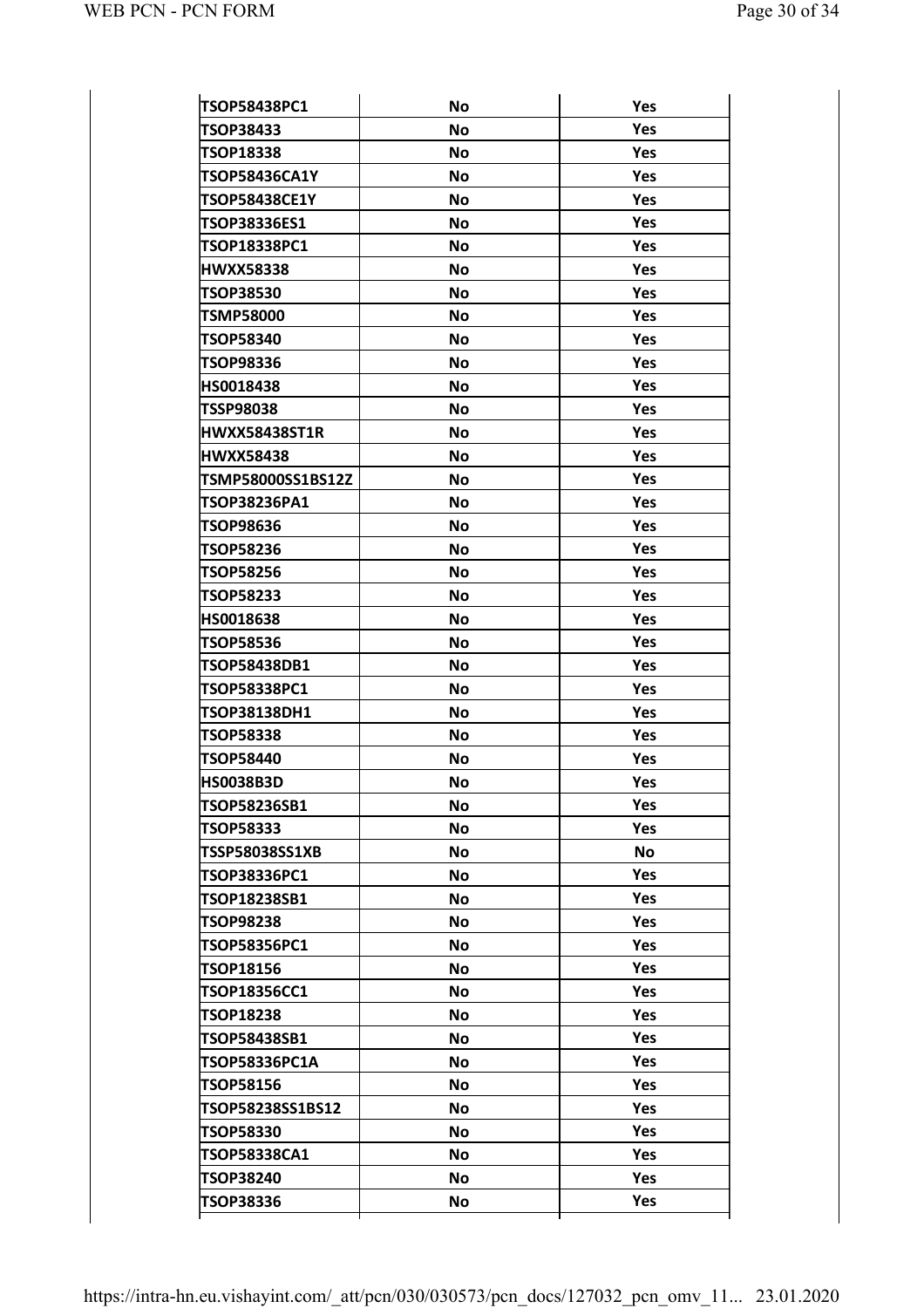| <b>TSOP38356CC1</b>  | <b>No</b> | Yes        |
|----------------------|-----------|------------|
| <b>TSOP38238</b>     | <b>No</b> | Yes        |
| TSOP38436PA1         | <b>No</b> | Yes        |
| TSOP38240SB1         | <b>No</b> | Yes        |
| <b>HWXX58438SS1R</b> | <b>No</b> | Yes        |
| <b>HS0038C4</b>      | Νo        | Yes        |
| <b>TSOP38438</b>     | <b>No</b> | Yes        |
| <b>HS0038B4D</b>     | <b>No</b> | Yes        |
| <b>TSOP38133</b>     | <b>No</b> | Yes        |
| <b>HWXX38238SB1</b>  | Νo        | Yes        |
| TSOP38436SS1BS21     | <b>No</b> | Yes        |
| TSOP38156SS1PS21     | <b>No</b> | Yes        |
| <b>TSOP98256</b>     | No        | Yes        |
| <b>TSOP58136</b>     | <b>No</b> | Yes        |
| TSOP58436CA1         | <b>No</b> | <b>Yes</b> |
| <b>TSOP58540</b>     | <b>No</b> | Yes        |
| <b>HSMP58000</b>     | No        | Yes        |
| <b>HWXX58138</b>     | <b>No</b> | Yes        |
| <b>HWXX38438</b>     | <b>No</b> | <b>Yes</b> |
| TSOP38236SS1BS12     | <b>No</b> | Yes        |
| <b>HS0038B4DSB1</b>  | No        | Yes        |
| TSOP98538SU1         | <b>No</b> | Yes        |
| <b>TSMP58138</b>     | <b>No</b> | <b>Yes</b> |
| <b>HWXX58436</b>     | <b>No</b> | Yes        |
| <b>HWXX58136</b>     | <b>No</b> | Yes        |
| <b>TSOP98440</b>     | <b>No</b> | Yes        |
| <b>TSOP98456</b>     | <b>No</b> | <b>Yes</b> |
| <b>TSOP98536</b>     | <b>No</b> | Yes        |
| TSOP38338SS1V        | <b>No</b> | Yes        |
| TSOP38436CZ1         | No        | Yes        |
| TSOP38438DH1         | <b>No</b> | Yes        |
| <b>TSOP38533</b>     | No        | Yes        |
| TSOP58438ES1         | No        | Yes        |
| HS0018338            | No        | Yes        |
| <b>TSOP38138</b>     | No        | Yes        |
| TSOP18438DH1         | No        | Yes        |
| <b>TSOP38336ST1</b>  | No        | Yes        |
| <b>TSOP38236</b>     | No        | Yes        |
| TSOP38238SU1         | <b>No</b> | Yes        |
| TSOP38538CZ1         | No        | Yes        |
| <b>TSSP98056</b>     | No        | Yes        |
| <b>HWXX38238ST1</b>  | No        | Yes        |
| TSOP18338CE1         | <b>No</b> | Yes        |
| TSOP18438DB1         | No        | Yes        |
| TSOP18456CA1         | No        | Yes        |
| TSOP18440SJ1         | No        | Yes        |
| <b>TSOP18638</b>     | No        | Yes        |
|                      |           |            |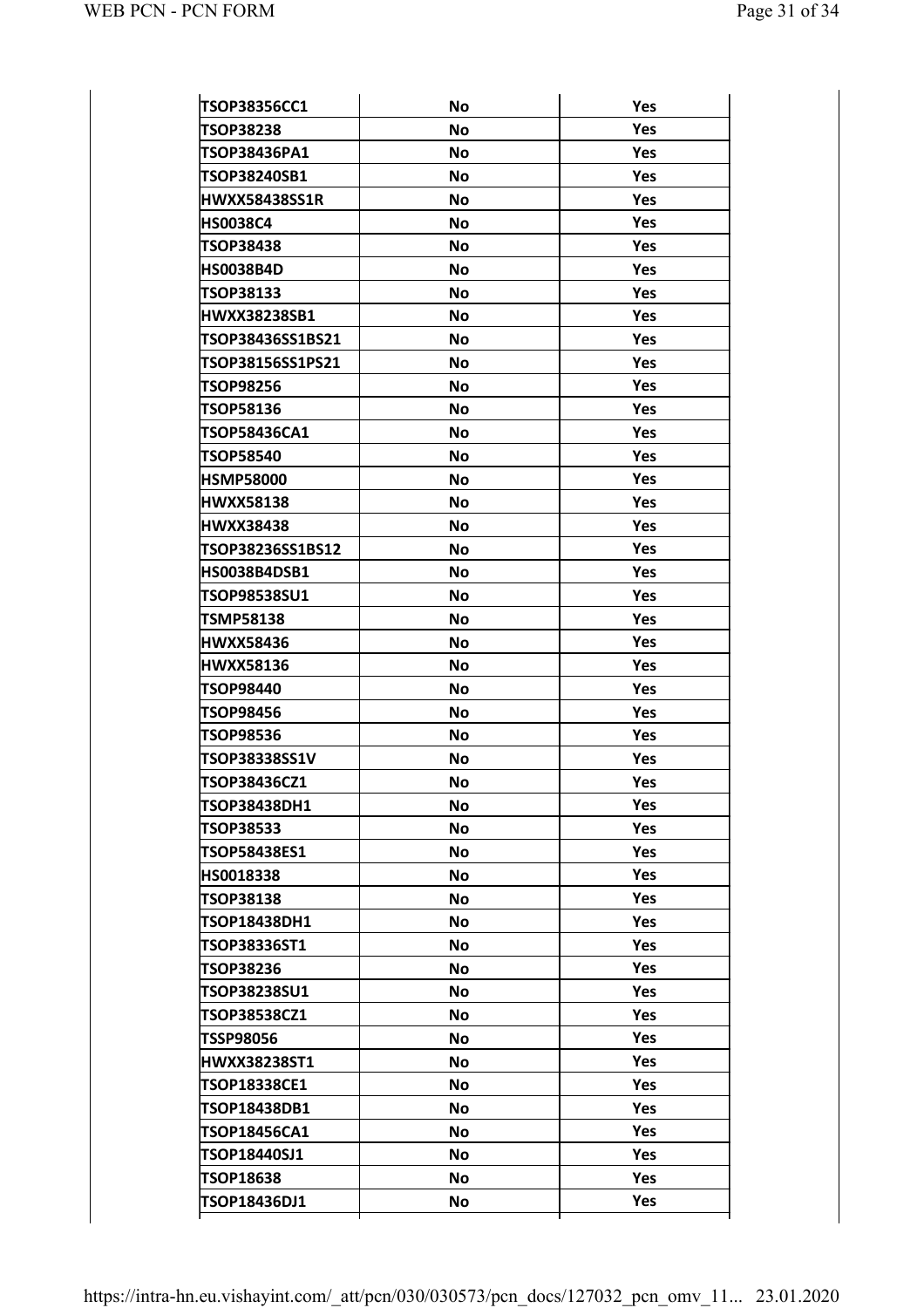| TSOP18438SB1                        | <b>No</b> | Yes        |
|-------------------------------------|-----------|------------|
| <b>TSOP18456</b>                    | <b>No</b> | Yes        |
| TSOP18438SJ1                        | <b>No</b> | <b>Yes</b> |
| TSOP38436CZ1Y                       | <b>No</b> | Yes        |
| TSOP38538SS1BS12                    | <b>No</b> | <b>Yes</b> |
| TSOP38236SS1BS12Z                   | <b>No</b> | Yes        |
| <b>TSOP38230</b>                    | <b>No</b> | <b>Yes</b> |
| TSOP18436CB1                        | <b>No</b> | Yes        |
| TSOP18438CE1                        | <b>No</b> | <b>Yes</b> |
| <b>TSOP98640</b>                    | <b>No</b> | Yes        |
| <b>HWXX38238SS1R</b>                | <b>No</b> | <b>Yes</b> |
| <b>TSOP98236</b>                    | <b>No</b> | Yes        |
| TSOP38436CC1Y                       | <b>No</b> | Yes        |
| <b>HWXX38238ST1R</b>                | <b>No</b> | Yes        |
| TSOP98438CZ1                        | <b>No</b> | <b>Yes</b> |
| TSOP38236SS1PS12Z                   | <b>No</b> | Yes        |
| TSOP98438SB1                        | <b>No</b> | Yes        |
| <b>TSOP39436</b>                    | <b>No</b> | Yes        |
| <b>TSOP59556</b>                    | <b>No</b> | <b>Yes</b> |
| <b>TSOP39533TR1</b>                 | <b>No</b> | Yes        |
| <b>TSOP59340TR1</b>                 | <b>No</b> | Yes        |
| <b>TSOP59230TR1</b>                 | <b>No</b> | Yes        |
| <b>TSOP59530</b>                    | <b>No</b> | Yes        |
| <b>TSOP39238</b>                    | <b>No</b> | Yes        |
| <b>TSOP59240</b>                    | <b>No</b> | Yes        |
| <b>TSOP59340</b>                    | <b>No</b> | Yes        |
| TSOP39336                           | <b>No</b> | Yes        |
| TSOP39240TR1                        | <b>No</b> | Yes        |
| <b>TSOP39330</b>                    | <b>No</b> | Yes        |
| <b>TSOP59333</b>                    | No        | Yes        |
| TSOP39238TR1                        | <b>No</b> | <b>Yes</b> |
| TSOP59338TR1                        | <b>No</b> | Yes        |
| <b>TSOP59336</b>                    | <b>No</b> | <b>Yes</b> |
| <b>TSOP59440TR1</b>                 | <b>No</b> | Yes        |
| <b>TSOP59356TR1</b>                 | No        | <b>Yes</b> |
| TSOP39338TR1                        | No        | Yes        |
| TSOP39336TR1                        | No        | <b>Yes</b> |
| <b>TSOP39433</b>                    | <b>No</b> | Yes        |
| <b>TSOP59233</b>                    | No        | <b>Yes</b> |
| TSOP59540TR1                        | No        | Yes        |
| TSOP39440TR1                        | No        | <b>Yes</b> |
| <b>TSOP39233</b>                    | <b>No</b> | Yes        |
| <b>TSOP59238</b>                    | No        | <b>Yes</b> |
| TSOP39356TR1                        | <b>No</b> | Yes        |
| TSOP39330TR1                        | No        | <b>Yes</b> |
|                                     | <b>No</b> | Yes        |
|                                     |           |            |
| TSOP59333TR1<br><b>TSOP59538TR1</b> | No        | <b>Yes</b> |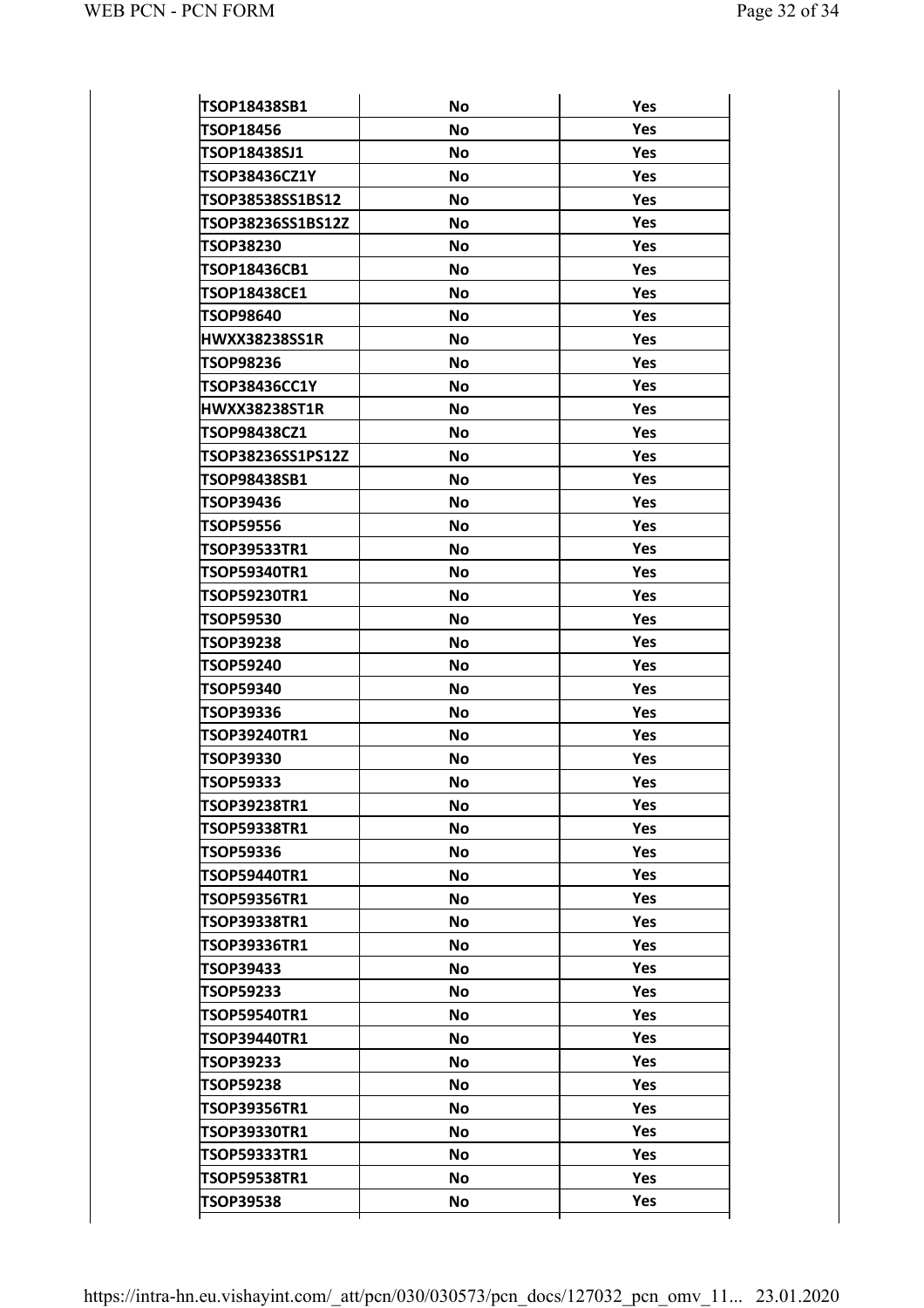| <b>TSOP39240</b><br>Yes<br><b>No</b><br>No<br>Yes<br>TSOP59533<br><b>TSOP39256</b><br>Yes<br><b>No</b><br><b>TSOP59233TR1</b><br><b>No</b><br><b>Yes</b><br><b>TSOP59236</b><br>Yes<br><b>No</b><br>TSOP59533TR1<br><b>No</b><br><b>Yes</b><br>Yes<br><b>TSOP39530</b><br><b>No</b><br><b>TSOP39556</b><br><b>No</b><br><b>Yes</b><br>Yes<br><b>TSOP59556TR1</b><br><b>No</b><br><b>TSOP59330</b><br><b>No</b><br><b>Yes</b><br><b>TSOP59436TR1</b><br>Yes<br><b>No</b><br><b>Yes</b><br>TSOP39433TR1<br><b>No</b><br>Yes<br>No<br><b>TSOP39536</b><br><b>TSOP39540</b><br>Yes<br><b>No</b><br>Yes<br>No<br><b>TSOP59456</b><br><b>Yes</b><br><b>TSOP59430TR1</b><br><b>No</b><br>Yes<br>No<br><b>TSOP59456TR1</b><br><b>TSOP59338</b><br>Yes<br><b>No</b><br>Yes<br>No<br>TSOP39340<br><b>Yes</b><br><b>TSOP59236TR1</b><br><b>No</b><br>Yes<br>No<br><b>TSOP59356</b><br><b>TSOP59536</b><br>Yes<br><b>No</b><br>Yes<br>No<br><b>TSOP59538</b><br>Yes<br><b>TSOP39338</b><br><b>No</b><br>Yes<br>No<br><b>TSOP39356</b><br>TSOP99240TR1<br>Yes<br><b>No</b><br>Yes<br>No<br><b>TSOP39436TR1</b><br>Yes<br><b>TSOP59440</b><br>No<br>Yes<br><b>TSOP59540</b><br>No<br><b>TSOP59256TR1</b><br>No<br>Yes<br>Yes<br>TSOP39530TR1<br><b>No</b><br><b>TSOP59438TR1</b><br><b>No</b><br><b>Yes</b><br><b>No</b><br><b>Yes</b><br><b>TSOP59240TR1</b><br>Yes<br><b>TSOP59433TR1</b><br>No<br>No<br>Yes<br><b>TSOP39556TR1</b><br><b>TSOP59336TR1</b><br><b>Yes</b><br><b>No</b><br><b>No</b><br>Yes<br><b>TSOP59438</b><br>Yes<br><b>TSOP59536TR1</b><br>No<br>No<br>Yes<br><b>TSOP39438</b><br><b>TSOP39236</b><br>Yes<br>No<br><b>No</b><br>Yes<br>TSOP39440<br>Yes<br>TSOP39533<br>No<br>No<br>Yes<br>TSOP39538TR1<br>TSOP39340TR1<br>Yes<br>No<br><b>No</b><br>Yes<br>TSOP39233TR1<br>Yes<br><b>TSOP59256</b><br>No<br><b>No</b><br>Yes<br>TSOP39430<br><b>TSOP39333</b><br>Yes<br>No |  |  |
|-------------------------------------------------------------------------------------------------------------------------------------------------------------------------------------------------------------------------------------------------------------------------------------------------------------------------------------------------------------------------------------------------------------------------------------------------------------------------------------------------------------------------------------------------------------------------------------------------------------------------------------------------------------------------------------------------------------------------------------------------------------------------------------------------------------------------------------------------------------------------------------------------------------------------------------------------------------------------------------------------------------------------------------------------------------------------------------------------------------------------------------------------------------------------------------------------------------------------------------------------------------------------------------------------------------------------------------------------------------------------------------------------------------------------------------------------------------------------------------------------------------------------------------------------------------------------------------------------------------------------------------------------------------------------------------------------------------------------------------------------------------------------------------------------------------------------------------------------------------------------------------|--|--|
|                                                                                                                                                                                                                                                                                                                                                                                                                                                                                                                                                                                                                                                                                                                                                                                                                                                                                                                                                                                                                                                                                                                                                                                                                                                                                                                                                                                                                                                                                                                                                                                                                                                                                                                                                                                                                                                                                     |  |  |
|                                                                                                                                                                                                                                                                                                                                                                                                                                                                                                                                                                                                                                                                                                                                                                                                                                                                                                                                                                                                                                                                                                                                                                                                                                                                                                                                                                                                                                                                                                                                                                                                                                                                                                                                                                                                                                                                                     |  |  |
|                                                                                                                                                                                                                                                                                                                                                                                                                                                                                                                                                                                                                                                                                                                                                                                                                                                                                                                                                                                                                                                                                                                                                                                                                                                                                                                                                                                                                                                                                                                                                                                                                                                                                                                                                                                                                                                                                     |  |  |
|                                                                                                                                                                                                                                                                                                                                                                                                                                                                                                                                                                                                                                                                                                                                                                                                                                                                                                                                                                                                                                                                                                                                                                                                                                                                                                                                                                                                                                                                                                                                                                                                                                                                                                                                                                                                                                                                                     |  |  |
|                                                                                                                                                                                                                                                                                                                                                                                                                                                                                                                                                                                                                                                                                                                                                                                                                                                                                                                                                                                                                                                                                                                                                                                                                                                                                                                                                                                                                                                                                                                                                                                                                                                                                                                                                                                                                                                                                     |  |  |
|                                                                                                                                                                                                                                                                                                                                                                                                                                                                                                                                                                                                                                                                                                                                                                                                                                                                                                                                                                                                                                                                                                                                                                                                                                                                                                                                                                                                                                                                                                                                                                                                                                                                                                                                                                                                                                                                                     |  |  |
|                                                                                                                                                                                                                                                                                                                                                                                                                                                                                                                                                                                                                                                                                                                                                                                                                                                                                                                                                                                                                                                                                                                                                                                                                                                                                                                                                                                                                                                                                                                                                                                                                                                                                                                                                                                                                                                                                     |  |  |
|                                                                                                                                                                                                                                                                                                                                                                                                                                                                                                                                                                                                                                                                                                                                                                                                                                                                                                                                                                                                                                                                                                                                                                                                                                                                                                                                                                                                                                                                                                                                                                                                                                                                                                                                                                                                                                                                                     |  |  |
|                                                                                                                                                                                                                                                                                                                                                                                                                                                                                                                                                                                                                                                                                                                                                                                                                                                                                                                                                                                                                                                                                                                                                                                                                                                                                                                                                                                                                                                                                                                                                                                                                                                                                                                                                                                                                                                                                     |  |  |
|                                                                                                                                                                                                                                                                                                                                                                                                                                                                                                                                                                                                                                                                                                                                                                                                                                                                                                                                                                                                                                                                                                                                                                                                                                                                                                                                                                                                                                                                                                                                                                                                                                                                                                                                                                                                                                                                                     |  |  |
|                                                                                                                                                                                                                                                                                                                                                                                                                                                                                                                                                                                                                                                                                                                                                                                                                                                                                                                                                                                                                                                                                                                                                                                                                                                                                                                                                                                                                                                                                                                                                                                                                                                                                                                                                                                                                                                                                     |  |  |
|                                                                                                                                                                                                                                                                                                                                                                                                                                                                                                                                                                                                                                                                                                                                                                                                                                                                                                                                                                                                                                                                                                                                                                                                                                                                                                                                                                                                                                                                                                                                                                                                                                                                                                                                                                                                                                                                                     |  |  |
|                                                                                                                                                                                                                                                                                                                                                                                                                                                                                                                                                                                                                                                                                                                                                                                                                                                                                                                                                                                                                                                                                                                                                                                                                                                                                                                                                                                                                                                                                                                                                                                                                                                                                                                                                                                                                                                                                     |  |  |
|                                                                                                                                                                                                                                                                                                                                                                                                                                                                                                                                                                                                                                                                                                                                                                                                                                                                                                                                                                                                                                                                                                                                                                                                                                                                                                                                                                                                                                                                                                                                                                                                                                                                                                                                                                                                                                                                                     |  |  |
|                                                                                                                                                                                                                                                                                                                                                                                                                                                                                                                                                                                                                                                                                                                                                                                                                                                                                                                                                                                                                                                                                                                                                                                                                                                                                                                                                                                                                                                                                                                                                                                                                                                                                                                                                                                                                                                                                     |  |  |
|                                                                                                                                                                                                                                                                                                                                                                                                                                                                                                                                                                                                                                                                                                                                                                                                                                                                                                                                                                                                                                                                                                                                                                                                                                                                                                                                                                                                                                                                                                                                                                                                                                                                                                                                                                                                                                                                                     |  |  |
|                                                                                                                                                                                                                                                                                                                                                                                                                                                                                                                                                                                                                                                                                                                                                                                                                                                                                                                                                                                                                                                                                                                                                                                                                                                                                                                                                                                                                                                                                                                                                                                                                                                                                                                                                                                                                                                                                     |  |  |
|                                                                                                                                                                                                                                                                                                                                                                                                                                                                                                                                                                                                                                                                                                                                                                                                                                                                                                                                                                                                                                                                                                                                                                                                                                                                                                                                                                                                                                                                                                                                                                                                                                                                                                                                                                                                                                                                                     |  |  |
|                                                                                                                                                                                                                                                                                                                                                                                                                                                                                                                                                                                                                                                                                                                                                                                                                                                                                                                                                                                                                                                                                                                                                                                                                                                                                                                                                                                                                                                                                                                                                                                                                                                                                                                                                                                                                                                                                     |  |  |
|                                                                                                                                                                                                                                                                                                                                                                                                                                                                                                                                                                                                                                                                                                                                                                                                                                                                                                                                                                                                                                                                                                                                                                                                                                                                                                                                                                                                                                                                                                                                                                                                                                                                                                                                                                                                                                                                                     |  |  |
|                                                                                                                                                                                                                                                                                                                                                                                                                                                                                                                                                                                                                                                                                                                                                                                                                                                                                                                                                                                                                                                                                                                                                                                                                                                                                                                                                                                                                                                                                                                                                                                                                                                                                                                                                                                                                                                                                     |  |  |
|                                                                                                                                                                                                                                                                                                                                                                                                                                                                                                                                                                                                                                                                                                                                                                                                                                                                                                                                                                                                                                                                                                                                                                                                                                                                                                                                                                                                                                                                                                                                                                                                                                                                                                                                                                                                                                                                                     |  |  |
|                                                                                                                                                                                                                                                                                                                                                                                                                                                                                                                                                                                                                                                                                                                                                                                                                                                                                                                                                                                                                                                                                                                                                                                                                                                                                                                                                                                                                                                                                                                                                                                                                                                                                                                                                                                                                                                                                     |  |  |
|                                                                                                                                                                                                                                                                                                                                                                                                                                                                                                                                                                                                                                                                                                                                                                                                                                                                                                                                                                                                                                                                                                                                                                                                                                                                                                                                                                                                                                                                                                                                                                                                                                                                                                                                                                                                                                                                                     |  |  |
|                                                                                                                                                                                                                                                                                                                                                                                                                                                                                                                                                                                                                                                                                                                                                                                                                                                                                                                                                                                                                                                                                                                                                                                                                                                                                                                                                                                                                                                                                                                                                                                                                                                                                                                                                                                                                                                                                     |  |  |
|                                                                                                                                                                                                                                                                                                                                                                                                                                                                                                                                                                                                                                                                                                                                                                                                                                                                                                                                                                                                                                                                                                                                                                                                                                                                                                                                                                                                                                                                                                                                                                                                                                                                                                                                                                                                                                                                                     |  |  |
|                                                                                                                                                                                                                                                                                                                                                                                                                                                                                                                                                                                                                                                                                                                                                                                                                                                                                                                                                                                                                                                                                                                                                                                                                                                                                                                                                                                                                                                                                                                                                                                                                                                                                                                                                                                                                                                                                     |  |  |
|                                                                                                                                                                                                                                                                                                                                                                                                                                                                                                                                                                                                                                                                                                                                                                                                                                                                                                                                                                                                                                                                                                                                                                                                                                                                                                                                                                                                                                                                                                                                                                                                                                                                                                                                                                                                                                                                                     |  |  |
|                                                                                                                                                                                                                                                                                                                                                                                                                                                                                                                                                                                                                                                                                                                                                                                                                                                                                                                                                                                                                                                                                                                                                                                                                                                                                                                                                                                                                                                                                                                                                                                                                                                                                                                                                                                                                                                                                     |  |  |
|                                                                                                                                                                                                                                                                                                                                                                                                                                                                                                                                                                                                                                                                                                                                                                                                                                                                                                                                                                                                                                                                                                                                                                                                                                                                                                                                                                                                                                                                                                                                                                                                                                                                                                                                                                                                                                                                                     |  |  |
|                                                                                                                                                                                                                                                                                                                                                                                                                                                                                                                                                                                                                                                                                                                                                                                                                                                                                                                                                                                                                                                                                                                                                                                                                                                                                                                                                                                                                                                                                                                                                                                                                                                                                                                                                                                                                                                                                     |  |  |
|                                                                                                                                                                                                                                                                                                                                                                                                                                                                                                                                                                                                                                                                                                                                                                                                                                                                                                                                                                                                                                                                                                                                                                                                                                                                                                                                                                                                                                                                                                                                                                                                                                                                                                                                                                                                                                                                                     |  |  |
|                                                                                                                                                                                                                                                                                                                                                                                                                                                                                                                                                                                                                                                                                                                                                                                                                                                                                                                                                                                                                                                                                                                                                                                                                                                                                                                                                                                                                                                                                                                                                                                                                                                                                                                                                                                                                                                                                     |  |  |
|                                                                                                                                                                                                                                                                                                                                                                                                                                                                                                                                                                                                                                                                                                                                                                                                                                                                                                                                                                                                                                                                                                                                                                                                                                                                                                                                                                                                                                                                                                                                                                                                                                                                                                                                                                                                                                                                                     |  |  |
|                                                                                                                                                                                                                                                                                                                                                                                                                                                                                                                                                                                                                                                                                                                                                                                                                                                                                                                                                                                                                                                                                                                                                                                                                                                                                                                                                                                                                                                                                                                                                                                                                                                                                                                                                                                                                                                                                     |  |  |
|                                                                                                                                                                                                                                                                                                                                                                                                                                                                                                                                                                                                                                                                                                                                                                                                                                                                                                                                                                                                                                                                                                                                                                                                                                                                                                                                                                                                                                                                                                                                                                                                                                                                                                                                                                                                                                                                                     |  |  |
|                                                                                                                                                                                                                                                                                                                                                                                                                                                                                                                                                                                                                                                                                                                                                                                                                                                                                                                                                                                                                                                                                                                                                                                                                                                                                                                                                                                                                                                                                                                                                                                                                                                                                                                                                                                                                                                                                     |  |  |
|                                                                                                                                                                                                                                                                                                                                                                                                                                                                                                                                                                                                                                                                                                                                                                                                                                                                                                                                                                                                                                                                                                                                                                                                                                                                                                                                                                                                                                                                                                                                                                                                                                                                                                                                                                                                                                                                                     |  |  |
|                                                                                                                                                                                                                                                                                                                                                                                                                                                                                                                                                                                                                                                                                                                                                                                                                                                                                                                                                                                                                                                                                                                                                                                                                                                                                                                                                                                                                                                                                                                                                                                                                                                                                                                                                                                                                                                                                     |  |  |
|                                                                                                                                                                                                                                                                                                                                                                                                                                                                                                                                                                                                                                                                                                                                                                                                                                                                                                                                                                                                                                                                                                                                                                                                                                                                                                                                                                                                                                                                                                                                                                                                                                                                                                                                                                                                                                                                                     |  |  |
|                                                                                                                                                                                                                                                                                                                                                                                                                                                                                                                                                                                                                                                                                                                                                                                                                                                                                                                                                                                                                                                                                                                                                                                                                                                                                                                                                                                                                                                                                                                                                                                                                                                                                                                                                                                                                                                                                     |  |  |
|                                                                                                                                                                                                                                                                                                                                                                                                                                                                                                                                                                                                                                                                                                                                                                                                                                                                                                                                                                                                                                                                                                                                                                                                                                                                                                                                                                                                                                                                                                                                                                                                                                                                                                                                                                                                                                                                                     |  |  |
|                                                                                                                                                                                                                                                                                                                                                                                                                                                                                                                                                                                                                                                                                                                                                                                                                                                                                                                                                                                                                                                                                                                                                                                                                                                                                                                                                                                                                                                                                                                                                                                                                                                                                                                                                                                                                                                                                     |  |  |
|                                                                                                                                                                                                                                                                                                                                                                                                                                                                                                                                                                                                                                                                                                                                                                                                                                                                                                                                                                                                                                                                                                                                                                                                                                                                                                                                                                                                                                                                                                                                                                                                                                                                                                                                                                                                                                                                                     |  |  |
|                                                                                                                                                                                                                                                                                                                                                                                                                                                                                                                                                                                                                                                                                                                                                                                                                                                                                                                                                                                                                                                                                                                                                                                                                                                                                                                                                                                                                                                                                                                                                                                                                                                                                                                                                                                                                                                                                     |  |  |
|                                                                                                                                                                                                                                                                                                                                                                                                                                                                                                                                                                                                                                                                                                                                                                                                                                                                                                                                                                                                                                                                                                                                                                                                                                                                                                                                                                                                                                                                                                                                                                                                                                                                                                                                                                                                                                                                                     |  |  |
|                                                                                                                                                                                                                                                                                                                                                                                                                                                                                                                                                                                                                                                                                                                                                                                                                                                                                                                                                                                                                                                                                                                                                                                                                                                                                                                                                                                                                                                                                                                                                                                                                                                                                                                                                                                                                                                                                     |  |  |
|                                                                                                                                                                                                                                                                                                                                                                                                                                                                                                                                                                                                                                                                                                                                                                                                                                                                                                                                                                                                                                                                                                                                                                                                                                                                                                                                                                                                                                                                                                                                                                                                                                                                                                                                                                                                                                                                                     |  |  |